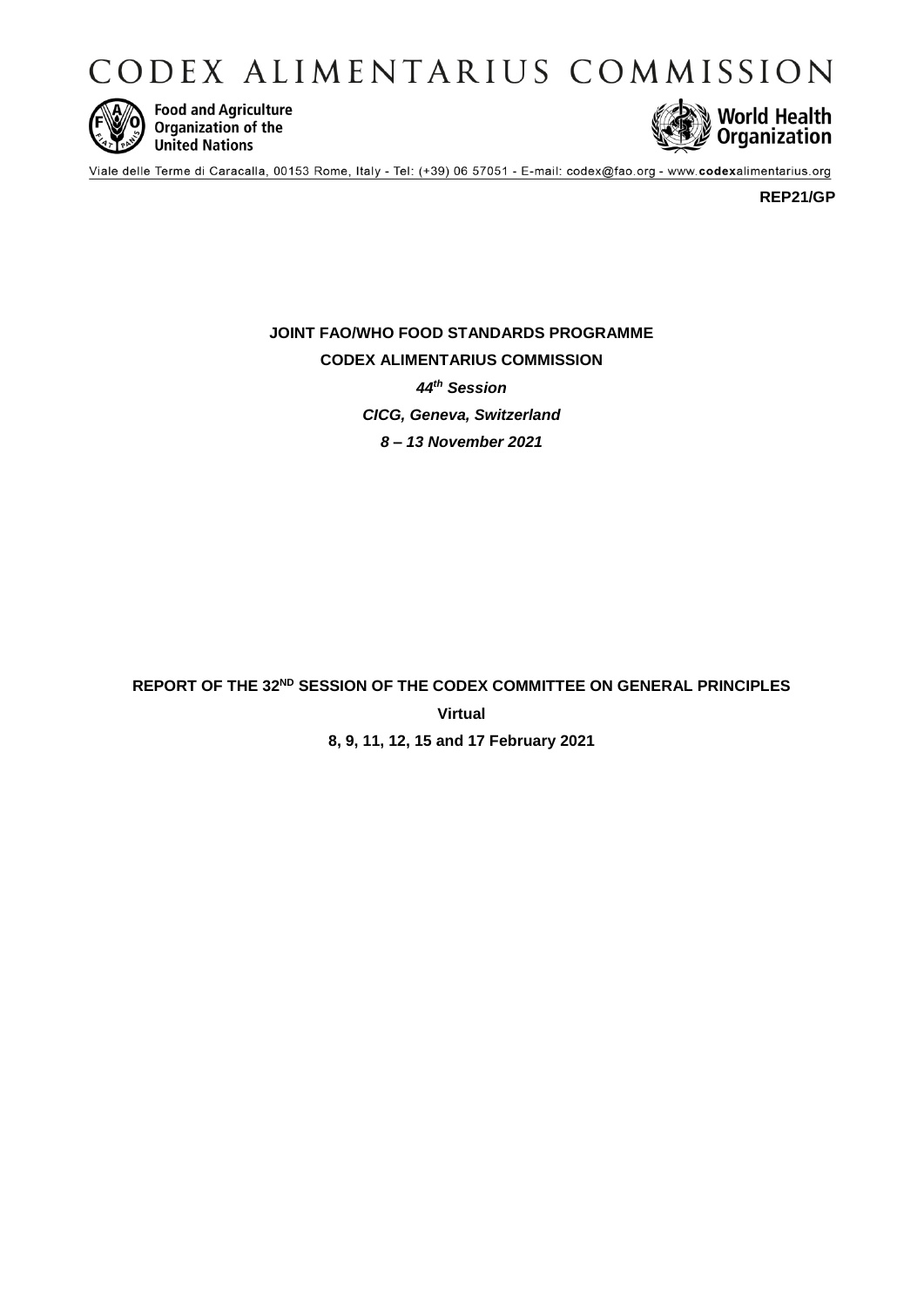|                                                                                     | Page |
|-------------------------------------------------------------------------------------|------|
| SUMMARY AND STATUS OF WORK                                                          | iii  |
| LIST OF ABBREVIATIONS                                                               | iv   |
| REPORT OF THE 32 <sup>ND</sup> SESSION OF THE CODEX COMMITTEE ON GENERAL PRINCIPLES |      |

## *Paragraph*

*Page*

|                                                                                            | 1        |
|--------------------------------------------------------------------------------------------|----------|
|                                                                                            | $2 - 3$  |
|                                                                                            | 4        |
|                                                                                            | $5 - 8$  |
| Information on activities of FAO and WHO relevant to the work of CCGP (Agenda item 3)      | $9 - 13$ |
| Procedural Guidance for Committees working by Correspondence (Agenda item 4)               | 14-23    |
|                                                                                            | 24-27    |
|                                                                                            | 28-33    |
| Discussion paper on monitoring the use of Codex standards (Agenda item 7)                  | 34-39    |
| Discussion paper on monitoring Codex results in the context of the Sustainable Development | 40-46    |
|                                                                                            | 47       |
|                                                                                            | 48       |

# **LIST OF APPENDICES**

# Appendix I: List of Participants **2008 Appendix I:** 28 **Appendix II:** Criteria and procedural guidelines for Codex committees and ad hoc intergovernmental Task Forces working by correspondence 30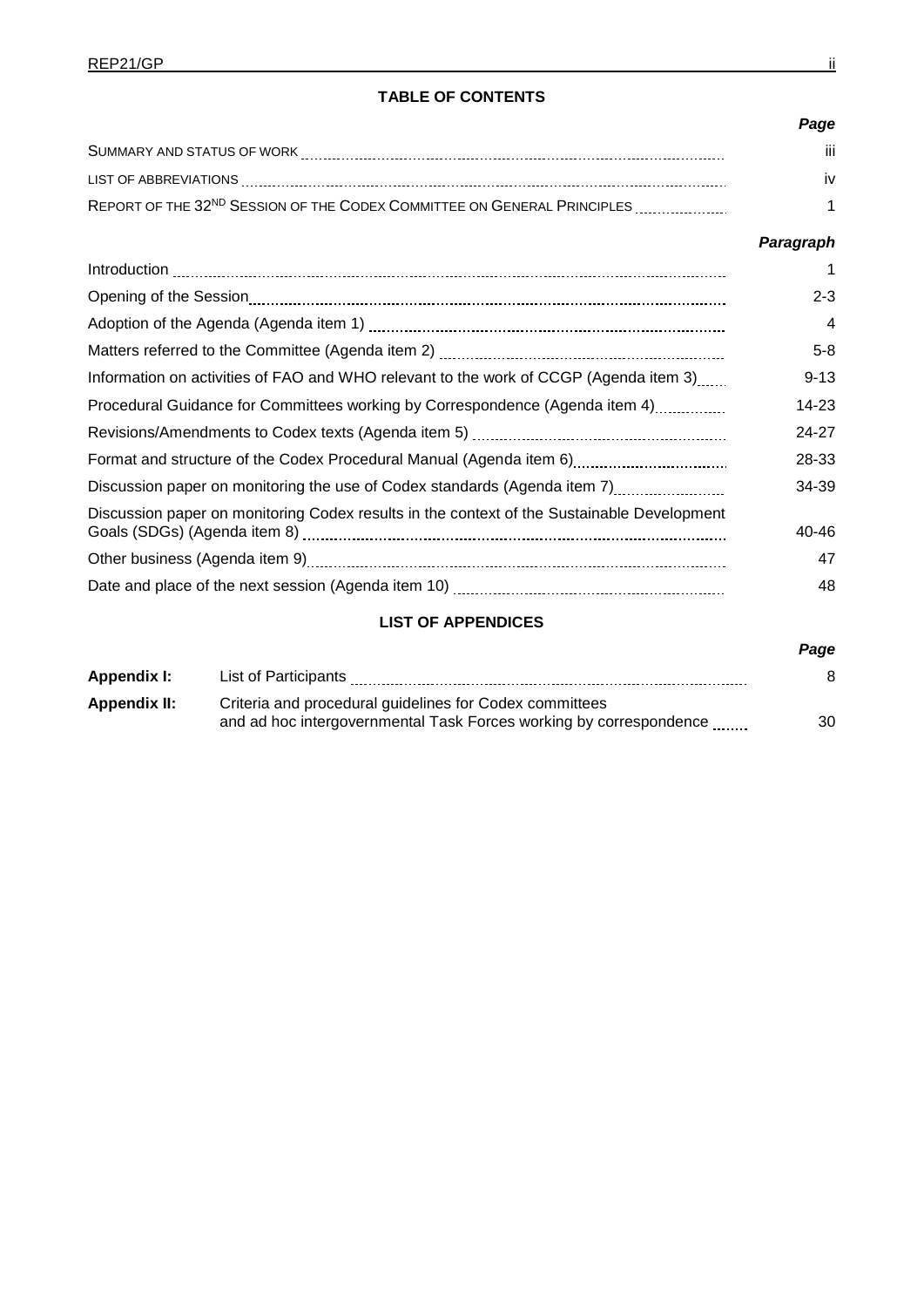| <b>Responsible Party</b>                      | <b>Purpose</b>                     | <b>Text/Topic</b>                                                                                                                                                                                                                                                                                                                                                                                                                                                                      | Paragraph |
|-----------------------------------------------|------------------------------------|----------------------------------------------------------------------------------------------------------------------------------------------------------------------------------------------------------------------------------------------------------------------------------------------------------------------------------------------------------------------------------------------------------------------------------------------------------------------------------------|-----------|
| <b>Codex Secretariat</b><br>CAC44             | Editing<br>Submission<br>to CAC44  | It was noted that the Codex Secretariat<br>would ensure editorial consistency of the<br>draft Procedural Guidance for CWBC<br>(Appendix II) with the PM prior to sending<br>out a Circular Letter to the Codex<br>Membership before discussion at CAC.<br>CCGP32 agreed to forward the draft<br>Procedural Guidance for CWBC (Appendix<br>II) to the Commission for adoption and<br>inclusion in the PM, preferably in section<br>III.                                                 | 22<br>23  |
| <b>Codex Secretariat</b><br>CAC44             | Drafting<br>Submission<br>to CAC44 | CCGP32<br>supported that the<br>Codex<br>Secretariat would prepare a document<br>indicating the amendments to the Guide to<br>the Procedure for the Amendment and<br>Revision of Codex Standards and Related<br>Texts, recommended by the Secretariat<br>including examples for the different<br>changes and workflows, and the version<br>numbering and history, taking into account<br>the comments made at CCGP32, for the<br>next session of CAC for possible referral to<br>CCGP. | 27        |
| Codex Secretariat                             | Publishing                         | CCGP32<br>that<br>the<br>Codex<br>agreed<br>Secretariat proceed with the development<br>of a digital version of the PM, which would<br>be made available for testing and review by<br>the Members before being published<br>online                                                                                                                                                                                                                                                     | 33        |
| <b>Codex Secretariat</b><br>CCEXEC81<br>CAC44 | Forwarding                         | CCGP32<br>forward<br>agreed<br>to<br>the<br>considerations of CCGP to the CCEXEC<br>Strategic Planning subcommittee and CAC<br>for further guidance                                                                                                                                                                                                                                                                                                                                    | 39 iv     |
| <b>Codex Secretariat</b><br>CCEXEC81<br>CAC44 | Forwarding                         | CCGP32 agreed to forward the results of<br>its discussions to the CCEXEC Strategic<br>Planning subcommittee and CAC for<br>consideration.                                                                                                                                                                                                                                                                                                                                              | 46 iii    |

# **SUMMARY AND STATUS OF WORK**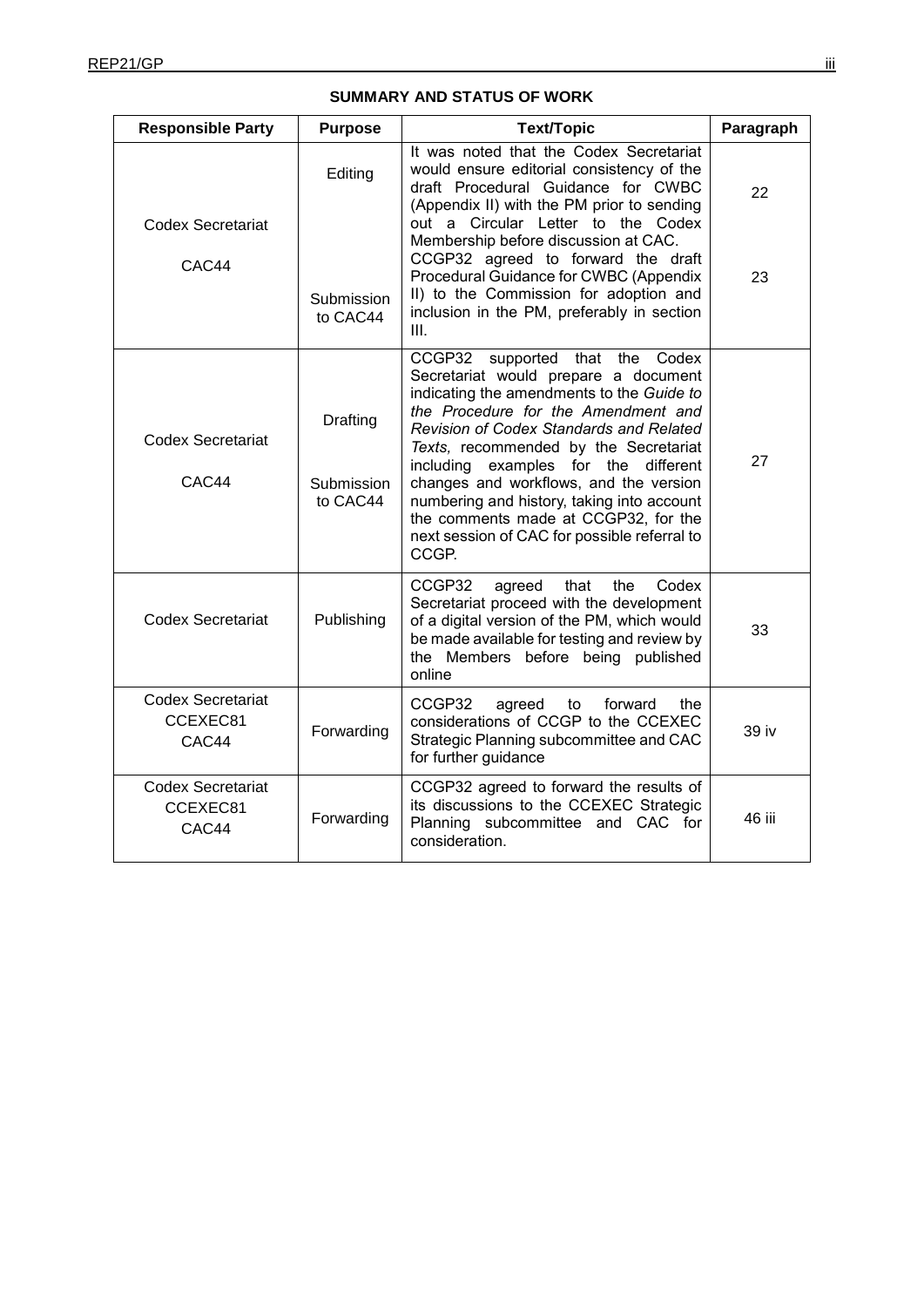| CAC           | <b>Codex Alimentarius Commission</b>                     |
|---------------|----------------------------------------------------------|
| <b>CCEXEC</b> | Executive Committee of the Codex Alimentarius Commission |
| <b>CCGP</b>   | <b>Codex Committee on General Principles</b>             |
| <b>CCP</b>    | <b>Codex Contact Point</b>                               |
| <b>CRD</b>    | <b>Conference Room Document</b>                          |
| <b>CTF</b>    | <b>Codex Trust Fund</b>                                  |
| <b>CWBC</b>   | Committees Working by Correspondence                     |
| EU            | European Union                                           |
| <b>EWG</b>    | <b>Electronic Working Group</b>                          |
| <b>FAO</b>    | Food and Agriculture Organization of the United Nations  |
| <b>HLPF</b>   | High Level Political Forum on Sustainable Development    |
| <b>IGO</b>    | International governmental organization                  |
| <b>ISO</b>    | International Organization for Standardization           |
| <b>MRL</b>    | Maximum residue limit                                    |
| <b>NGO</b>    | Non-governmental organization                            |
| OIE           | World Organisation for Animal Health                     |
| <b>PM</b>     | <b>Codex Procedural Manual</b>                           |
| <b>SDGs</b>   | Sustainable Development Goals                            |
| <b>SP</b>     | Codex Strategic Plan                                     |
| <b>SPS</b>    | Sanitary and Phytosanitary                               |
| <b>TBT</b>    | <b>Technical Barriers to Trade</b>                       |
| <b>UNFSS</b>  | United Nations Food Systems Summit                       |
| <b>WHA</b>    | World Health Assembly                                    |
| <b>WHO</b>    | World Health Organization                                |
| <b>WTO</b>    | World Trade Organization                                 |

## **LIST OF ABBREVIATIONS**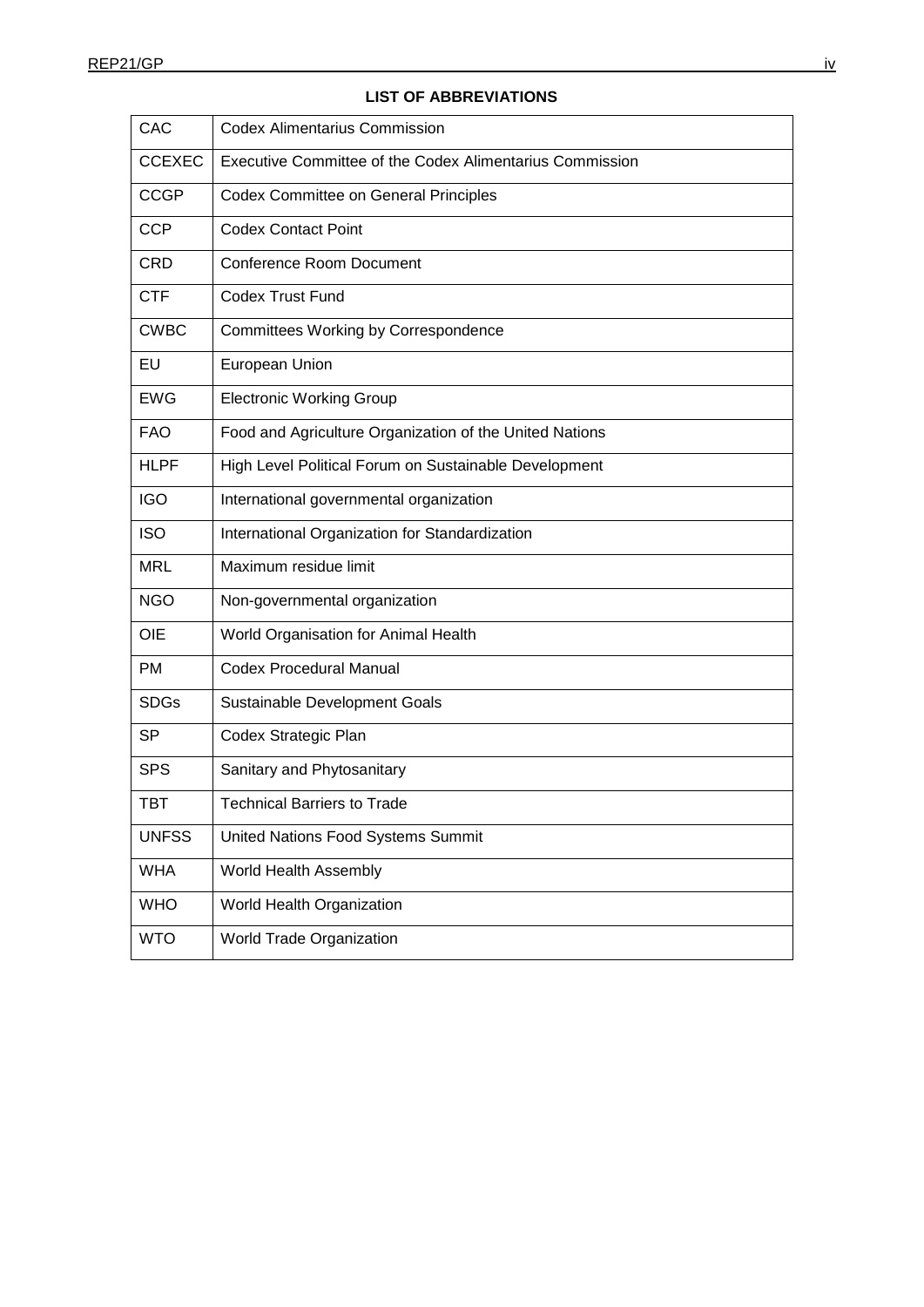## **INTRODUCTION**

1. The Codex Committee on General Principles (CCGP) held its thirty-second session (CCGP32) virtually, on 8, 9, 11, 12, 15 and 17 February 2021, at the invitation of the Government of the French Republic. Mr. Jean-Luc Angot (France) chaired the session, which had 481 registrants representing 94 Member Countries, one Member Organization (European Union) and Observers of 24 international governmental (IGOs) and nongovernmental organizations (NGOs) and United Nations agencies. The full list of participants is contained in Appendix I.

## **OPENING OF THE SESSION**<sup>1</sup>

2. Hon. Mr. Julien Denormandie, Minister of Agriculture and Food, France and Hon. Mr. Franck Riester, Minister Delegate for Foreign Trade and Economic Attractiveness, France, addressed the Committee and welcomed participants. Mr. Markus Lipp, Senior Food Safety Officer, Food Systems and Food Safety Division of the Food and Agriculture Organization of the United Nations (FAO), Mr. Francesco Branca, Director, Department of Nutrition and Food Safety, World Health Organization (WHO), and Mr. Guilherme da Costa Junior, Chairperson of the Codex Alimentarius Commission (CAC) also addressed the Committee.

## **Division of Competence**<sup>2</sup>

3. CCGP32 noted the division of competence between the European Union (EU) and its Member States, in accordance with paragraph 5, Rule II, of the Rules of Procedure of the Codex Alimentarius Commission.

## **ADOPTION OF THE AGENDA (Agenda item 1)**<sup>3</sup>

4. CCGP32 adopted the Provisional Agenda as the Agenda for the session.

## **MATTERS REFERRED TO THE COMMITTEE (Agenda item 2)**<sup>4</sup>

- 5. CCGP32 noted the matters in the working document that were for information.
- 6. In considering the recommendations of the 80th Session of the Executive Committee of the Codex Alimentarius Commission (CCEXEC80) regarding the report of the subcommittee on Codex and the Pandemic – Strategic challenges and opportunities, several comments were made, including;
	- appreciation for the work of CCEXEC and its subcommittee on Codex and the pandemic Strategic challenges and opportunities;
	- the importance of keeping a record of all the procedural and practical particularities of virtual Codex sessions that had already taken place and were still to come to facilitate a future assessment of the possible need to amend or supplement Codex procedures;
	- the timely and efficient handling of this issue by the Commission; and
	- the ongoing consultation between the Codex Secretariat and the FAO and WHO Legal Offices on matters relating to voting and elections during virtual sessions.
- 7. Some comments were also made on other work of CCEXEC as follows:
	- appreciation for the re-establishment of the CCEXEC strategic planning subcommittee and its new terms of reference, including efforts to ensure due recognition of Codex work, in particular in the context of the 2030 Agenda for Sustainable Development and the upcoming United Nations Food Systems Summit (UNFSS);
	- importance of the work on operationalization of the Statements of Principle on the Role of Science in particular the development of a guidance also for Members and engaging with the wider Codex Membership in the development of this guidance<sup>5</sup>; and

-

<sup>1</sup> Opening remarks: Hon. Mr. Julien Denormandie, Minister of Agriculture and Food, France (CRD19); Opening remarks: Hon. Mr. Franck Riester, Minister Delegate for Foreign Trade and Economic Attractiveness, France (CRD20); Opening remarks: Mr Guilherme da Costa Junior, Chairperson of the Codex Alimentarius Commission (CRD21); Opening remarks Mr. Branca (CRD22); Opening remarks Mr. Lipp, FAO (CRD23)

<sup>&</sup>lt;sup>2</sup> Division of Competence between the European Union and its Member States (CRD01)

<sup>3</sup> CX/GP 21/32/1

<sup>4</sup> CX/GP 21/32/2; CX/GP 21/32/2 Add 1; GP/32 CRD02 Rev.2 (Comments of the European Union); GP/32 CRD08 (Comments of Senegal); GP/32 CRD09 (Comments of the Dominican Republic); GP/32 CRD12 (Comments of the African Union)

<sup>5</sup> REP19/CAC para 12i; REP21/EXEC1 para43.iii; CX/EXEC 19/77/10; CX/EURO 19/31/CRD9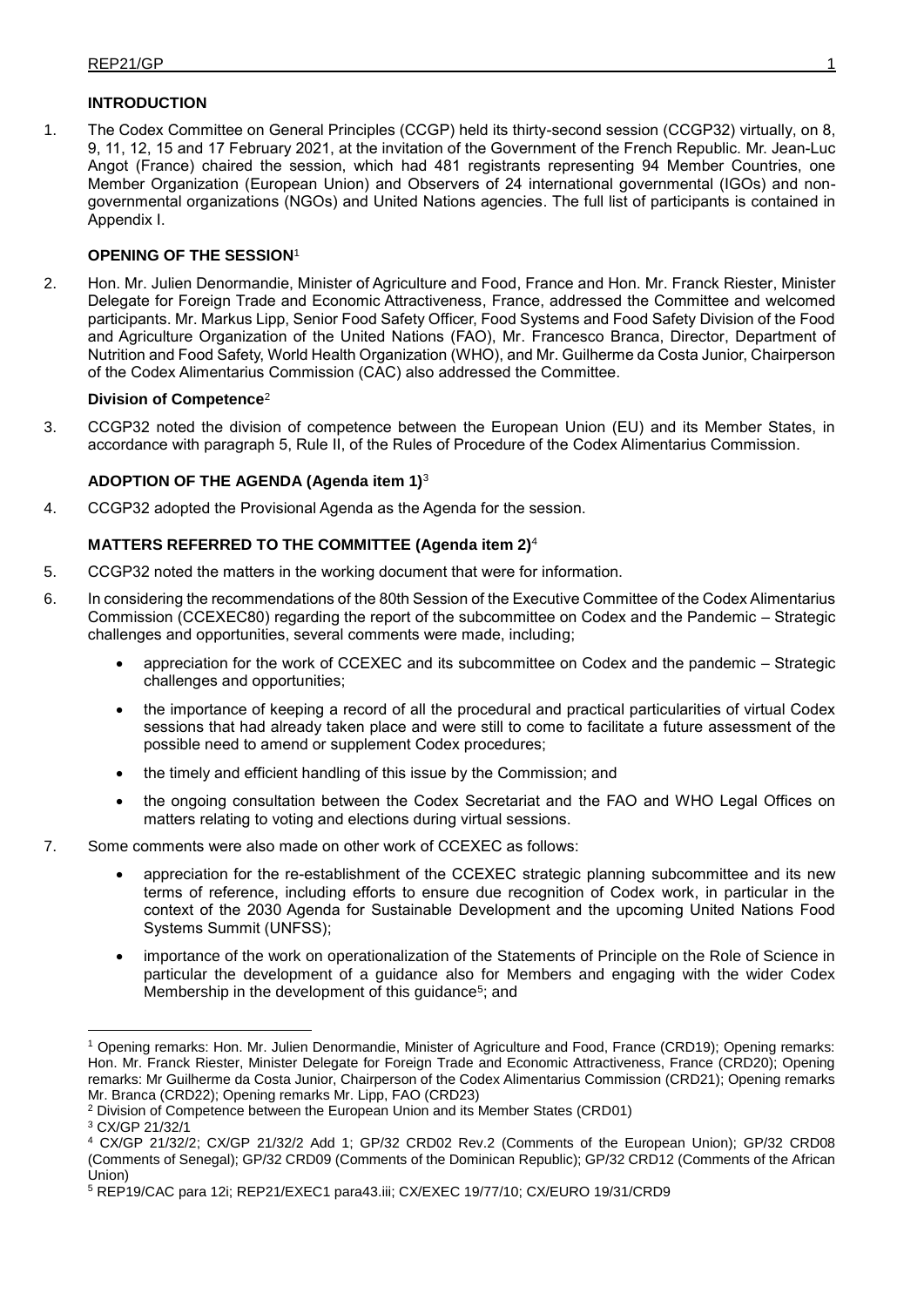the pertinence and timeliness of the discussions in CCEXEC80 on webcasting of CCEXEC sessions in line with the Codex core values of inclusiveness and transparency.

### **Conclusion**

8. CCGP32 noted the information contained in the working documents on Matters referred to the Committee.

### **INFORMATION ON ACTIVITIES OF FAO AND WHO RELEVANT TO THE WORK OF CCGP (Agenda item 3)**<sup>6</sup>

- 9. The representatives of FAO and WHO introduced the item providing information on the activities of their respective Organizations relevant to the work of CCGP, including the information on the activities in addition to those described in the item documents. A short update was also provided by the new programme administrator of the Codex Trust Fund (CTF) who noted the implementation challenges due to the COVID-19 pandemic and efforts to address them.
- 10. The efforts made by both Organizations to ensure work continuity during the pandemic including the provision of relevant and science-based guidance related to COVID-19, scientific advice for Codex, and various guidelines and implementation tools for improving the food production environment and promoting healthy diets were praised by delegations. Furthermore, the need to continue the provision of scientific advice work and protect its funding was stressed, as this was fundamental to Codex standard setting work. Members were also encouraged to recognize and support the work of national experts participating in scientific advice work, and to resource their participation.
- 11. The importance of the UNFSS in contributing to the achievement of the SDGs was underlined, including its linkages to Codex work. The terms of reference of the fourth strategic planning subcommittee of CCEXEC7, including its task to address how Codex can contribute to and achieve recognition for its key food standards work in the actions of its Members in relation to the UNFSS were highlighted.
- 12. The FAO study on the international harmonization of Codex pesticide maximum residue limits (MRLs) in rice was welcomed by delegates and was found to be relevant to the discussion on monitoring the use of Codex standards (Agenda item 7 of CCGP32) as it provided an example of a case study on the use and impact of Codex standards.

### **Conclusion**

13. CCGP32:

1

- noted the updates from FAO and WHO, including the update from CTF;
- acknowledged and recognized FAO and WHO for providing technical guidance and tools to Members to support their response to the COVID-19 pandemic;
- encouraged FAO and WHO to continue their preparatory work and technical inputs supporting the delivery of a successful UNFSS and to include Codex in these efforts particularly with respect to action tracks one and two;
- expressed its satisfaction with the adoption of the World Health Assembly (WHA) resolution and looked forward to its implementation;
- acknowledged the remarkable efforts made by the experts to ensure the continuation of the scientific advice output to support Codex work continuity during the pandemic, and encouraged the experts' employers to support these efforts and resource their participation to this important international work;
- highlighted the ongoing importance of ensuring adequate resources for scientific advice, which underpins Codex work; and
- appreciated the work of FAO on the study on use of Codex pesticide MRLs in rice.

<sup>7</sup> REP21/EXEC1 Appendix II

<sup>6</sup> CX/GP 21/32/3; CX/GP 21/32/3 Add. 1; GP/32 CRD02 Rev.2 (Comments of the European Union); GP/32 CRD08 (Comments of Senegal); GP/32 CRD09 (Comments of the Dominican Republic); GP/32 CRD12 (Comments of the African Union); GP/32 CRD13 (Comments of Ecuador)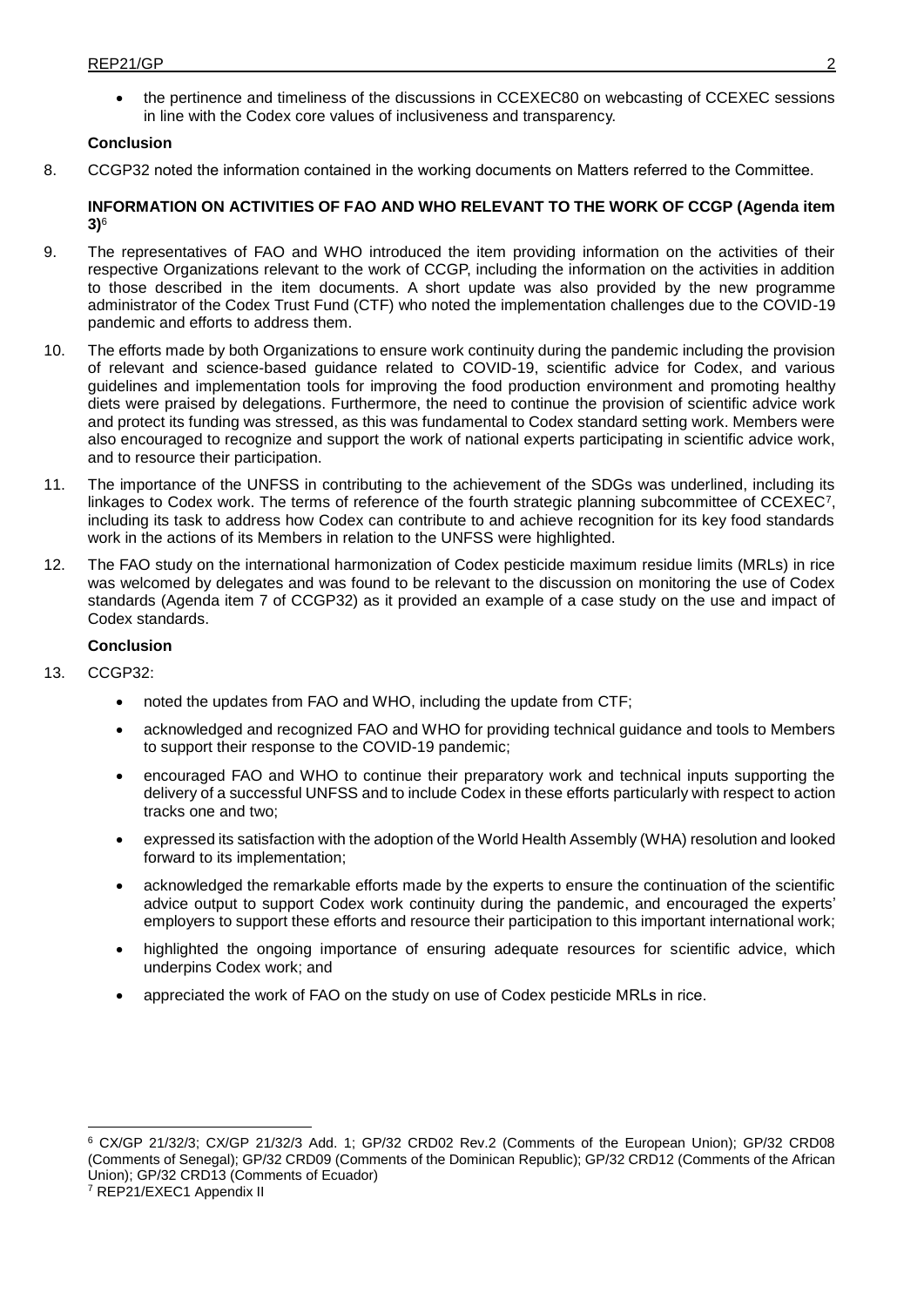## **PROCEDURAL GUIDANCE FOR COMMITTEES WORKING BY CORRESPONDENCE (Agenda item 4)**<sup>8</sup>

### *Introduction*

- 14. The Chairperson of the Electronic Working Group (EWG) on Procedural Guidance for Committees Working by Correspondence (CWBC) introduced the item highlighting the main focus of the work. He noted that, in the light of the postponement of CCGP32 due to the COVID-19 pandemic, the EWG had proceeded to develop the draft guidance and ensured that the momentum of the work was maintained. Against the background of the pandemic and resultant disruptions to the Codex meeting schedule and mode of working, the working group had considered the question of broadening the scope of this work to include virtual meetings. Given the divergent views within the working group, this issue had been left for further consideration by CCGP32. In this context, he noted the recent discussions in CCEXEC on the issue of virtual meetings as part of its broader consideration of 'Codex and the pandemic-Strategic challenges and opportunities.' The Chairperson of the EWG referred to CRD04, which addressed a number of the comments received and was intended to facilitate discussions during CCGP32.
- 15. CCGP32 agreed to use the Annex of CRD04 as the basis for the discussion.

## *General comments/decisions*

- 16. CCGP32:
	- appreciated the work of the EWG on CWBC;
	- recognized that CWBC were conceptually different from virtual sessions of Codex committees, and that the Guidance should not cover virtual sessions of Codex committees, but rather keep to the original terms of reference; and
	- noted that CWBC would be the exception rather than the rule for Codex.
- 17. CCGP32 agreed to:
	- delete the reference to the use of virtual sessions for a CWBC while still recognizing that CWBC may include the use of virtual technology and conference calls for informal discussions and working groups similar to other Codex committees; and
	- replace general references to the Procedural Manual (PM) with references to the relevant section of the PM, and to include cross-references to the PM rather than repeating or paraphrasing existing text in the PM.

## *Specific comments*

18. CCGP32 discussed the draft Procedural Guidance on CWBC section by section, and in addition to editorial amendments agreed on the following:

## Introductory section

- to revise the title to "introduction", include a definition of CWBC, and remove any text that was of a contextual nature rather than guidance; and
- to use the term "simultaneous presence" when referring to physical or virtual sessions.

## Decision-making on CWBC and criteria

- to combine and revise these sections to focus on how the decision to assign work by correspondence should be undertaken and the specific criteria to be taken into account in doing so; and
- to delete text on "circumstances relevant to decision making on CWBC" as it was not relevant for the guidance.

## Section on determining a quorum

to retain the section as important information for CWBC;

<sup>-</sup><sup>8</sup> CX/GP 21/32/4; CX/GP 21/32/4 Add 1; GP/32 CRD04 (Comments of New Zealand); GP/32 CRD08 (Comments of Senegal); GP/32 CRD05 (Comments of the Republic of Korea); GP/32 CRD06 (Comments of Thailand); GP/32 CRD07 (Comments of Japan); GP/32 CRD08 (Comments of Senegal); GP/32 CRD09 (Comments of the Dominican Republic); GP/32 CRD11 (Comments of El Salvador); GP/32 CRD12 (Comments of the African Union); GP/32 CRD13 (Comments of Ecuador); GP/32 CRD14 (Comments of China); GP/32 CRD16 (Comments of South Africa); GP/32 CRD17 (Comments of Malaysia); GP/32 CRD18 (Revised Section I "Introduction" and Section II "Approval of CWBC")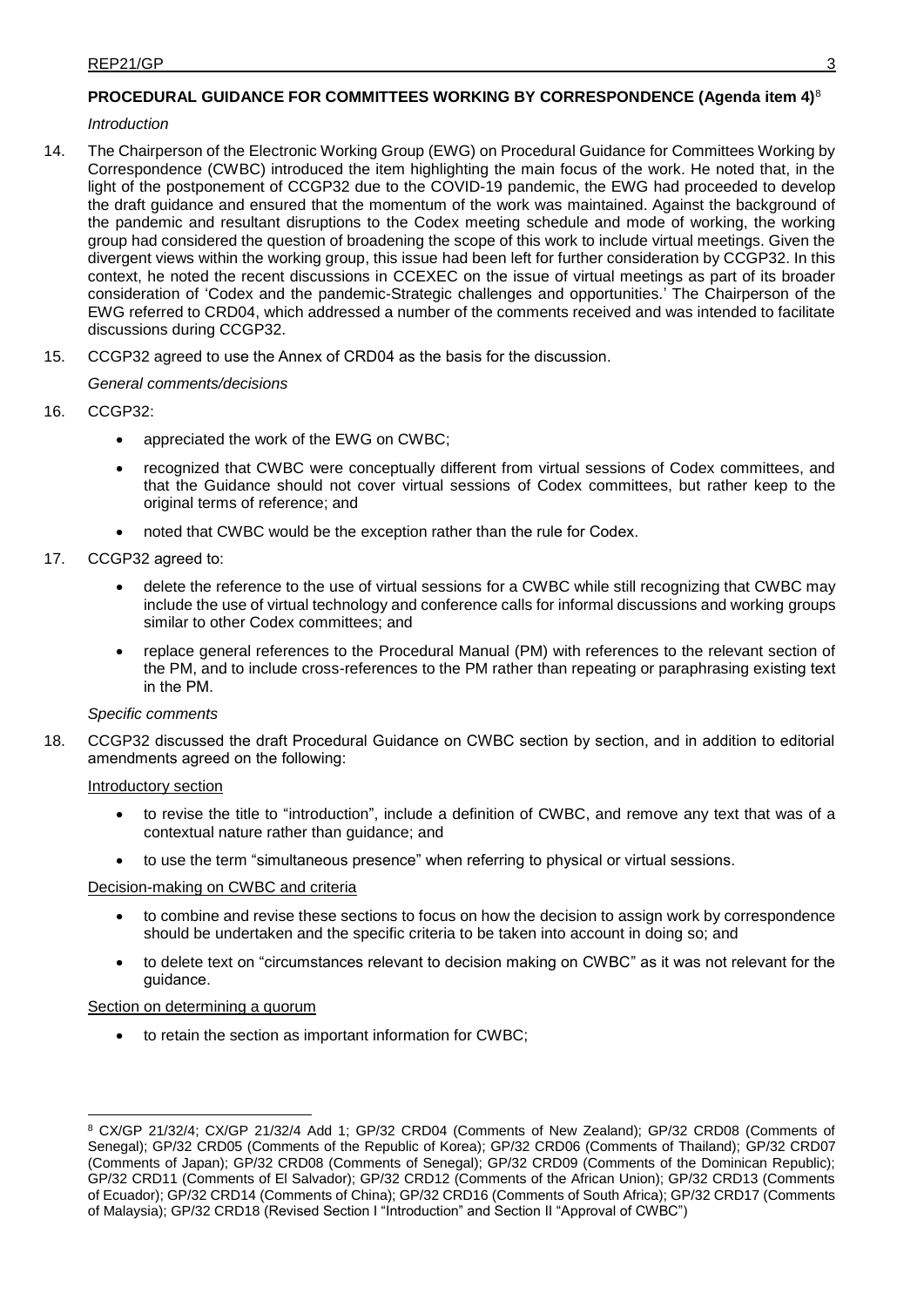- to clarify what was considered "attendance" for CWBC and make specific reference to the relevant article in the Rules of Procedure of the Codex Alimentarius Commission in the PM on how to calculate the quorum; and
- to indicate that the Chairperson of the CBWC will report the absence of a quorum to the Commission for further guidance.

Section on advancement of standards and related texts

- to clarify that the options indicated when work could not be progressed may be considered by the CWBC and not only the Chairperson and that the options were non-exhaustive.
- 19. In this context, CCGP32 confirmed that the guidance developed did not in any way restrict the options available to the Chairperson in the PM in carrying out the work and that CWBC were not different from other committees in this regard.

### Location of the guidance

- 20. Different options were discussed, including different sections of the PM and/or the Chairpersons' Handbook.
- 21. However, due to the procedural nature of the guidance and its relevance for all Codex Members, the PM was considered the most appropriate location. It was recognized that relevant elements could also be replicated in the Chairpersons' Handbook.
- 22. It was noted that the Codex Secretariat would ensure editorial consistency of the draft Procedural Guidance for CWBC (Appendix II) with the PM prior to sending out a Circular Letter to Codex Members and Observers before discussion at CAC.

### **Conclusion**

23. CCGP32 agreed to forward the draft Procedural Guidance for CWBC (Appendix II) to CAC44 for adoption and inclusion in the PM, preferably in section III.

## **REVISIONS/AMENDMENTS TO CODEX TEXTS (Agenda item 5)**<sup>9</sup>

- 24. The Codex Secretary introduced this item explaining that based on past experience, the Codex Secretariat was of the opinion that Codex could improve the current Guide to the Procedure for the Amendment and Revision of Codex Standards and Related Texts as contained in the PM by better defining what was understood as revisions, editorial and substantive amendments and corrections to Codex texts. The related workflows and responsibilities could also be clarified and streamlined. In addition, a comprehensive version numbering system and a version history to track the changes made to Codex texts could assist both delegations and the Secretariat when working on Codex texts. The Secretary informed that presently no proposals were being made with regards to the written procedure for adjourned or abolished committees as this procedure had not yet been used extensively and more experience should be gained before proposing any changes in this respect.
- 25. Delegations welcomed the document and expressed their willingness to continue working on this topic following agreement of the Commission and referral to CCGP. Delegations also highlighted the need to see examples of different cases in order to better understand the implication of the limited changes that the Secretariat proposed to the procedure.
- 26. The following specific points were made by Delegations:
	- the need to distinguish between amendments and corrections;
	- how a version history could be implemented for numerical standards;
	- substantive amendments should always be accompanied by documentation explaining the need for the change and should be proposed through a subsidiary body; and
	- the experience gained from working on relevant standards in other committees could also help further discussions on the written procedure for adjourned/abolished/dissolved subsidiary bodies.

#### **Conclusion**

1

27. CCGP32 supported that the Codex Secretariat would prepare a document indicating the amendments to the *Guide to the Procedure for the Amendment and Revision of Codex Standards and Related Texts,* recommended by the Secretariat including examples for the different changes and workflows, and the version

<sup>9</sup> CX/GP 21/32/5; GP/32 CRD02 Rev.2 (Comments of the European Union); GP/32 CRD06 (Comments of Thailand); GP/32 CRD08 (Comments of Senegal); GP/32 CRD09 (Comments of the Dominican Republic); GP/32 CRD13 (Comments of Ecuador); GP/32 CRD15 (Comments of Indonesia); GP/32 CRD17 (Comments of Malaysia)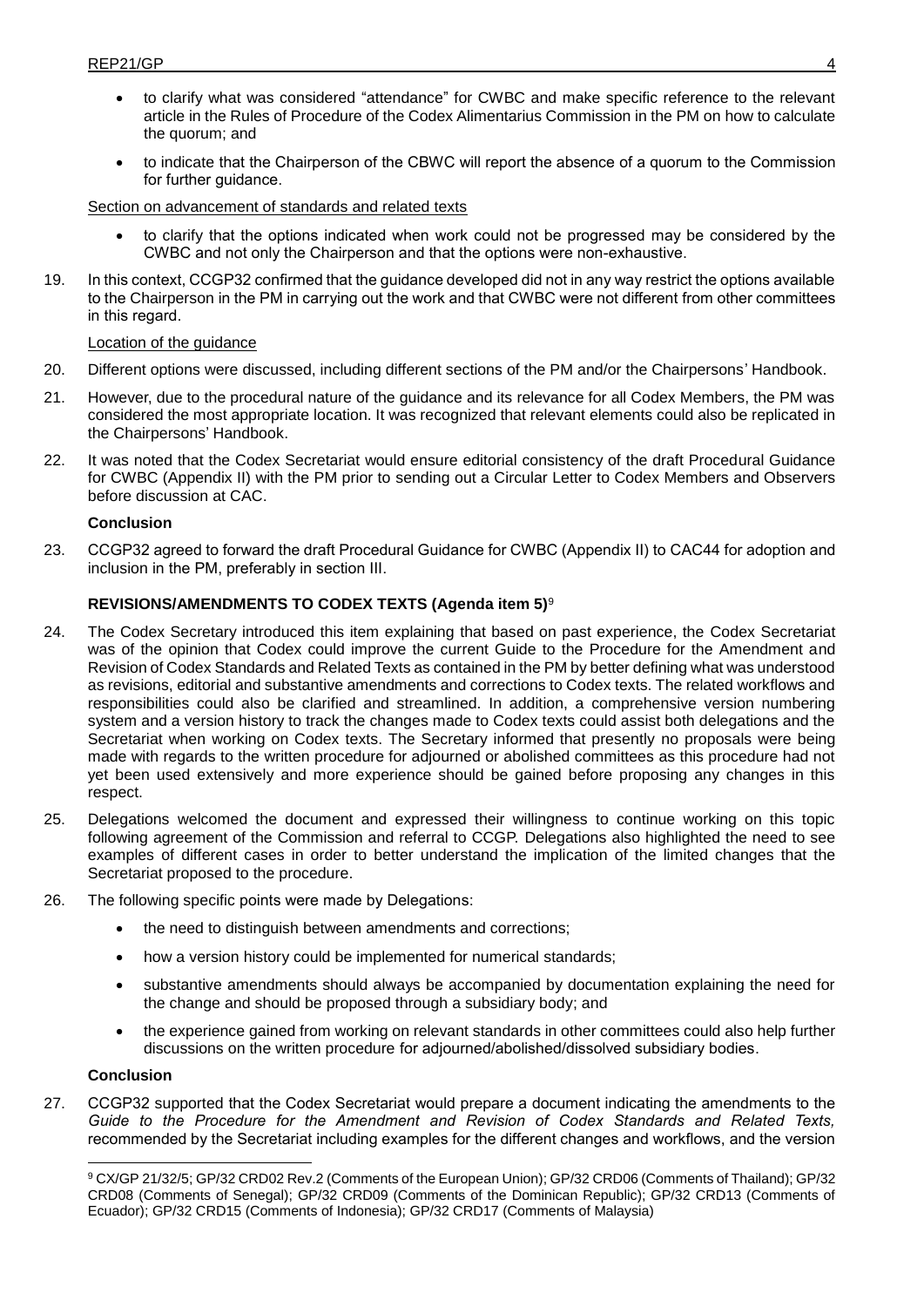numbering and history, taking into account the comments made at CCGP32, for the next session of CAC for possible referral to CCGP.

### **FORMAT AND STRUCTURE OF THE CODEX PROCEDURAL MANUAL (Agenda item 6)**<sup>10</sup>

*Introduction*

- 28. The Codex Secretariat introduced the item noting that the purpose of the proposed digital version of the PM was to have an up-to-date document, which would also facilitate a user-friendly search for content. The digital version would preserve the possibility to download the publication in a Portable Document Format (PDF).
- 29. The Secretariat recalled that some content of the PM, such as the list of Codex Contact Points (CCPs), had been moved to the Codex website for better and continuous management of the information and that Section V and VI could also be moved to the website for the same purpose.
- 30. The Secretariat further clarified that it would present a document at the next session of CAC analysing whether changes to the PM were needed, for example to resolve inconsistencies in the text and further improve clarity and readability, and that CAC could then determine which parts of the document to refer to CCGP.

*Discussion*

- 31. The following views were expressed during the discussion:
	- Delegations appreciated the proposal of having a digital, user-friendly version of the PM. It was noted that in moving Sections V and VI to the Codex website, a link to these sections should be maintained in the PM.
	- In proceeding with the development of an online version of the PM, the need to involve Members in the development of the accompanying guidance and tutorials was noted as well as the need to maintain the possibility of the current PDF download of the entire publication.
	- It was further noted that the digital version should include all relevant guidance, documents and decisions approved by the Commission but not formally included in the PM, such as criteria for conducting the critical review and the use of information documents.
- 32. CCGP noted:
	- that a printable PDF version of the PM would continue to be available including present sections V and VI; and.
	- that the Codex Secretariat would present a document to CAC44 on possible changes to the PM to improve the consistency and clarity of the text.

#### **Conclusion**

33. CCGP32 agreed that the Codex Secretariat proceed with the development of a digital version of the PM, which would be made available for testing and review by the Members before being published online.

#### **DISCUSSION PAPER ON MONITORING THE USE OF CODEX STANDARDS (Agenda Item 7)**<sup>11</sup>

- 34. The delegation of France presented the discussion paper, which included a review of good practices of other organizations and a series of recommendations to improve monitoring of the use of Codex standards. The paper proposed that additional and more accurate information on the use of standards would make it possible to identify the most useful standards, to consider revocation of unused standards, to better understand the challenges encountered by Members when applying Codex standards, and, ultimately, to improve the overall effectiveness of Codex.
- 35. Representatives of the World Organization for Animal Health (OIE) and the International Organization for Standardization (ISO) shared approaches and experiences regarding monitoring of the use of their standards.

<sup>-</sup><sup>10</sup> CX/GP 21/32/6; GP/32 CRD02 Rev.2 (Comments of the European Union); GP/32 CRD08 (Comments of Senegal); GP/32 CRD09 (Comments of the Dominican Republic); GP/32 CRD11 (Comments of El Salvador); GP/32 CRD12 (Comments of the African Union); GP/32 CRD13 (Comments of Ecuador); GP/32 CRD15 (Comments of Indonesia); GP/32 CRD16 (Comments of South Africa); GP/32 CRD17 (Comments of Malaysia).

<sup>11</sup> CX/GP 21/32/7; GP/32 CRD02 Rev.2 (Comments of the European Union); GP/32 CRD03 (Comments of OIE); GP/32 CRD05 (Comments of the Republic of Korea); GP/32 CRD06 (Comments of Thailand); GP/32 CRD08 (Comments of Senegal); GP/32 CRD09 (Comments of the Dominican Republic); GP/32 CRD10 (Comments of ISO); GP/32 CRD11 (Comments of El Salvador); GP/32 CRD12 (Comments of the African Union); GP/32 CRD13 (Comments of Ecuador).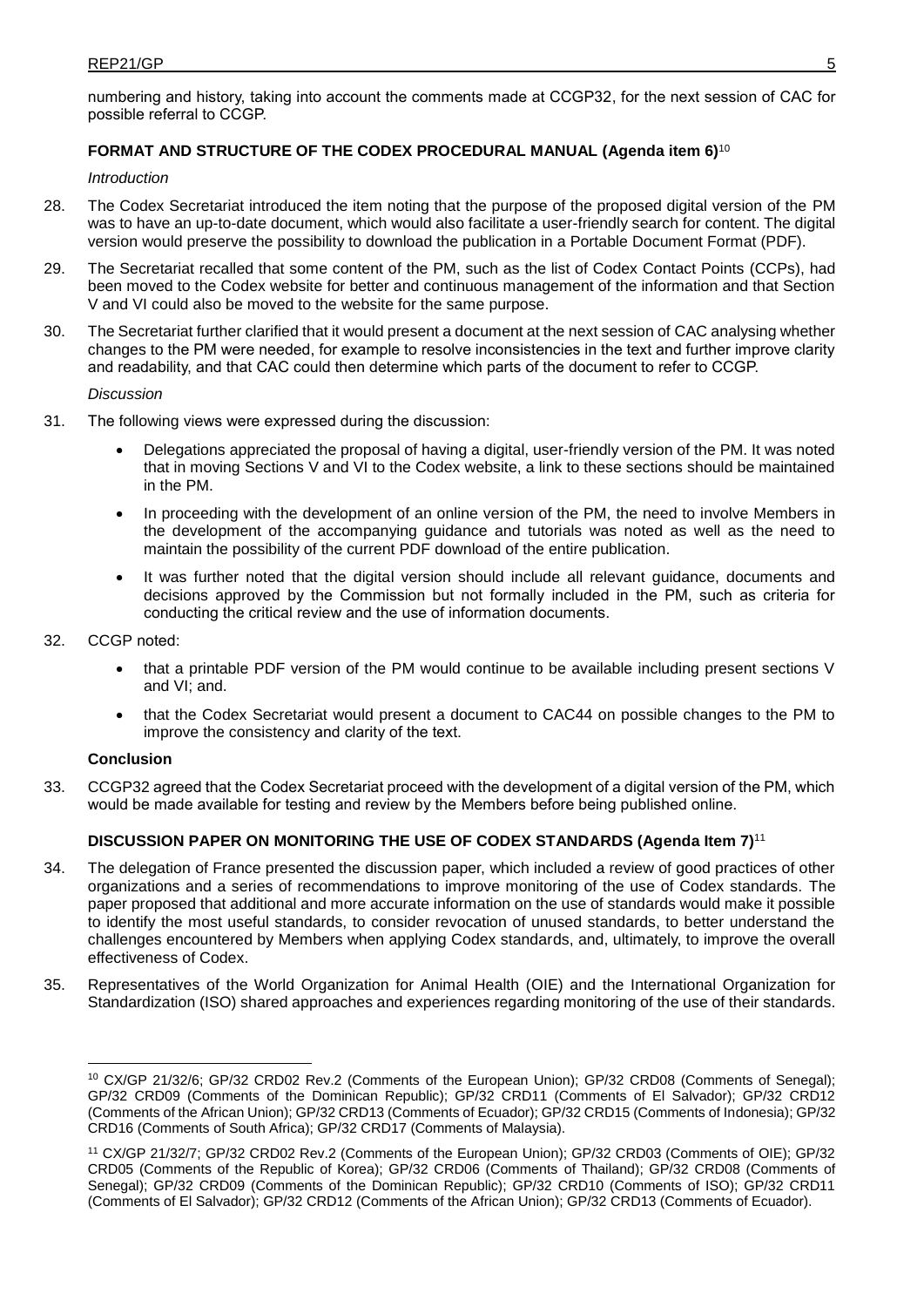- 36. The discussion paper as well as the OIE and ISO presentations were appreciated. Delegations stressed the importance of monitoring the use and impact of Codex standards and recalled that the Codex Strategic Plan (SP) adopted by CAC42 included an ambitious new goal to "increase impact through the recognition and use of Codex standards" (Goal 3) and indicators related to measuring the impact of Codex standards. In this regard, the CCEXEC Strategic planning subcommittee had been tasked with identifying suitable approaches to monitoring the SP, including Goal 3, and reporting back to CCEXEC accordingly.
- 37. Delegations raised a number of points during the discussion, including:
	- The need for extensive resources to follow the recommendations outlined in the discussion paper, with uncertainty about the results to be gained;
	- The challenges for Members in providing data on use of Codex texts as had been observed when distributing relevant surveys through the Coordinating Committees;
	- The need to engage with Members on the approach and to address limited capacities before requesting additional data;
	- The lack of awareness of decision-makers and regulators on the benefits of adopting Codex standards at national level and the need for a more in-depth look at reasons for poor uptake of Codex standards;
	- The need to take into consideration work already being carried-out by other organizations on monitoring the use of international standards, such as the World Trade Organization (WTO) Sanitary and Phytosanitary (SPS) Committee, OIE and ISO, avoid any duplication of work, and learn from their experiences;
	- The need to take stock of existing data on the use of Codex standards, such as from the WTO SPS and Technical Barriers to Trade (TBT) Committees, and identify main gaps;
	- The need to better define what is meant by "use" of standards, as a preliminary step to monitoring use and analysing their impact; and
	- As part of the effort to monitor the use of Codex standards, additional case studies could be carriedout to look at the uptake and possible impact of a particular standard or a group of standards, such as the recently published FAO study on the international harmonization of Codex pesticide MRLs in rice.
- 38. Some Delegations indicated that the mandate of CCGP did not include work on monitoring Codex standards, noted that work in this area had not been referred to CCGP, consistent with the Committee's terms of reference, and supported the approach endorsed by CAC in the 2020-2025 Strategic Plan. Others were of the view that the mandate of CCGP covered possible new work as the mandate was to consider general matters referred to it by CAC, and that this would ensure broad participation in the work related to monitoring the use of Codex standards.

## **Conclusions**

39. CCGP32:

-

- i. noted the interest of Members in the issue;
- ii. noted the need to "increase impact through the recognition and use of Codex standards" at national level as articulated in the Codex Strategic Plan 2020-2025, Goal 3;
- iii. acknowledged the experience of other standard-setting organizations and encouraged further exchanges with them; and
- iv. agreed to forward the considerations of CCGP to the CCEXEC Strategic Planning subcommittee and CAC for further guidance.

#### **DISCUSSION PAPER ON MONITORING CODEX RESULTS IN THE CONTEXT OF THE SUSTAINABLE DEVELOPMENT GOALS (SDGs) (Agenda item 8)**<sup>12</sup>

- 40. The Delegation of France introduced the document and presented the recommendations therein for consideration by CCGP32.
- 41. The Codex Secretariat informed CCGP32 of its ongoing role, since 2018, in annually reporting, through FAO, to the High Level Political Forum on Sustainable Development (HLPF), which is the central platform for the

<sup>12</sup> CX/GP 21/32/8; GP/32 CRD02 Rev.2 (Comments of the European Union); GP/32 CRD06 (Comments of Thailand); GP/32 CRD08 (Comments of Senegal); GP/32 CRD09 (Comments of the Dominican Republic); GP/32 CRD11 (Comments of El Salvador); GP/32 CRD13 (Comments of Ecuador).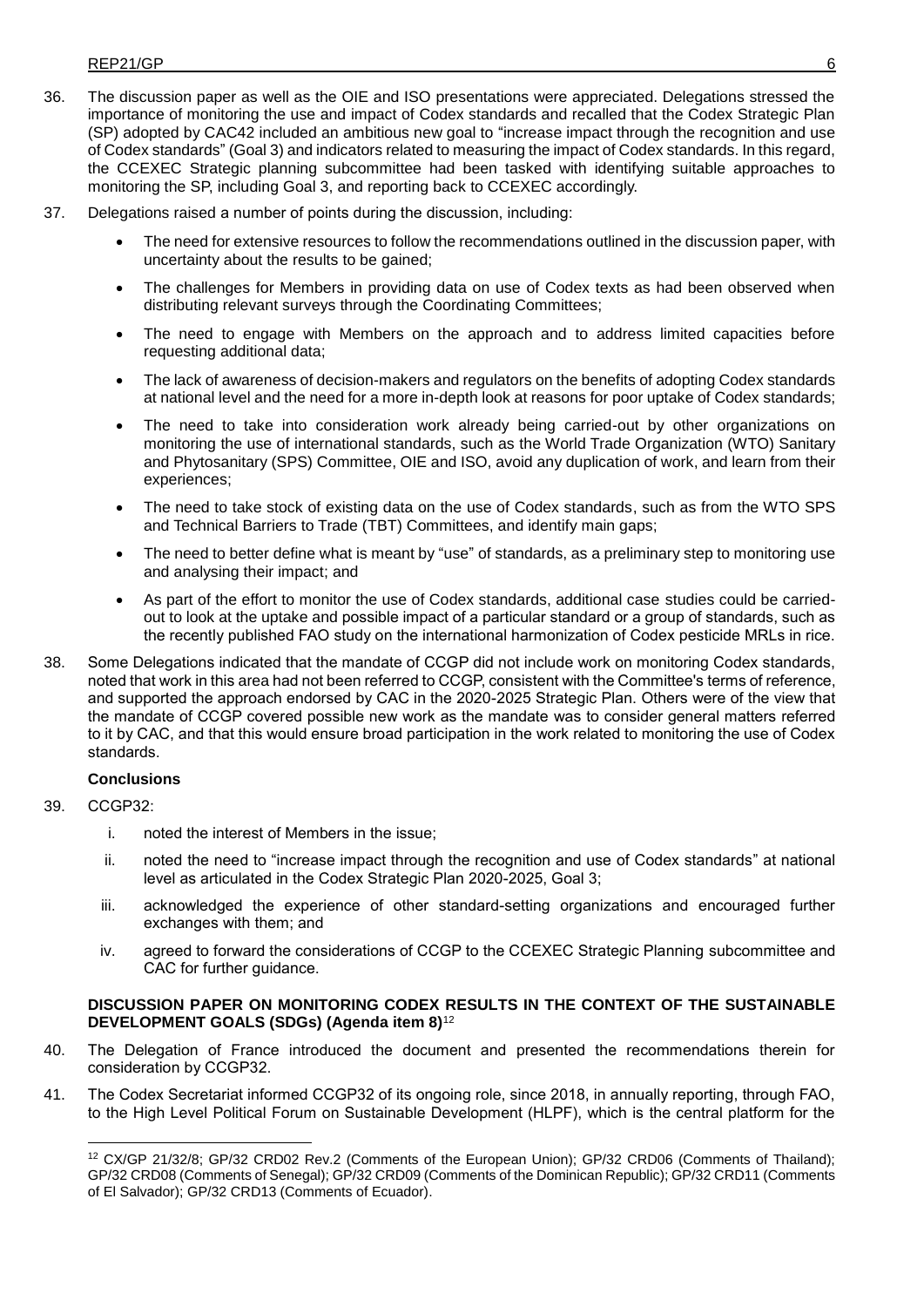follow-up and review of the 2030 Agenda for Sustainable Development and the SDGs. This provided an opportunity to showcase Codex standards and related work of CAC and the role that Codex as an intergovernmental body plays in promoting global cooperation to ensure safe food for consumers and fair practices in food trade. The Secretariat also presented the recent publication on Codex and the SDGs<sup>13</sup> , highlighting case studies as examples of how Members' participation in Codex and use of Codex standards can contribute to their efforts to achieve the SDGs.

- 42. The Representative of ISO informed CCGP32 of its approach to highlighting which ISO standards were relevant to the achievement of each of the SDGs<sup>14</sup>, and conversely, how SDGs could be targeted through the different ISO standards.
- 43. There was general appreciation of the document and acknowledgement of the importance of the 2030 Agenda and the SDGs. The contribution of Codex work to country efforts in achieving the SDGs was recognized and the importance of ensuring visibility and awareness of Codex work in this context was highlighted.
- 44. Some Delegations noted that this issue had already been discussed in CAC; that the ongoing CCEXEC strategic planning subcommittee had a role to make linkages with the 2030 Agenda, and that CCGP had not received a mandate to work on this.
- 45. With regard to the information provided by the Codex Secretariat, it was noted that the annual reporting to the HLPF and the recent publication on Codex and the SDGs fulfilled the recommendations of CCEXEC74<sup>15</sup> to the Secretariat and provided Members with information and case studies for use in their national advocacy efforts. These efforts could be complemented with further case studies related to the contribution of Codex standards to the SDGs, as envisioned by the communication workplans discussed in the Coordinating Committees.

### **Conclusion**

46. CCGP32:

-

- i. noted the discussion paper;
- ii. noted the recent publication on Codex and the SDGs, which highlights how Codex standards can assist Members in their efforts towards achievement of the SDGs; and
- iii. agreed to forward the results of its discussions to the CCEXEC Strategic Planning subcommittee and CAC for consideration.

## **OTHER BUSINESS (Agenda item 9)**<sup>16</sup>

47. The delegation of Switzerland informed the Committee of the intention to prepare a discussion paper on the Codex 60th Anniversary for consideration by CCEXEC81 and CAC44 and update the CCGP33 on progress made.

## **DATE AND PLACE OF THE NEXT SESSION (Agenda item 10)**

48. The Committee noted that CCGP33 is tentatively scheduled to be held in France in the second half of 2022, the final arrangements being subject to confirmation by the host government in consultation with the Codex Secretariat.

to the UN Sustainable Development Goals with ISO Standards. Available at: <https://www.iso.org/publication/PUB100429.html> <sup>15</sup> REP18/EXEC1 para 5iib

<sup>13</sup> Available at [http://www.fao.org/fao-who-codexalimentarius/publications/en/;](http://www.fao.org/fao-who-codexalimentarius/publications/en/) additional language versions are under preparation.

<sup>16</sup> GP/32 CRD24 (Intervention of Switzerland)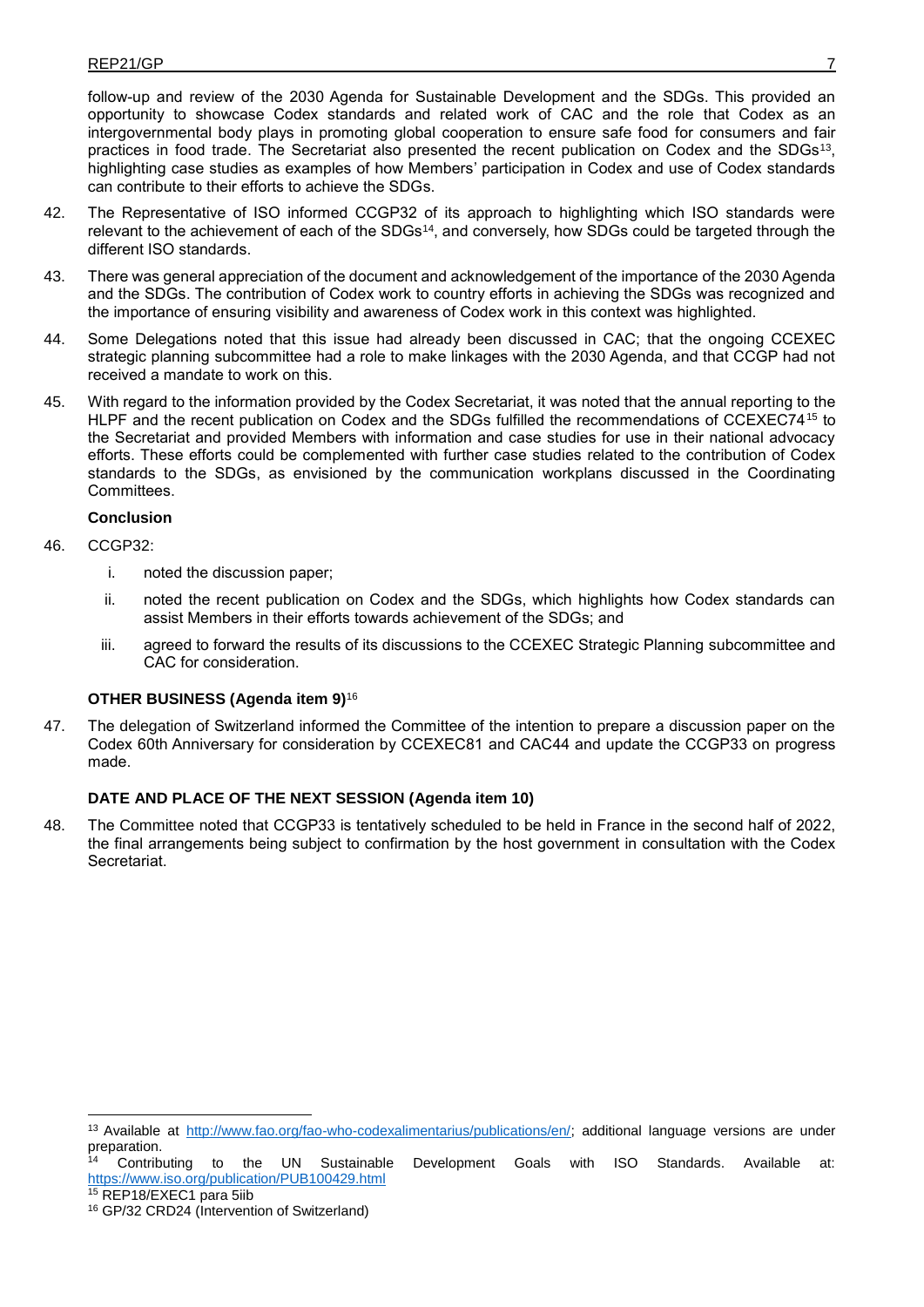**Appendix I**

#### **LIST OF PARTICIPANTS LISTE DES PARTICIPANTS LISTA DE PARTICIPANTES**

#### **Chairperson/Président/Presidente**

Mr Jean-Luc Angot Président du CCGP32 Ministère de l'agriculture et de l'alimentation Paris France

#### **Chair's Assistant /Assistante du Président/Asistente del Presidente**

Mrs Louise Dangy Point de contact national SGAE Paris France

#### **MEMBERS NATIONS AND MEMBER ORGANIZATIONS ÉTATS MEMBRES ET ORGANISATIONS MEMBRES ESTADOS MIEMBROS Y ORGANIZACIONES MIEMBROS**

#### **AFGHANISTAN - AFGANISTÁN**

Mr Mohammad Ibrahim Frotan Coordinator of Animal diseases Prevention Ministry of Agriculture, Irrigation and livestock Kabul

Mr Ahmad Faridon Kakar CCP Ministry of Agriculture, Irrigation and livestock Kabul

Ms Morsal Manati Director General of public Malnutrition Ministry of public health

#### **ANTIGUA AND BARBUDA - ANTIGUA-ET-BARBUDA – ANTIGUA Y BARBUDA**

Mrs Solange Baptiste Manager, Information Services Antigua and Barbuda Bureau of Standards St John's

Mr Joel Matthew Agricultural Officer Ministry of Agriculture, Fisheries and Barbuda Affairs St John's

Mr Jonah Ormond Registrar of Pesticides and Toxic Chemicals Ministry of Agriculture, Fisheries and Barbuda Affairs St John's

#### **ARGENTINA - ARGENTINE**

Ms Gabriela Alejandra Catalani Punto Focal del Codex Ministerio de Agricultura, Ganadería y Pesca CABA

Ms Victoria Schriro Jefa del departamento de evaluación de riesgo y convergencia regulatoria Inal CABA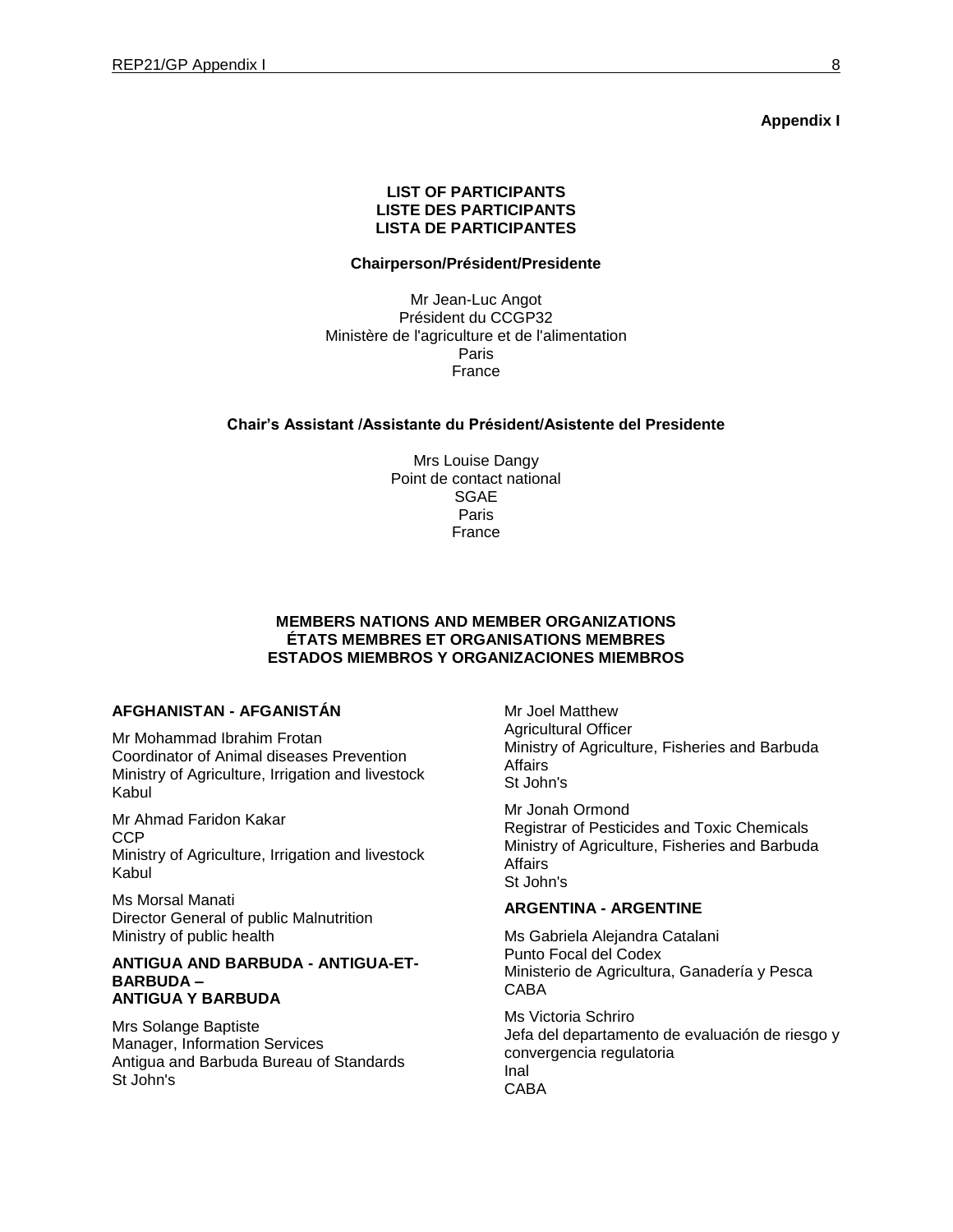Ms Lourdes D'espósito Directora de Prevención, Vigilancia y Coordinación Jurisdiccional Instituto Nacional de Alimentos CABA

Ms Julia Geraci Asistenta Ministerio de Salud

Mrs María Alejandra Larre Asesora Ministerio de Agricultura, Ganadería y Pesca Buenos Aires

#### **AUSTRALIA - AUSTRALIE**

Ms Nicola Hinder First Assistant Secretary Department of Agriculture, Water, and the **Environment** Canberra, ACT

Dr Anna Somerville Assistant Secretary Department of Agriculture, Water, and the **Environment** Canberra, ACT

Ms Usha Sriram-Prasad Director, Codex Contact Point Department of Agriculture, Water, and the Environment Canberra, ACT

Mrs Danielle Davis Assistant Director, Codex Contact Point Department of Agriculture, Water, and the Environment Canberra, ACT

#### **AUSTRIA - AUTRICHE**

Mrs Bettina Brandtner Codex Alimentarius Contact Point Ministry of Agriculture Regions and Tourism Vienna

### **AZERBAIJAN - AZERBAÏDJAN - AZERBAIYÁN**

Mr Fuad Mardiyev Head of international relations department Food Safety Agency of The Republic of Azerbaijan Baku

Mrs Sabina Asgarova Leading consultant Food Safety Agency of the Republic of Azerbaijan Baku

#### **BANGLADESH**

Mr Nitish Chandra Sarkar Additional Secretary (Population, Family Welfare & Law) Ministry of Health and Family Welfare Dhaka

Mr Golam Md. Sarwar Deputy director (Agri. & Food) Bangladesh Standards and Testing Institution (BSTI) Dhaka

## **BELARUS - BÉLARUS - BELARÚS**

Mrs Natalia Tsemborevitch Head of the Laboratory Scientific-Practical Centre of Hygiene. Minsk

Mrs Ekaterina Fedorenko Deputy Director Scientific-Practical Centre of Hygiene. Minsk

Mrs Tatsiana Osipava Junior researcher Scientific-Practical Centre of Hygiene. Minsk

#### **BELGIUM - BELGIQUE - BÉLGICA**

Mr Carl Berthot General Advisor FPS public health, food chain safety and **Environment Brussels** 

## **BENIN - BÉNIN**

Mr Egnon Jacques Hougbenou Houngla Directeur de l'Alimentation et de la Nutrition Appliquée Ministère de l'Agriculture, de l'Elevage et de la Pêche

### **BOLIVIA (PLURINATIONAL STATE OF) – BOLIVIE (ÉTAT PLURINATIONAL DE) – BOLIVIA (ESTADO PLURINACIONAL DE)**

Ing. Thania Huayllani Arcayne Cámara Nacional de Exportadores CANEB La Paz

Mr Wilder Aguilar Quispe Punto de Contacto Ministerio de Desarrollo Productivo y Economia Plural La Paz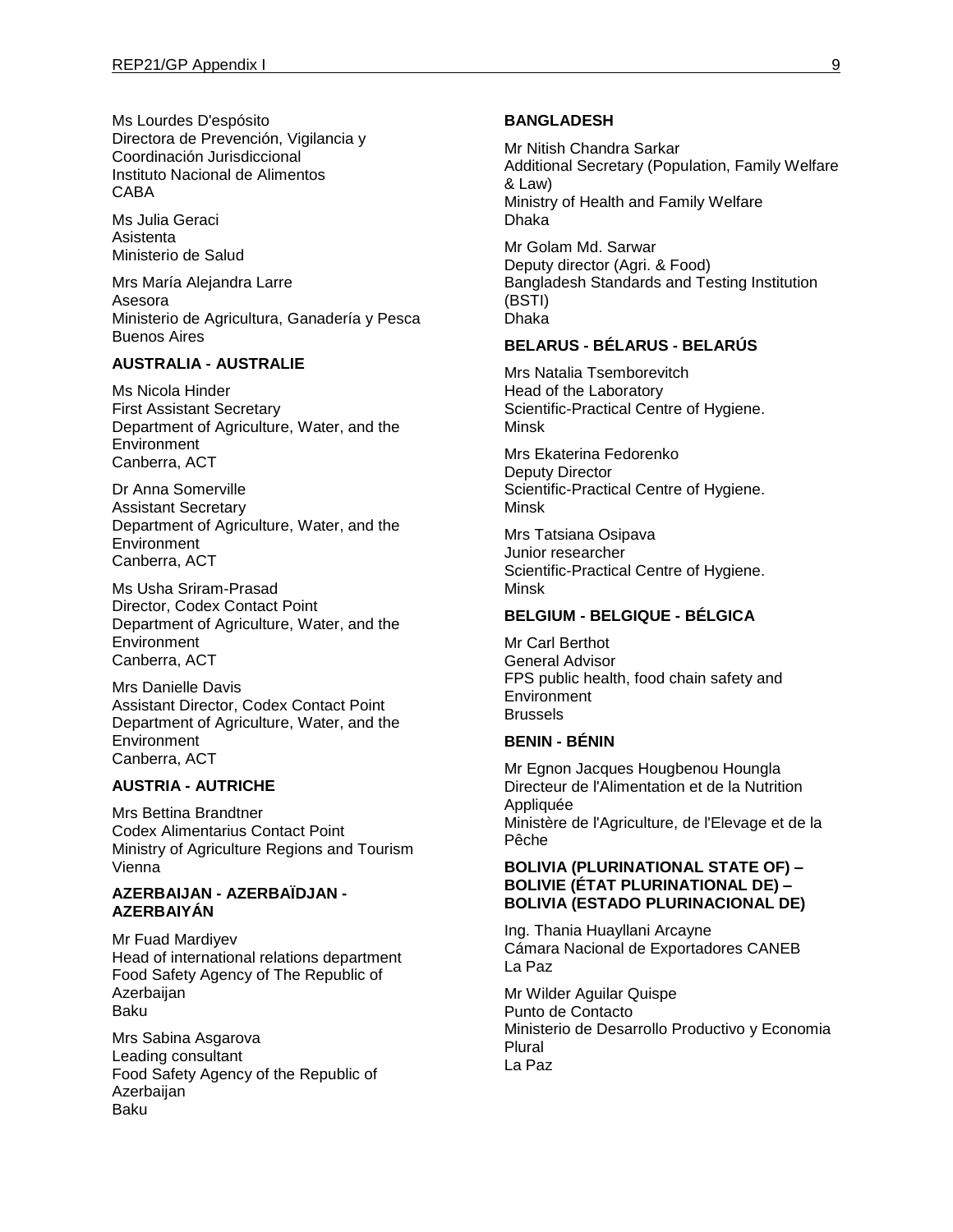Ms Verónica Bustillos Torrico Delegada Cámara Nacional de Comercio La Paz

Ms Maira Egúsquiza Vaca Delegada Cámara Nacional de Comercio La Paz

Mr Yamil Alejandro Mattos Villarroel Jefe Nacional de Laboratorios SENASAG **Trinidad** 

Alexandra López Production and Food Group Leader Standardization Directorate National Autonomous Service Standardization, Quality, Metrology and Technical Regulations (SENCAMER) La Paz

Mr Gustavo Mirabal **Especialista** CIAL-T La Paz

Mr Willy Salinas **Consultor** PAO La Paz

## **BOTSWANA**

Ms Gape Masole Assistant Trade Officer-Ministry of Investment, Trade and Industry

Ms Lephutshe Ada Senwelo Codex Contact Point Ministry of Health and Wellness Gaborone

## **BRAZIL - BRÉSIL - BRASIL**

Mr Leandro Magalhães Silva De Sousa Second Secretary Embassy of Brazil in France Paris

Mr Andre Luis De Sousa Dos Santos Chair Codex Alimentarius Committee National Institute of Metrology, Quality and Technology - Inmetro Rio de Janeiro

Dr Guilherme Antonio Costa Junior Food Safety Adviser Ministry of Agriculture, Livestock and Food Supply (MAPA) Brasília

Mr Diogo Penha Soares Health Regulation Expert Brazilian Health Regulation Agency Brasília

Mr Paulo Roque Silva Researcher National Institute of Metrology, Quality and Technology – Inmetro

Mr Cesar Augusto Vandesteen Junior Federal Inspector Ministry of Agriculture, Livestock and Food Supply – MAPA Brasilia

Ms Priscila Yuvamoto Researcher National Institute of Metrology, Quality and Technology - Inmetro

#### **BURKINA FASO**

Mr Cyrille Sansan Régis Kambire Cadre Supérieur Service du Contrôle Phytosanitaire et de la Qualité des Aliments Ministère de l'Agriculture Ouagadougou

Mr Abdoulaye Gueye Responsable de la sécurité sanitaire des aliments Ministère de la Santé Publique **Ouagadougou** 

### **CAMEROON - CAMEROUN - CAMERÚN**

Mr Awal Mohamadou Agence des Normes et de la Qualité Yaoundé

Mr Medi Moungui Ambassade du Cameroun Rome

Mr Indongo Yves Laret Directeur du Développement de la Qualité Ministère des Mines, de l'industrie et du développement Technologique Yaounde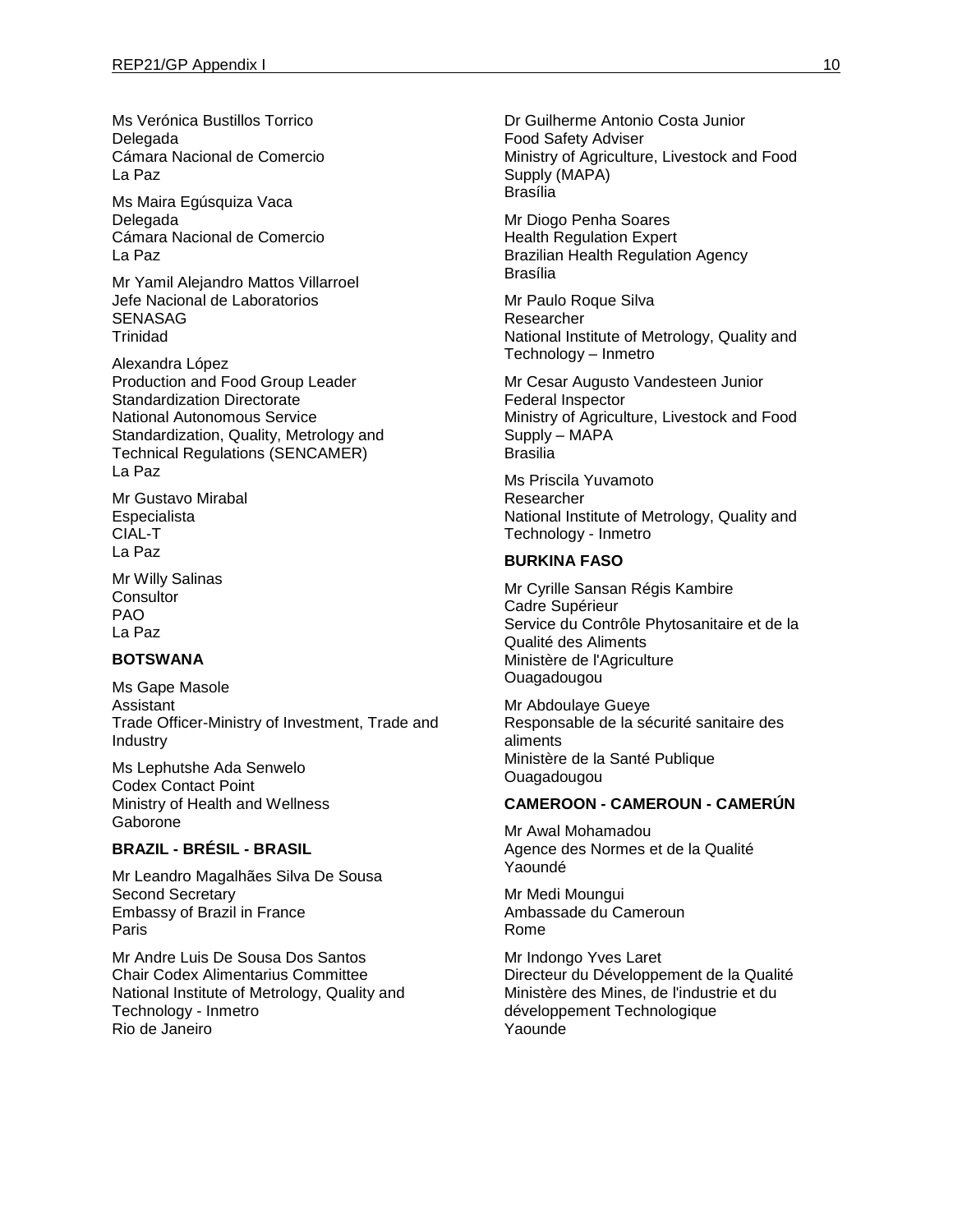### **CANADA - CANADÁ**

Ms Meghan Quinlan Manager, Bureau of Policy, Interagency and International Affairs Health Canada **Ottawa** 

Prof Samuel Godefroy Full Professor, Food Risk Analysis and Regulatory Policies Université Laval Québec

Ms Nancy Ing Regulatory Policy & Risk Management Specialist Bureau of Policy, Intergovernmental and International Affairs **Ottawa** 

Ms Kathy Twardek Director, Consumer Protection and Market Fairness Division Canadian Food Inspection Agency Ottawa, Ontario

Mrs Amelie Vega Senior Policy Analyst - Codex Canadian Food Inspection Agency **Ottawa** 

Mrs Alison Wereley Senior Policy Analyst International Affairs Branch, Canadian Food Inspection Agency **Ottawa** 

### **CHILE - CHILI**

Mr Fernando Catalan Asesor División de Aspectos Regulatorios del Comercio Subsecretaria de Relaciones Económicas Internacionales (SUBREI) Ministerio de Relaciones Exteriores. Santiago

Mrs Begoña Montenegro Asesora División de Aspectos Regulatorios del Comercio Subsecretaria de Relaciones Económicas Internacionales (SUBREI) Ministerio de Relaciones Exteriores. Santiago

Ms Cassandra Pacheco Punto Focal del Codex Agencia Chilena para Calidad e Inocuidad Alimentaria (ACHIPIA) Ministerio de Agricultura Santiago

Mr Gonzalo Ríos Jefe Departamento de Negociaciones Internacionales Servicio Agrícola y Ganadero (SAG) Ministerio de Agricultura. Santiago

Mr Diego Varela Coordinador Asuntos Internacionales. Agencia Chilena para Calidad e Inocuidad Alimentaria (ACHIPIA) Ministerio de Agricultura. Santiago

Ms Roxana Vera Jefa del Subdepartamento de Acuerdos Internacionales. Servicio Agrícola y Ganadero (SAG) Ministerio de Agricultura. Santiago

#### **CHINA - CHINE**

Mrs Jing Tian Researcher China National Center for Food Safety Risk Assessment

Mrs Hao Ding Assistant Researcher China National Center for Food Safety Risk Assessment

Dr Yongxiang Fan Researcher China National Center for Food Safety Risk Assessment

Mrs Fang Gao Deputy Division Director Center for Agro-Food Quality & Safety, Ministry of Agriculture and Rural Affairs, P. R. China

Prof Haihong Hao Professor Huazhong Agricultural University

Ms Chang Li Agronomist Center for Agro-Food Quality & Safety, Ministry of Agriculture and Rural Affairs, P. R. China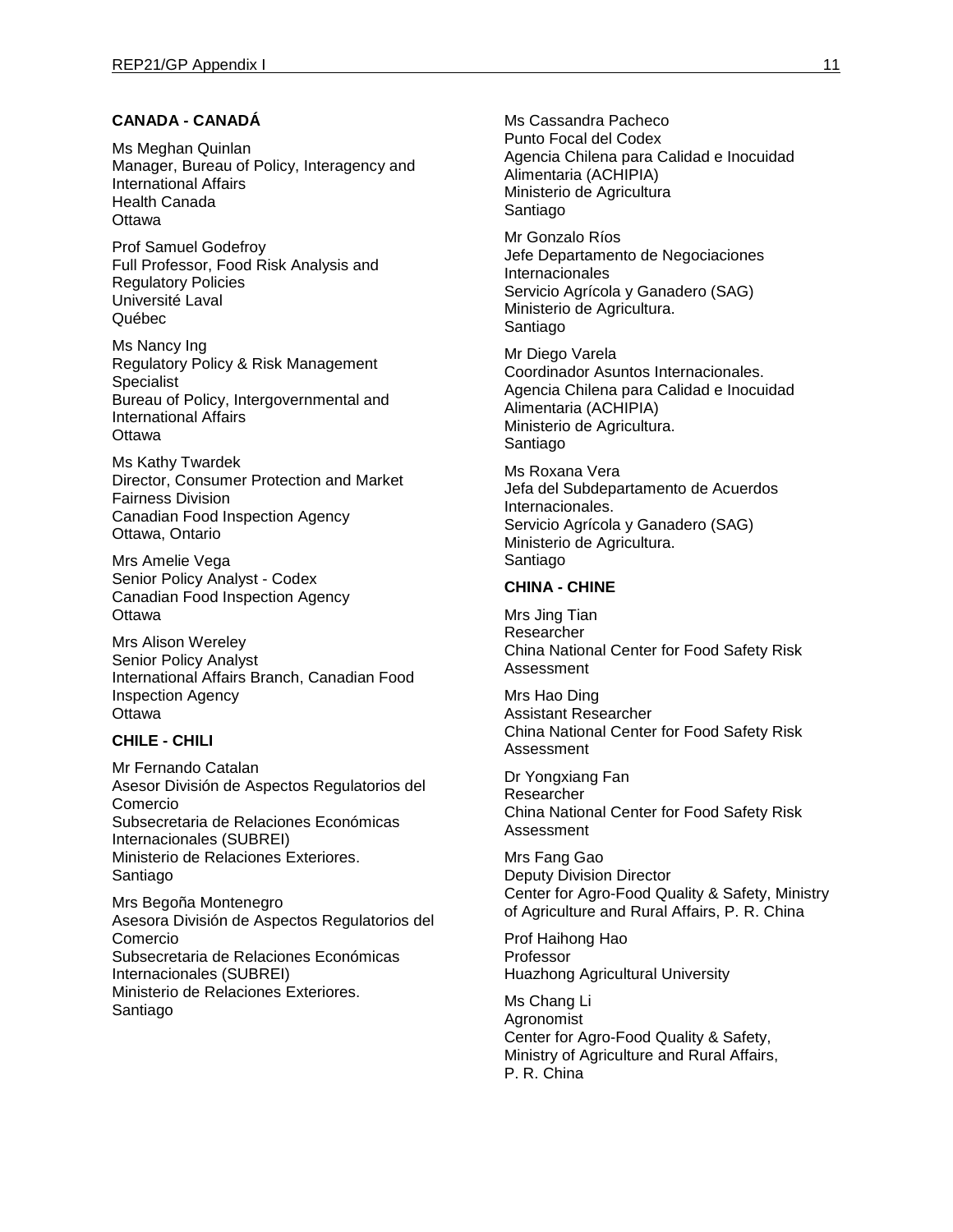Ms Hanyang Lyu Assistant Researcher China National Center for Food Safety Risk Assessment

Dr Xiongwu Qiao Professor Shanxi Academy of Agricultural Sciences

Mr Guibiao Ye Professor/Director, CCPR Secretariat Institute for the Control of Agrochemicals, Ministry of Agriculture and Rural Affairs (ICAMA)

Ms. Zhangxian QIN Principal Staff Member Department of Agro-products Quality and Safety, MARA, P.R.C

Mr. Xuewan XU **Diretor** Department of Agro-products Quality and Safety, MARA, P.R.C

### **COLOMBIA - COLOMBIE**

Eng Blanca Cristina Olarte Pinilla Profesional especializada Ministerio de Salud y Protección Social Bogotá

Eng Miguel Ángel Rincón Barrera Asesor Ministerio de Comercio, Industria y Comercio Bogotá

Eng Norma Soto Tarquino Profesional especializada Instituto Nacional de Vigilancia de Medicamentos y Alimentos - Invima Bogotá

### **COSTA RICA**

Mrs Luisa María Díaz Sánchez **Directora** Ministerio de Economía Industria y Comercio San José

Mrs Tatiana Cruz Ramírez Chief of Codex Department of Costa Rica Ministry of Economy, Industry and Commerce San José

Mrs Amanda Lasso Cruz Asesora Codex Ministerio de Economía Industria y Comercio San José

## **CROATIA - CROATIE - CROACIA**

Mrs Marija Batinić Sermek Head of Service Ministry of Agriculture Zagreb

Mrs Iva Mraović Head of Department Ministry of Agriculture Zagreb

### **CUBA**

Mr Jorge Félix Medina Pérez Secretario Comité Nacional del Codex Cuba Oficina Nacional de Normalización La Habana

Mr Angel Manuel Casamayor León Especialista en Regulaciones Técnicas y Calidad Dirección Regulaciones Técnicas y Calidad La Habana

## **CYPRUS - CHYPRE - CHIPRE**

Dr Anna Kouppari Chief Agricultural Officer Ministry of Agriculture **Strovolos** 

#### **CZECH REPUBLIC – RÉPUBLIQUE TCHÈQUE, – REPÚBLICA CHECA**

Dr Dana Triska Head of Food Chain Unit Ministry of Agriculture of the Czech Republic Prague 1

#### **DENMARK - DANEMARK - DINAMARCA**

Mr Jens Therkel Jensen Senior Advisor, Division of International Cooperation Ministry of Food, Agriculture and Fisheries **Glostrup** 

#### **DOMINICAN REPUBLIC – RÉPUBLIQUE DOMINICAINE – REPÚBLICA DOMINICANA**

Dr Luís Martínez Polanco Encargado departamento de alimentos Dirección General Medicamentos, Alimentos y Productos Sanitarios Ministerio de Salud Pública Santo Domingo, D.N.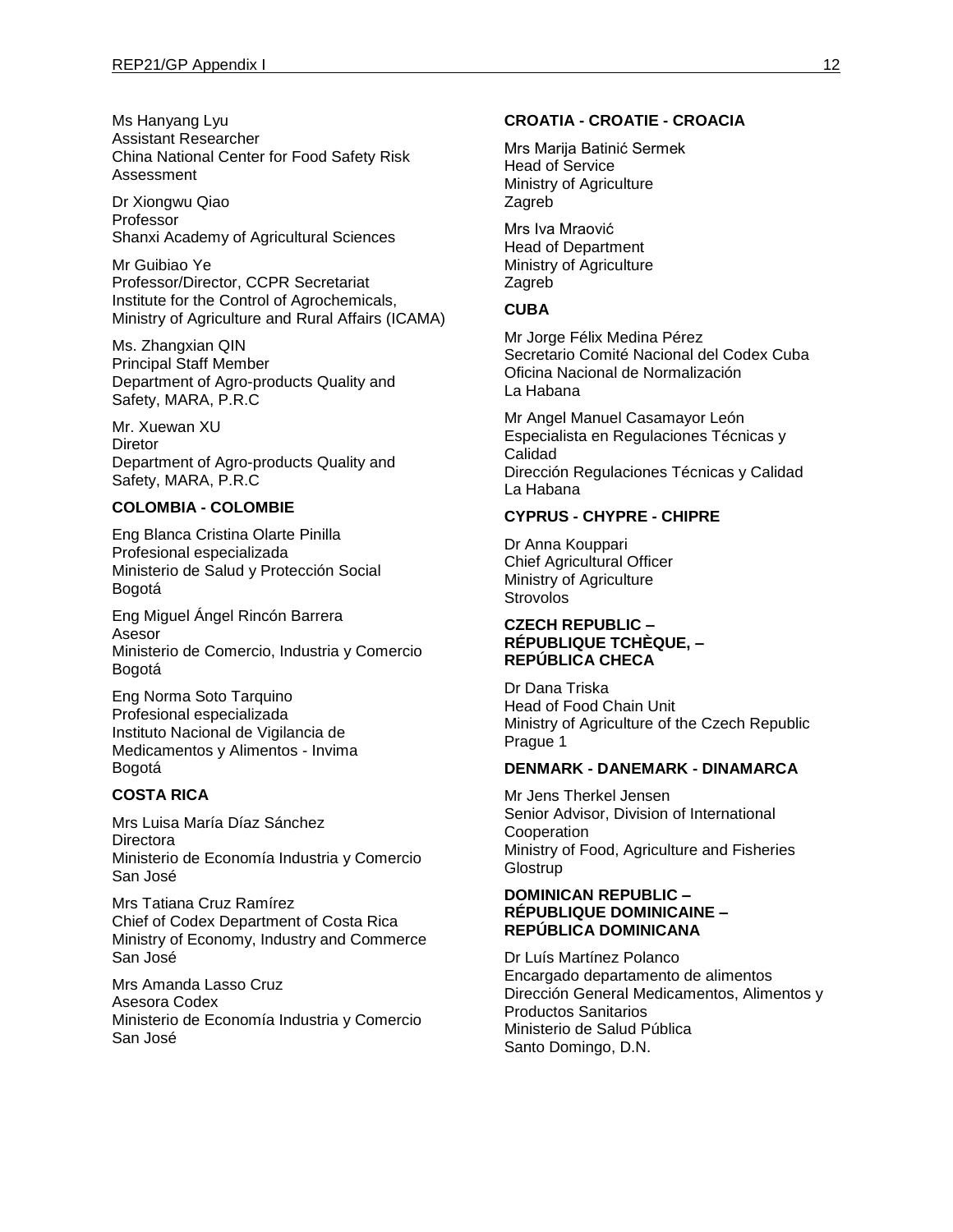Mr Modesto Buenaventura Pérez Blanco Coordinador Normas Alimenticias Ministerio de Salud Pública y Asistencia Social (MSP) Santo Domingo

### **ECUADOR - ÉQUATEUR**

Ms María De Lourdes Alverar Analista de Relaciones Internacionales Ministerio de Agricultura y Ganadería - MAG Quito

Mr Rommel Aníbal Betancourt Herrera Coordinador General de Inocuidad de Alimentos Agencia de Regulación y Control Fito y Zoosanitaria-AGROCALIDAD **Quito** 

Ms Emma Coloma Analista Técnica de Normativa Sanitaria Agencia Nacional de Regulación, Control y Vigilancia Sanitaria - ARCSA Guayaquil

Mr Israel Vaca Jiménez Analista de certificación de producción primaria y buenas prácticas Ministerio de Agricultura y Ganadería - MAG Quito

Ms Daniela Vivero Analista de certificación de producción primaria y buenas prácticas Ministerio de Agricultura y Ganadería - MAG Quito

Mr Cristian Yepez Analista de la Dirección de Gestión Ministerio de Producción, Comercio Exterior, Inversiones y Pesca Quito

## **EGYPT - ÉGYPTE - EGIPTO**

Eng Ahmed Mohammed Elhelw Codex Contact Point for Egypt Egyptian Organization for Standardization and Quality (EOS) Cairo

Eng Mariam Barsoum Onsy Barsoum Food Standards Specialist Egyptian Organization For Standardization and Quality (EOS) Cairo

Eng Noha Mohamed Attia Eliwa Food Standards Specialist Egyptian Organization for Standardization and Quality (EOS) Cairo

#### **EL SALVADOR**

Mrs Claudia Guzmán Jefa del Punto de Contacto Codex Alimentarius OSARTEC San Salvador

### **ESTONIA - ESTONIE**

Mr Allan Aleksašin **Councellor** Ministry of Rural Affairs **Tallinn** 

Mrs Svetlana Jankovenko Adviser Ministry of Rural Affairs **Tallinn** 

#### **EUROPEAN UNION – UNION EUROPÉENNE – UNIÓN EUROPEA**

Mr Dirk Lange Head of Unit European Commission Brussels

Mr Javier Dominguez Administrator European Commission **Brussels** 

Mr Risto Holma Senior Administrator European Commission Brussels

Ms Bernadette Klink-khachan EU Codex Contact Point European Commission **Brussels** 

Ms Anna Szajkowska Administrator European Commission Brussels

## **FIJI - FIDJI**

Mr Vio Veretawatini Senior Economic Planning Officer **Agriculture** Suva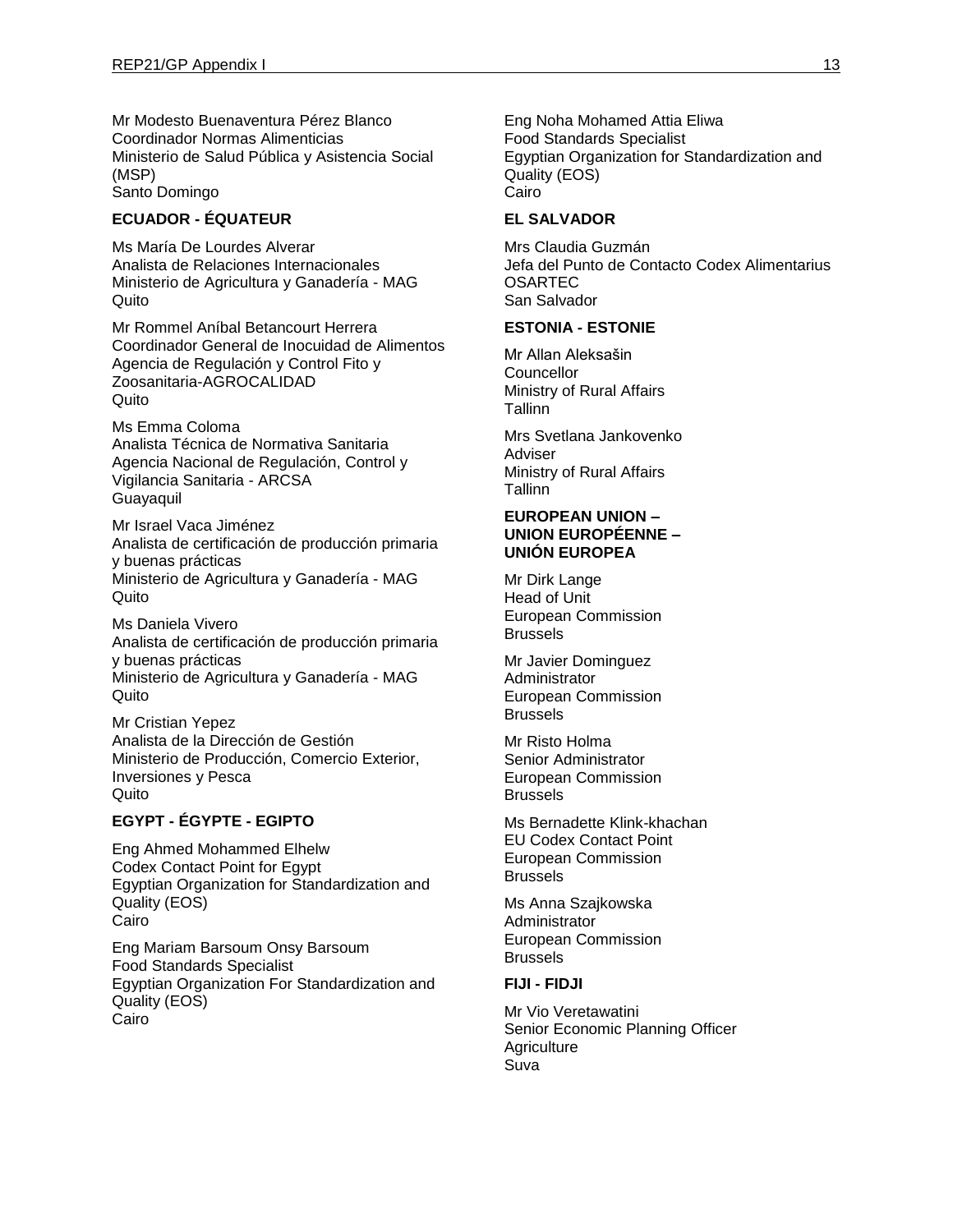### **FINLAND - FINLANDE - FINLANDIA**

Dr Sebastian Hielm Director of Food Safety Ministry of Agriculture and Forestry Helsinki

Ms Anne Haikonen Legislative Counsellor Ministry of Agriculture and Forestry Helsinki

## **FRANCE - FRANCIA**

Mrs Céline Germain Chef du bureau des négociations européennes et multilatérales (BNEM) Ministère de l'agriculture et de l'alimentation Paris

Mr Patrick Azema Chargé de mission Ministère de l'économie et des finances

Mr Jérôme Brouillet Secrétaire général adjoint Premier ministre

Mrs Camille Pineau Chef du bureau des négociations européennes et multilatérales (BNEM) Ministère de l'agriculture et de l'alimentation Paris

Mrs Marie-line Seferian Desk Officer Ministère de l'Europe et des Affaires étrangères

Mr Florian Simonneau Adjoint au chef du bureau de la qualité et de la valorisation des denrées alimentaires Ministère de l'économie et des finances Paris

### **GERMANY - ALLEMAGNE - ALEMANIA**

Mr Niklas Schulze Icking Head of Delegation Federal Ministry of Food and Agriculture (BMEL) Berlin

Ms Anne Beutling Federal Ministry of Food and Agriculture (BMEL) Berlin

Ms Anja Broenstrup Federal Ministry for Food and Agriculture (BMEL) Bonn

Mr Oliver Mellenthin Federal Ministry of Food and Agriculture (BMEL) Berlin

Ms Alina Steinert Federal Ministry of Food and Agriculture (BMEL) Bonn

#### **GREECE - GRÈCE - GRECIA**

Mrs Eleftheria Tsali Veterinarian Hellenic Food Authority (EFET)

Mrs Evi Chatzigiannakou Veterinarian Ministry of Rural Development and Food

#### **GUYANA**

Ms Tandeka Barton Senior Analytical Officer Ministry of Health

### **HONDURAS**

Ms Yolandina Lambur Valle Encargada de la Oficina de Codex Alimentarius de Honduras Servicio Nacional de Sanidad e Inocuidad Agroalimentaria **Tegucigalpa** 

### **HUNGARY - HONGRIE - HUNGRÍA**

Ms Rita Temesfalvi **Officer** Ministry of Agriculture Budapest

Ms Krisztina Frányó **Officer** National Food Chain Safety Office Budapest

Dr Attila Nagy **Director** National Food Chain Safety Office Budapest

#### **INDIA - INDE**

Mr Perumal Karthikeyan Deputy Director (Codex and Regulations) Food Safety and Standards Authority of India New Delhi

Ms Shubhra Advisor (Trade) DAC&FW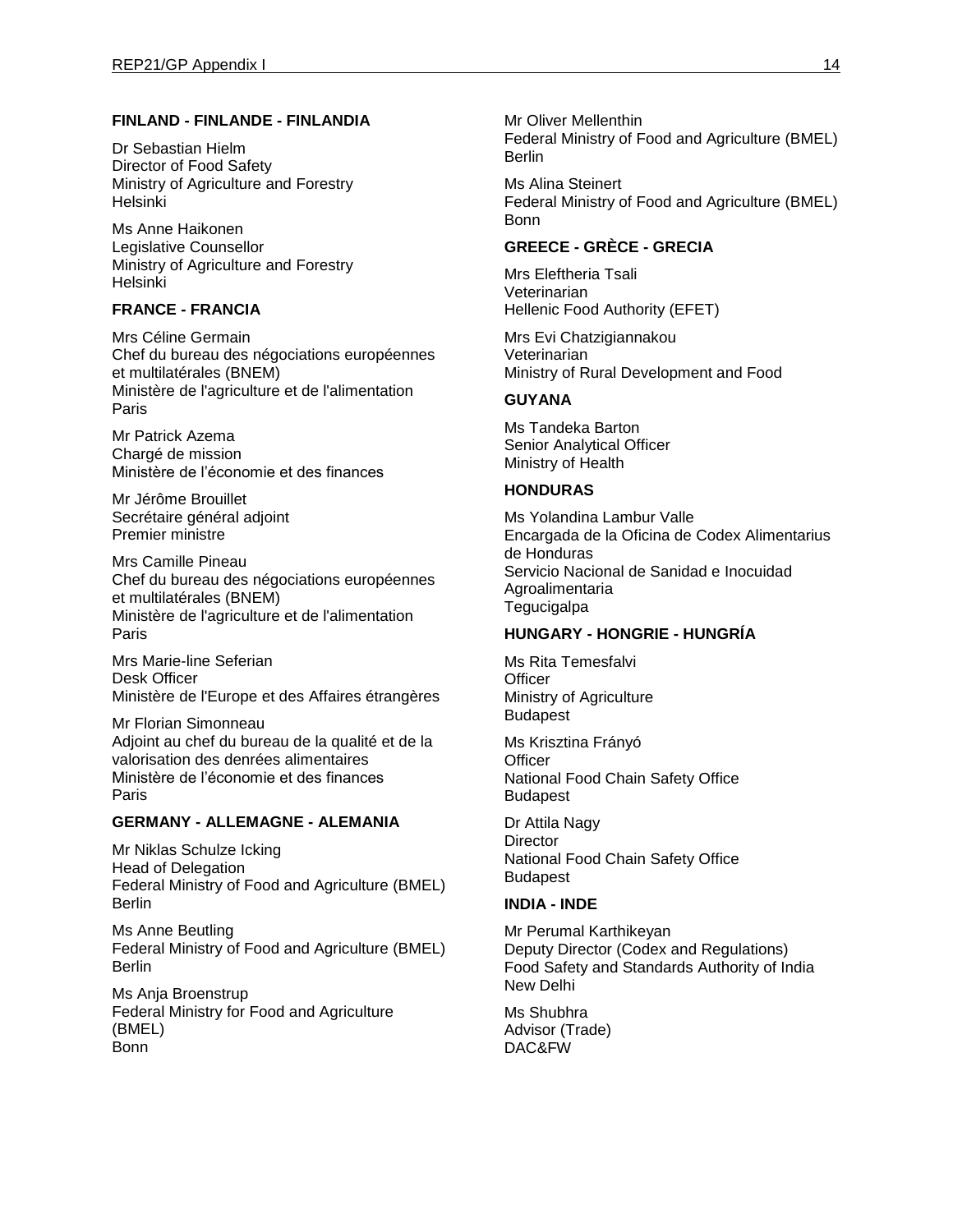Mr Wasi Asghar Assistant Director (T) Export Inspection Council

Mr Ramesh Babu N. Scientist, Quality Evaluation Laboratory Spices Board

Mr Puneet Gupta Technical Officer Food Safety and Standards Authority of India New Delhi

Mrs Bijumol K.k. Senior Chemist Codex Cell, Spices Board

Ms Sudharma K.v Junior Chemist Codex Cell, Spices Board

Mr S.s. Raghav Joint Director National Food Laboratory

Dr Jasvir Singh Regulatory, Scientific and Government Affairs Leader, South Asia, Representative of CIFTI-**FICCI** Federation of Indian Chambers of Commerce and Industry

Dr Meenakshi Singh Chief Scientist Council of Scientific & Industrial Research

Mr Parmod Siwach Assistant Director (T) Export Inspection Council New Delhi

Dr. Sudharshan Madenur Rangaswamy Former Director Spices Board India Chairman, CCSCH

Ms Aliah Wahab Regional Regulatory Director APAC

#### **INDONESIA - INDONÉSIE**

Dr Wahyu Purbowasito **Director** National Standardization Agency of Indonesia Jakarta

Mrs Yusra Egayanti Indonesia Food and Drug Authority Central Jakarta

Ms Ida Farida Indonesia Food and Drug Authority Jakarta Prof Purwiyatno Hariyadi Vice Chairperson of the Codex Alimentarius Commission Bogor Agricultural University (IPB) Bogor Mr Singgih Harjanto Secretariat of the Codex Contact Point of Indonesia National Standardization Agency of Indonesia Jakarta Mrs Estiyani Indraningsih Secretariat of the Codex Contact Point of Indonesia National Standardization Agency of Indonesia Jakarta Mrs Theista Savanty Secretariat of the Codex Contact Point of Indonesia National Standardization Agency of Indonesia Jakarta Mrs Lia Sugihartini Deputy Director of Standardization Ministry of Marine Affairs and Fisheries of Republic of Indonesia Central Jakarta Mrs Windri Widyaningsih Secretariat of the Codex Contact Point of Indonesia National Standardization Agency of Indonesia Jakarta Mrs Nuri Wulansari Secretariat of the Codex Contact Point of Indonesia National Standardization Agency of Indonesia Jakarta

### **IRAN (ISLAMIC REPUBLIC OF) IRAN (RÉPUBLIQUE ISLAMIQUE D') IRÁN (REPÚBLICA ISLÁMICA DEL)**

Mrs Farahnaz Ghollasi Moud D.G Institute of Standards & Industrial Research of Iran **Tehran** 

Dr Mohammad Hossein Shojaee Aliabadi Senior Scientific Adviser of ISIRI Institute of Standards & Industrial Research of Iran Tehran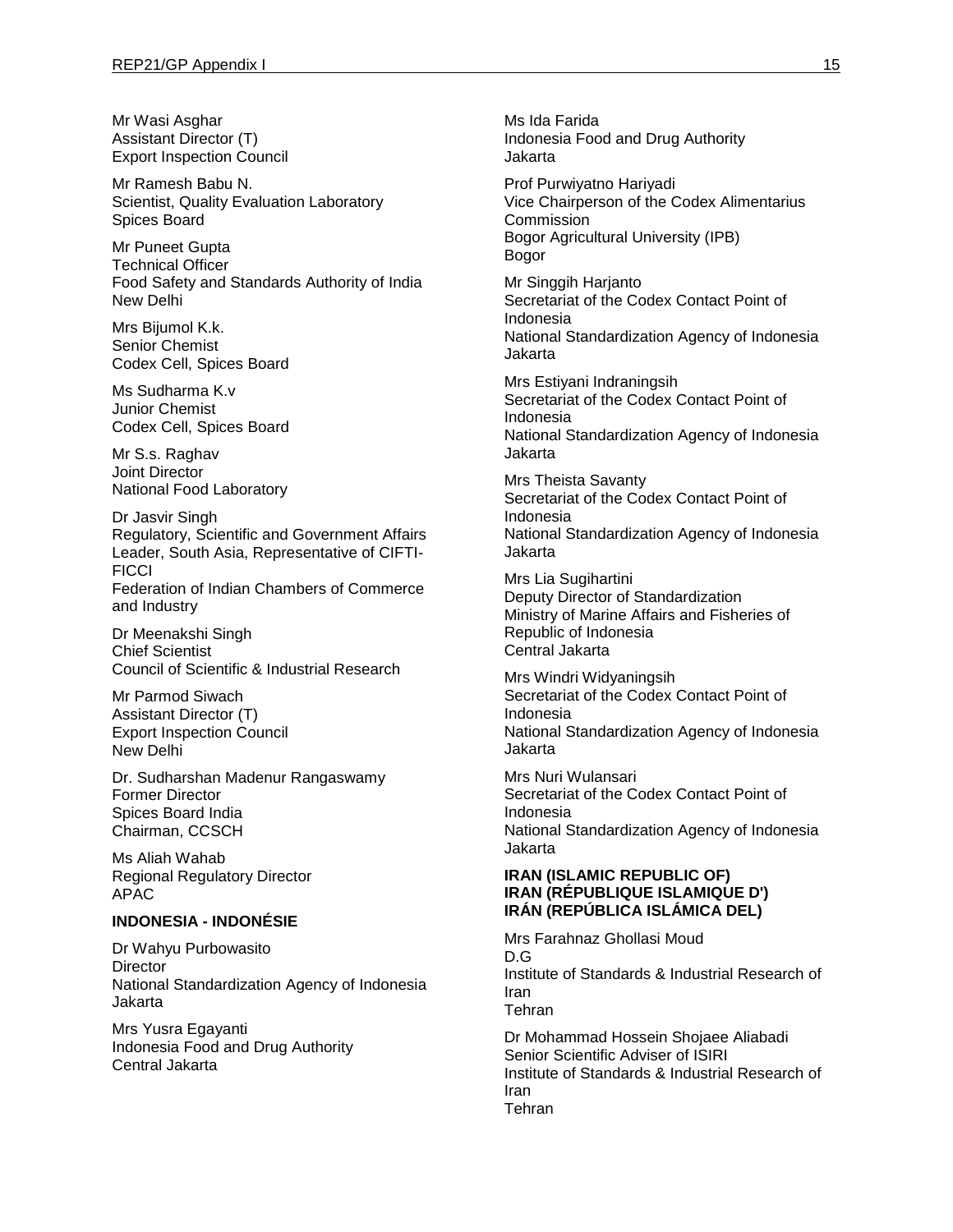Mrs Leila Zinatbakhsh Secretary, N.C.C. of IRAN, Head of Codex standards cooperation group Institute of Standards & Industrial Research of IRAN (ISIRI) Tehran

### **IRELAND - IRLANDE - IRLANDA**

Mr Pat Kelly Agricultural Inspector Department of Agriculture, Food and the Marine (DAFM) **Dublin** 

Mr Philip Kennedy Assistant Agricultural Inspector Department of Agriculture, Food and the Marine (DAFM) Dublin

## **ITALY - ITALIE - ITALIA**

Mr Ciro Impagnatiello Senior Officer Ministry of Agricultural Food and Forestry **Policies** Rome

Mr Giulio Cardini Senior Officer Ministero Politiche Agricole Alimentari e Forestali e del Turismo Rome

## **JAMAICA - JAMAÏQUE**

Ms Allison Richards Inspector/ Codex Secretariat Member Bureau of Standards Jamaica **Kingston** 

### **JAPAN - JAPON - JAPÓN**

Dr Hidetaka Kobayashi Director, Agricultural Chemicals Office Ministry of Agriculture, Forestry and Fisheries Tokyo

Ms Mitsuko Imai Deputy Director, Office of International Food Safety Ministry of Health, Labour and Welfare Tokyo

Dr Tomoko Ishibashi Director, International Standards Office Ministry of Agriculture, Forestry and Fisheries Tokyo

Dr Koji Miura Adviser Ministry of Health, Labour and Welfare Tokyo

Dr Rin Ogiya Director, Office of International Food Safety Ministry of Health, Labour and Welfare Tokyo

Ms Aya Orito-nozawa Associate Director Ministry of Agriculture, Forestry and Fisheries Tokyo

Ms Momoka Terasawa **Officer** Ministry of Agriculture, Forestry and Fisheries Tokyo

## **KAZAKHSTAN - KAZAJSTÁN**

Dr Nailya Karsybekova Regional Coordinator CCEURO Ministry of Healthcare the Republic of Kazakhstan Astana

Ms Zhanar Tolysbayeva **CCP** Ministry of Healthcare the Republic of Kazakhstan Nur-Sultan

### **KENYA**

Mr Kimutai Maritim Deputy Director Ministry of Agriculture, Livestock & Fisheries Nairobi

Dr George Abong Senior Lecturer University of Nairobi Nairobi

Mr Lawrence Aloo Senior Biochemist National Public Health Laboratory- Ministry of Health Nairobi

Dr Allan Azegele Deputy Director Ministry of Agriculture, Livestock & Fisheries Nairobi

Mrs Muchemi Grace Nyawira Head of PCPB Laboratory Pest Control Products Board Nairobi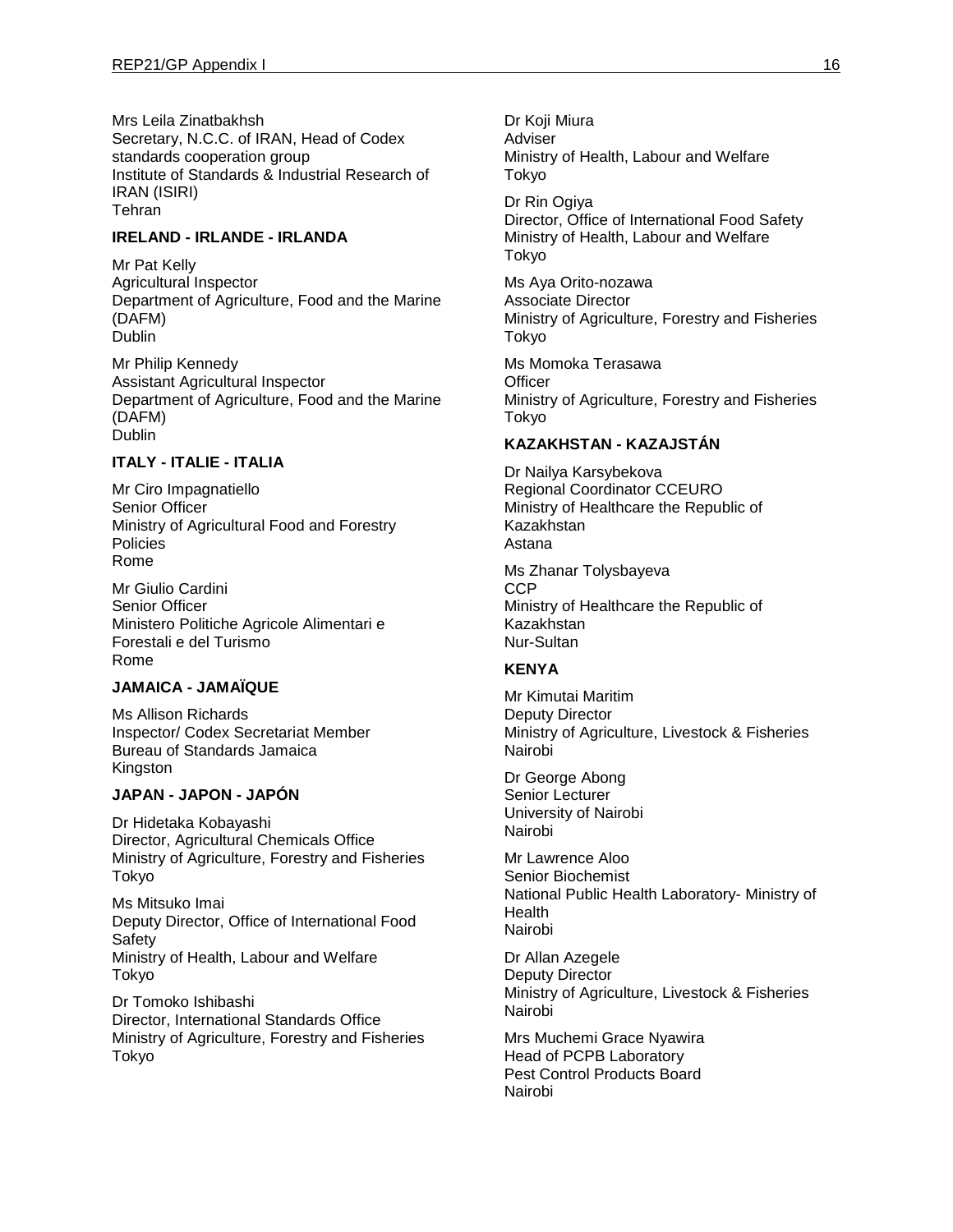Mr George Kiminza Senior Standards Officer Kenya Bureau of Standards Nairobi

Ms Maryann Kindiki Manager, National Codex Contact Point Kenya Bureau of Standards Nairobi

Ms Lucy Namu Head Analytical Chemistry Laboratory and Food Safety Kenya Plant Health Inspectorate Services Nairobi

Ms Josephine Simiyu Deputy Director Horticultural Crops Department Authority Nairobi

### **KUWAIT - KOWEÏT**

Dr Reem Alfulaij Deputy Director General for Technical Affairs Public Authority for Food and Nutrition in Kuwait Mubarak Alkabeer

Mr Salah Al Bazzaz Technical Adviser to the Permanent Representation of Kuwait Representative of Kuwait to FAO

Dr Jeehan Alestad Alternate Permanent Representative of Kuwait to FAO Representative of Kuwait to FAO

Eng Dalal Almansour Chemical engineer Public Authority for food and Nutrition

Mr Sultan Alotaibi Alternate Permanent Representative of Kuwait to FAO Representative of Kuwait to FAO

Dr Amal Alrashdan Deputy Director General for Inspection and Control Public Authority for Food and Nutrition in Kuwait Mubarak Alkabeer

Mr Yousef Jhail Permanent Representative of Kuwait to FAO Kuwait

Eng Noor Sadeqi Chemical Engineer Public Authority for Food and Nutrition

## **LEBANON - LIBAN - LÍBANO**

Ms Mariam Eid Vice-Chair of the Codex Alimentarius **Commission** Codex

#### **LITHUANIA - LITUANIE - LITUANIA**

Dr Albertas Barzda Deputy Director Health Education and Diseases Prevention Centre Vilnius

## **MADAGASCAR**

Mrs Henintsoa Harizafy Secrétariat Comité National du Codex Ministère de l'Industrie du Commerce et de l'Artis Antananarivo

Mrs Tiana Rahaingoalison Présidente Union des Professionnels des Fruits et Légumes Antananarivo

Mrs Lantomalala Raharinosy Point de contact du Codex Ministère de l'Industrie du Commerce et de l'Artis Antananarivo

Mr Vaillant Tosy Responsable Analyses Microbiologiques Laboratoire de Chimie et de Microbiologie Antananarivo

#### **MALAYSIA - MALAISIE - MALASIA**

Ms Ruhana Abdul Latif Principal Assistant Director Ministry of Health Malaysia Putrajaya

Ms Norrani Eksan **Director** Ministry of Health Malaysia Wilayah Persekutuan Putrajaya

Ms Zailina Abdul Majid Deputy Director Ministry of Health Malaysia Wilayah Persekutuan Putrajaya

Ms Nuraini Ghaifullah Senior Assistant Director Ministry of Health Malaysia Wilayah Persekutuan Putrajaya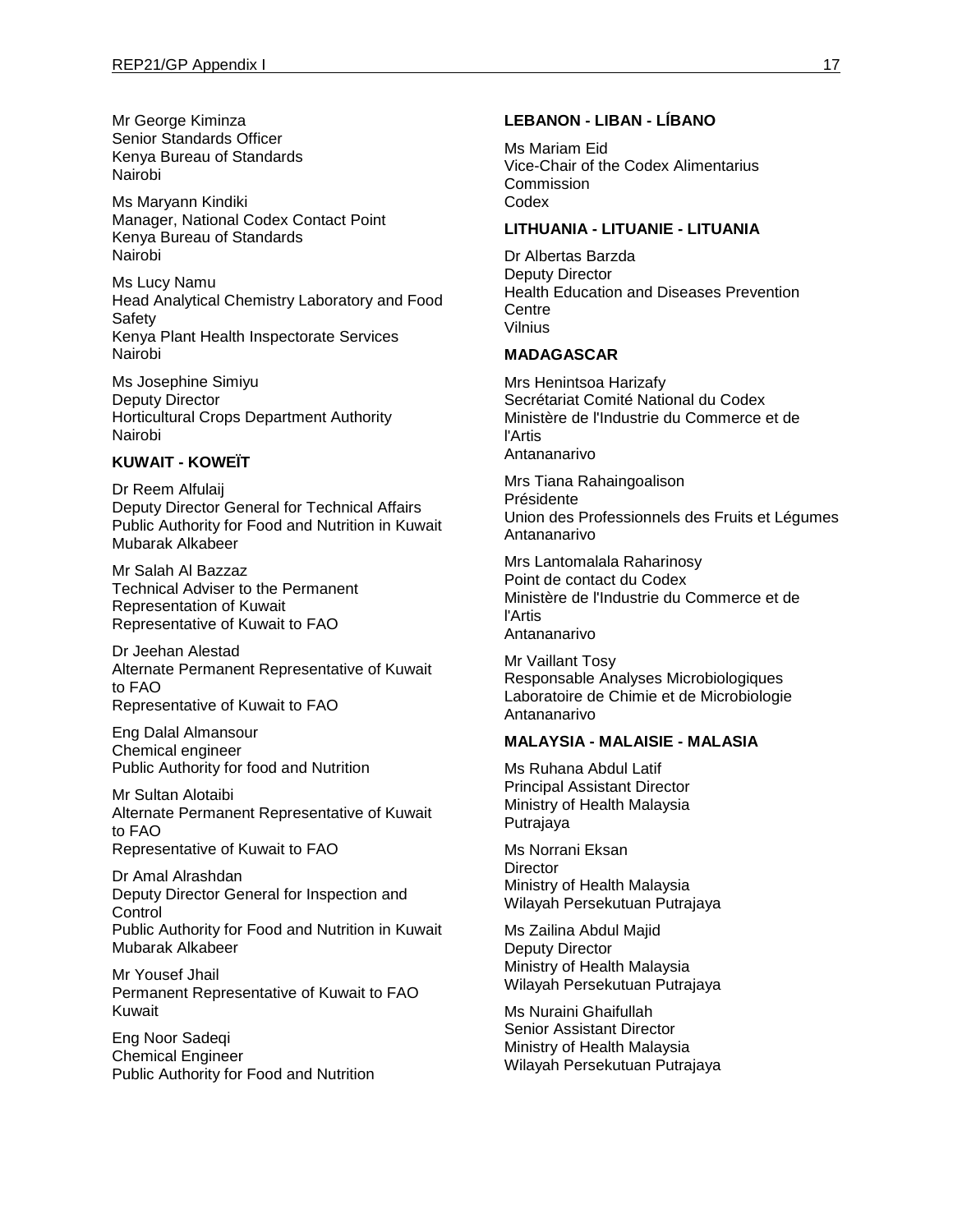## **MALI - MALÍ**

Mr Mahmoud Abdoul Camara Chargé du Service Central de Liaison du Codex pour le Mali Agence Nationale de la Sécurité Sanitaire des **Aliments** Bamako

Dr Sekouba Keita Chef Division Appui Scientifique et Technique à l'Elaboration de la Règlementation documentation Agence Nationale de la Sécurité Sanitaire des Aliments Bamako

## **MEXICO - MEXIQUE - MÉXICO**

Ms Tania Daniela Fosado Soriano Punto de Contacto Codex Secretaría de Economía **Cdmx** 

Ms Alma Liliana Tovar Diaz Subdirectora Certificación y Reconocimiento Servicio Nacional de Sanidad, Inocuidad y Calidad Agroalimentaria (SENASICA)

#### **MOROCCO - MAROC - MARRUECOS**

Dr Beqqali Himdi Ihssane Chef de la Division de la Normalisation et des questions SPS Office National de Sécurité Sanitaire des Produits Alimentaires Rabat Mr Mohamed El Amine El Amrani

Chef Division de la Législation et des Etudes **Juridiques** Direction des Affaires Administratives et **Juridiques** 

Ministère de l'Agriculture, de la Pêche maritime, du Développement Rural et des Eaux et Forêts Rabat

Mr Berrada Abdelkrim Chef de Division Direction des Industries de la Pêche Rabat

Mr Anajjar Brahim Chef de Département Agréage Technique des Unités MOROCCO FOODEX Casablanca

Mrs Meryem Ibn Ghazala Chef de Division Analyse des Risques EACCE (MOROCCO FOODEX) Casablanca

Mrs Khadija Kadiri Chef du service de la Normalisation et du Codex **Alimentarius** Office National de Sécurité Sanitaire des produits Alimentaires Rabat

Eng Bouchra Messaoudi Cadre au Service de la Normalisation et Codex **Alimentarius** Office National de la Sécurité Sanitaire des Produits Alimentaires Rabat

Mr Mohamed Stitou Chef Service des Affaires Juridiques Direction des Affaires Administratives et Juridiaues. Ministère de l'Agriculture, de la Pêche maritime, du Développement Rural et des Eaux et Forêts. Rabat

Mr Said Zantar Coordinateur de l'Unité de Recherche sur les Techniques Nucléaire, l'Environnement et la **Qualité** 

Institut National de Recherche Agricole Tanger

### **NETHERLANDS - PAYS-BAS – PAÍSES BAJOS**

Dr Marie-Ange Delen Coordinator Codex Alimentarius Netherlands Ministry of Agriculture, Nature and Food Quality The Hague

Ms Ana Viloria Senior Policy Officer Ministry of Health, Welfare and Sport The Hague

Ms Astrid Bulder Assistant to the Chair of CCCF

Dr Sally Hoffer Chair of CCCF Ministry of Agriculture, Nature and Food Quality Den Haag

Ms Sheela Khoesial Officer Codex Alimentarius Netherlands Ministry of Agriculture, Nature and Food Quality The Hague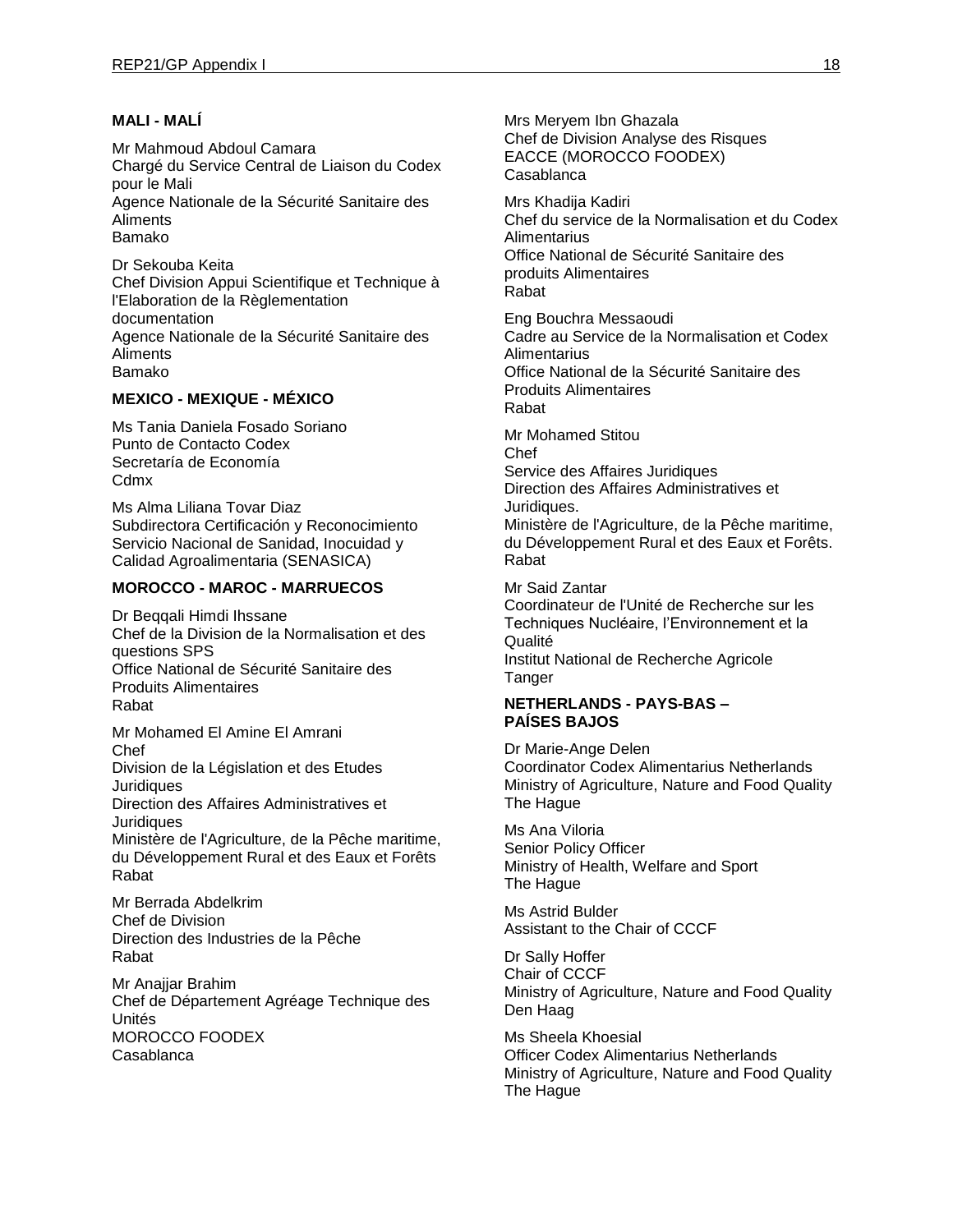### **NEW ZEALAND - NOUVELLE-ZÉLANDE - NUEVA ZELANDIA**

Mr Raj Rajasekar Senior Programme Manager Codex Coordinator and Contact Point **Wellington** 

Ms Lisa Ralph Senior Policy Analyst Ministry for Primary Industries

Ms Anna Tyler Manager Ministry for Primary Industries **Wellington** 

### **NIGERIA - NIGÉRIA**

Mr Charles Emeka Nwagbara Head, Codex Contact Point Nigeria Standards Organisation of Nigeria Abuja

#### **NORTH MACEDONIA – MACÉDOINE DU NORD – MACEDONIA DEL NORTE**

Mrs Svetlana Tomeska Mickova Head of Department Food and Veterinary Agency Skopje

Ms Katerina Jonovska Associate Food and Veterinary Agency Skopje

## **NORWAY - NORVÈGE - NORUEGA**

Mrs Vigdis S. Veum Møllersen Senior Adviser Norwegian Food Safety Authority Oslo

Mr Knut Berdal Specialist Director Royal Norwegian Ministry of Agriculture and Food Oslo

Mr Halvard Kvamsdal Senior Adviser Royal Norwegian Ministry of Health and Care Services Oslo

## **OMAN - OMÁN**

Mrs Jokha Alaamri **Dietician** Ministry of Health Muscat

## **PANAMA - PANAMÁ**

Eng Joseph Gallardo Ingeniero de Alimentos / Punto de Contacto **Codex** Ministerio de Comercio e Industrias Panamá

Eng Carmela Castillo Oficina Técnica de Cooperación Internacional Autoridad Panameña de Seguridad de Alimentos Panamá

Mrs Leticia González De Núñez Jefa Sección de Análisis de Alimentos y Bebidas Instituto Especializado de Análisis UP (Universidad de Panamá) Panamá

Mrs Edilma López Sub Directora ACODECO Autoridad de Protección al Consumidor y Defensa de la Competencia Panamá

Eng Hildegar Mendoza Gerencia Cámara Panameña de Alimentos Panamá

Eng Omaris Vergara Directora de la Escuela de Ciencias y Tecnología de Alimentos UP (Universidad de Panamá) Panamá

#### **PAPUA NEW GUINEA – PAPOUASIE-NOUVELLE-GUINÉE – PAPUA NUEVA GUINEA**

Mr Elias Taia Program Manager Personal Port Moresby

## **PARAGUAY**

Mrs Kuni Hashimoto **Directora** Ministerio de Relaciones Exteriores Asunción

Ms Laura Stefanía Correa Miño Asesora Ministerio de Relaciones Exteriores Asunción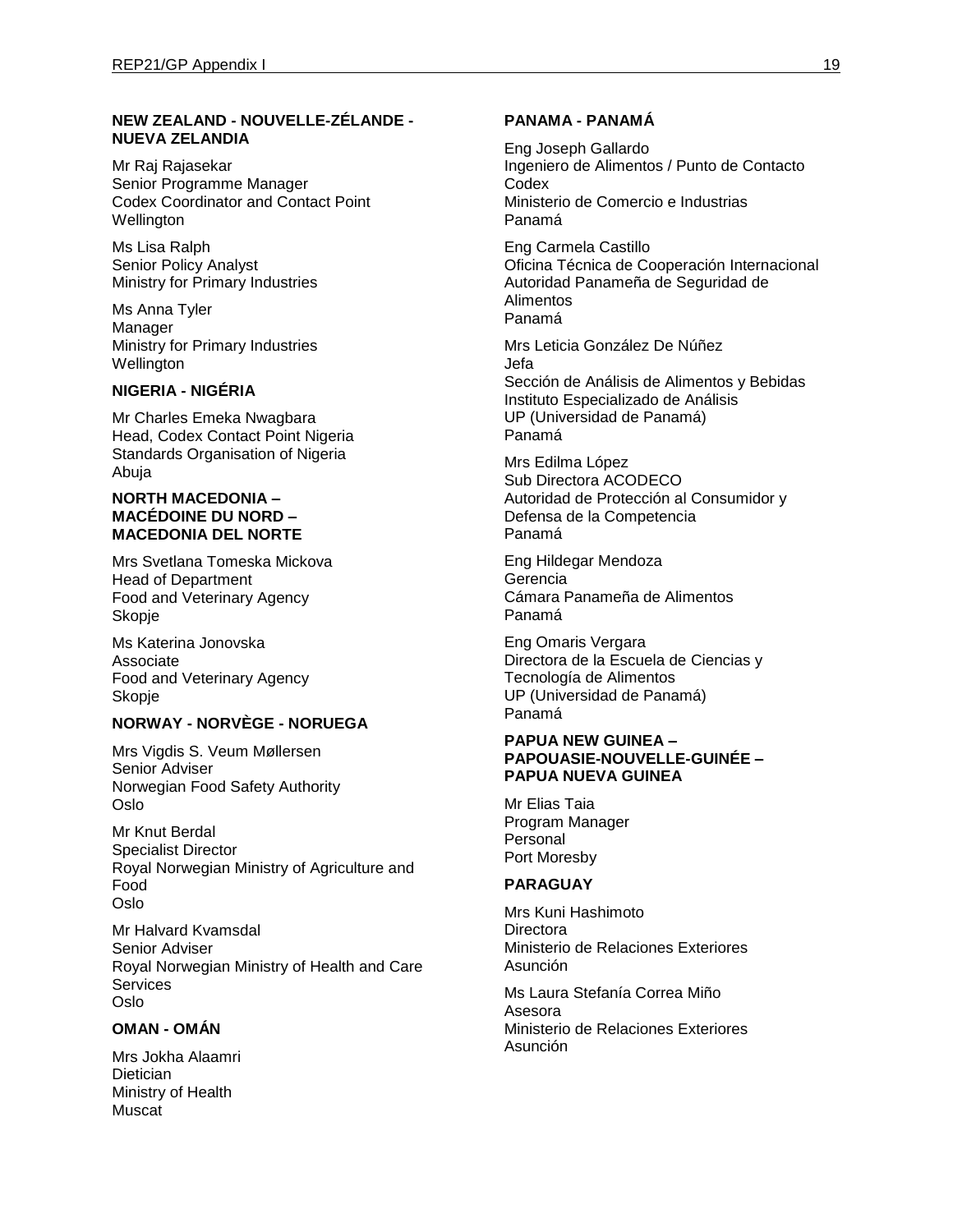Mrs María Inés Ibarra Colmán Punto de Contacto del Codex, Paraguay Instituto Nacional de Tecnología, Normalización y Metrología - INTN Asunción

Mrs Marizela López Cattebeke Técnica Instituto Nacional de Alimentación y Nutrición (INAN) Asunción

Mrs Elsi Carolina Ovelar **Directora** Instituto Nacional de Alimentación y Nutrición - INAN

### **PHILIPPINES - FILIPINAS**

Ms Amparo Ampil Division Chief Dept. of Agriculture-Policy Research Service

Dr Maria Leonora Francisco Member, SCGP Philippine Association of Food Technologists, Inc (PAFT)

Ms Mary Grace Mandigma Member, SCGP Bureau of Agriculture and Fisheries Standards

Mrs Jocelyn Sales **Director** National Food Authority Taguig City

Ms Genalyn Tripoli **Staff** Management Support Office-NCO

### **POLAND - POLOGNE - POLONIA**

Ms Marzena Chacinska Head Agricultural and Food Quality Inspection Warsaw

Ms Magdalena Kowalska Main expert Agricultural and Food Quality Inspection Warsaw

## **PORTUGAL**

Mr Miguel Cardo Deputy Director-General Directorate-General for Food and Veterinary (DGAV) Lisboa

Ms Paula Bico Head of Directorate Directorate-General for Food and Veterinary (DGAV) Lisboa

Mr Henrique Carvalho Senior Technician Directorate-General for Food and Veterinary (DGAV) Lisboa

Mr Robert Dautzenberg Senior Political Administrator General Secretariat of the Council of the European Union Brussels

Ms Piret Juhani Assistant General Secretariat of the Council of the European Union Brussels

Mrs Mona Lepadatu Political Administrator General Secretariat of the Council of the European Union Brussels

Mrs Mónica Mendes Senior Technician Directorate-General for Food and Veterinary (DGAV) Lisboa

#### **REPUBLIC OF KOREA – RÉPUBLIQUE DE CORÉE – REPÚBLICA DE COREA**

Ms Eunsong Cho SPS Researcher Ministry of Agriculture, Food and Rural Affairs Sejong

Ms Minji Kim Codex Researcher Ministry of Food and Drug Safety Cheongju

Mr Chansoo Lee Scientific Officer Ministry of Food and Drug Safety Cheongju

Ms Yeonkyu Lee Codex Researcher Ministry of Food and Drug Safety Cheongju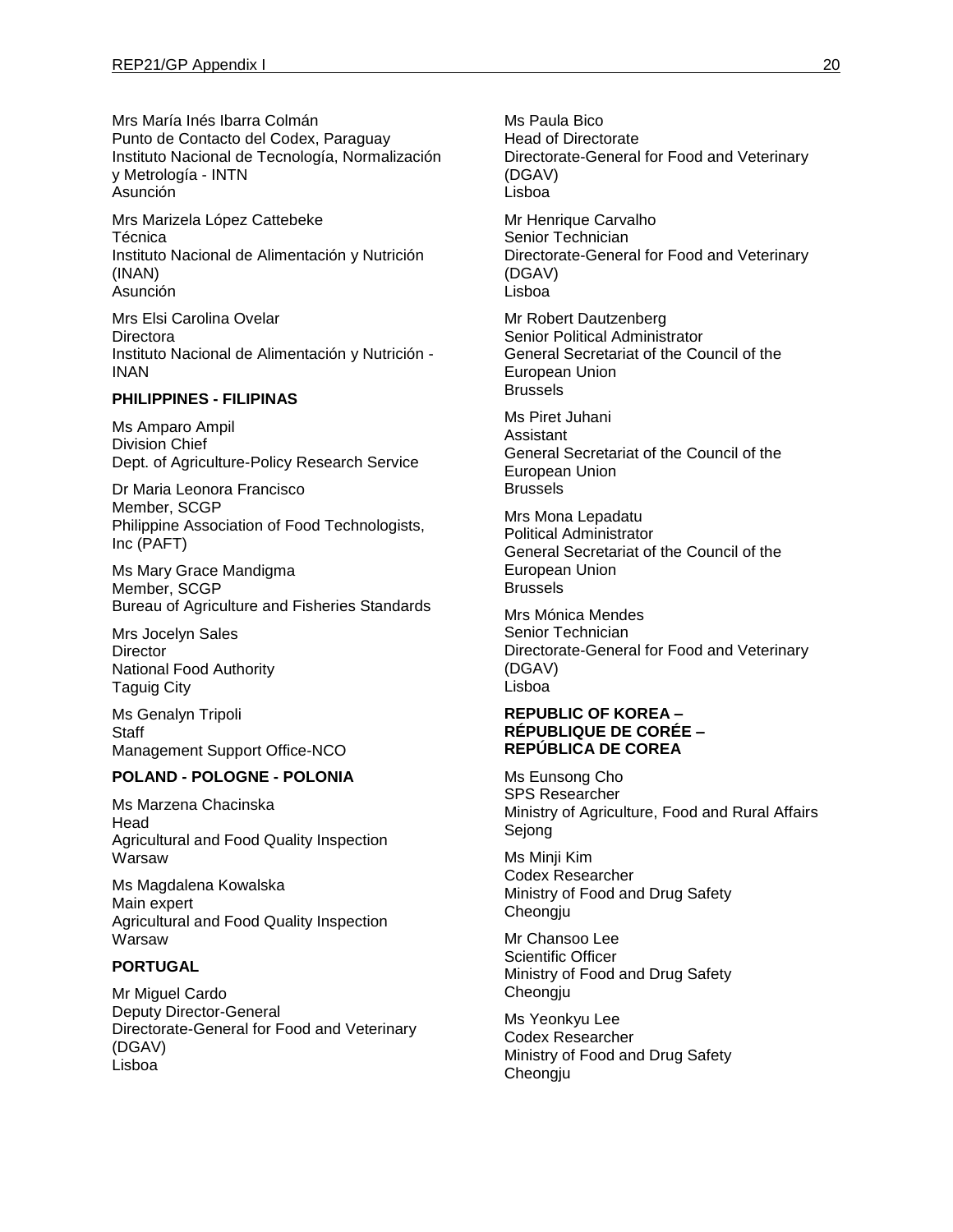Ms Jihyun Sohn Assistant Deputy Director Ministry of Agriculture, Food and Rural Affairs Sejong

Ms Hyewon Wang Codex Researcher Ministry of Food and Drug Safety Cheongju

### **ROMANIA - ROUMANIE - RUMANIA**

Ms Denisa Cojocaru Councellor National Sanitary Veterinary and Food Safety Authority Bucharest

#### **RUSSIAN FEDERATION – FÉDÉRATION DE RUSSIE – FEDERACIÓN DE RUSIA**

Ms Anna Koroleva Consultant of the Division Federal Service for Surveillance on Consumer Rights Protection and Human Well-being Moscow

Ms Vera Pavlicheva Chief expert Federal Service for Surveillance on Consumer Rights Protection and Human Well-being Moscow

Mrs Tatiana Zavistyaeva **Scientist** Federal Research Centre of Nutrition, Biotechnology and Food Safety Moscow

## **SENEGAL - SÉNÉGAL**

Prof Amadou Diouf Président du Comité national du Codex **Alimentarius** Ministère de la Santé et de l'Action sociale Dakar

Dr Raphael Coly Expert SSA Comité National Codex Dakar

Mr Ousseynou Niang Diallo Expert SSA Comité National Codex Dakar

Ms Ndeye Maguette Diop Responsable Division Agroalimentaire Association Sénégalaise De Normalisation Dakar

Mr Abdoulaye Diouf

Chef de la Division des Inspections, du Contrôle et de la Certification (DICC) Direction des Industries de Transformation de la Pêche (DITP) Dakar

Dr Mame Coumba Codou Faye Diouf Conseiller technique Ministère de la Santé et de l'Action sociale Dakar

Ms Mame Diarra Faye Leye Point de Contact du Codex Direction Générale de la Santé Dakar

Dr Adjaratou Diakhou Ndiaye Secrétaire Permanent Programme Sécurité Sanitaire Mondiale Dakar

Mrs Maimouna Sow Chef de Division Service National de l'Hygiène Dakar

### **SLOVAKIA - SLOVAQUIE - ESLOVAQUIA**

Mr Milo Bystrický State Counsellor Ministry of Agriculture and Rural Development of the Slovak Republic Bratislava

### **SLOVENIA - SLOVÉNIE - ESLOVENIA**

Dr Blaža Nahtigal Codex Contact Point MAFF - Administration for Food Safety, Veterinary Sector and Plant Protection Ljubljana

Ms Urška Bolha Senior advisor MAFF - Administration for Food Safety, Veterinary Sector and Plant Protection Ljubljana

Ms Olga Zorko **Undersecretary** MAFF - Administration for Food Safety, Veterinary Sector and Plant Protection Ljubljana

### **SOUTH AFRICA - AFRIQUE DU SUD - SUDÁFRICA**

Ms Penelope Campbell Director: Food Control Department of Health Pretoria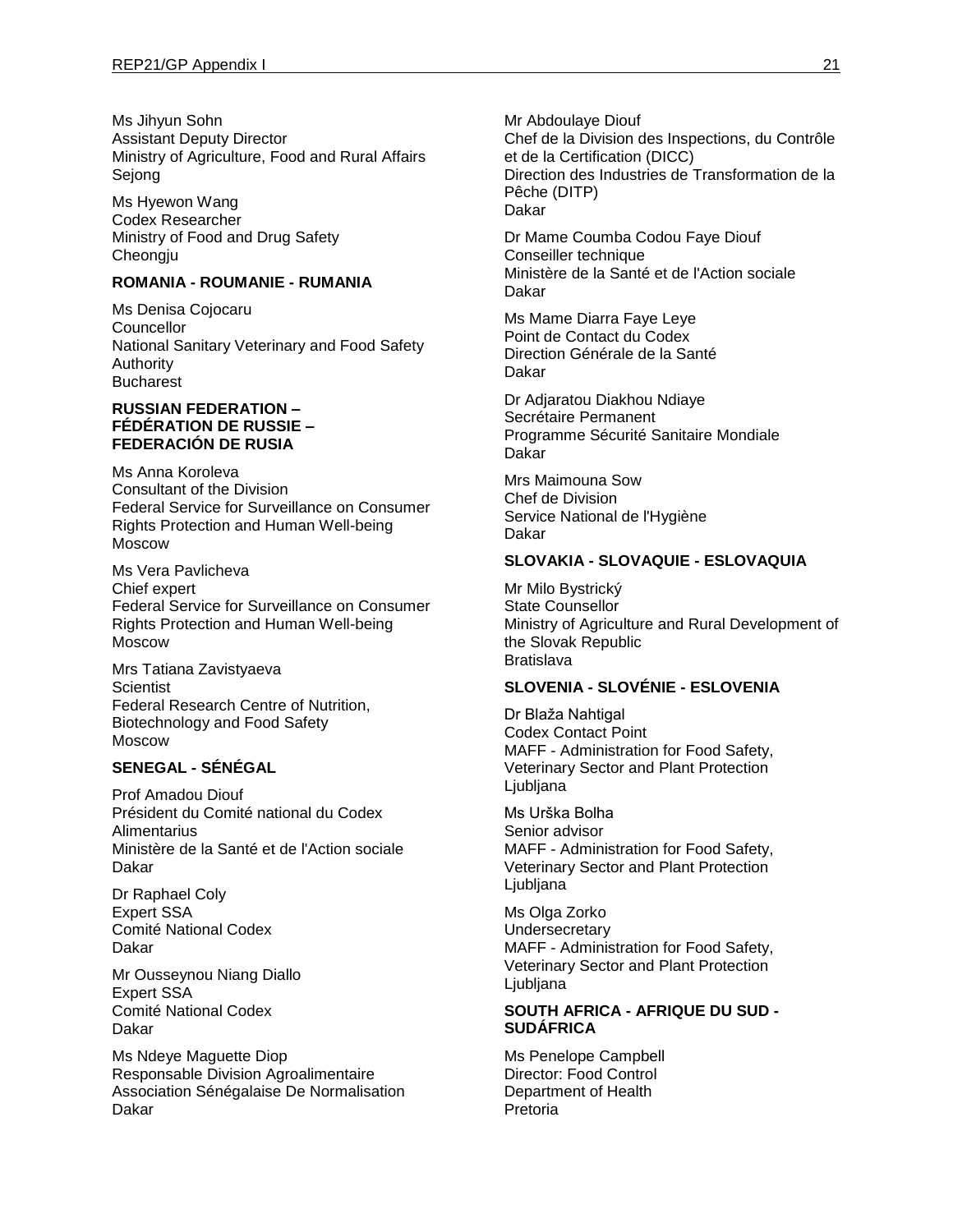Ms Meisie Katz General Manager: Food and Associated Industries National Regulator for Compulsory **Specifications** Cape Town

Mr Malose Matlala Deputy Director: Food Control (National Codex Contact Point) Department of Health Pretoria

### **SPAIN - ESPAGNE - ESPAÑA**

Mr Julián Pascual Mallén Jefe Servicio de Registro General Sanitario de Empresas Alimentarias y Alimentos (RGSEAA) Agencia Española de Seguridad Alimentaria y Nutrición (AESAN) Ministerio de Consumo Madrid

Mr Jorge A. Rodríguez Del Hoyo Técnico Superior Agencia Española de Seguridad Alimentaria y Nutrición (AESAN) Ministerio de Consumo Madrid

### **SWEDEN - SUÈDE - SUECIA**

Mr Anders Wannberg Senior Administrative Officer The Swedish Government **Stockholm** 

Mrs Carmina Ionescu Codex Coordinator National Food Agency Uppsala

#### **SWITZERLAND - SUISSE - SUIZA**

Dr Michael Beer Head Food and Nutrition Federal Food Safety and Veterinary Office Bern

Mr Julien Grunder Scientific Officer Federal Food Safety and Veterinary Office Bern

Mr Martin Mueller Swiss Codex Contact Point Federal Food Safety and Veterinary Office Bern

Mrs Awilo Ochieng Pernet Former Chairperson of the Codex Alimentarius Commission International Affairs Federal Food Safety and Veterinary Office Bern

### **THAILAND - THAÏLANDE - TAILANDIA**

Mr Pisan Pongsapitch Secretary General National Bureau of Agricultural Commodity and Food Standards (ACFS) Ministry of Agriculture and Cooperatives Bangkok

Ms Yupa Laojindapun **Director** Office of Standard Development National Bureau of Agricultural Commodity and Food Standards (ACFS) Ministry of Agriculture and Cooperatives Bangkok

Ms Namaporn Attaviroj Senior Standards Officer Office of Standard Development National Bureau of Agricultural Commodity and Food Standards (ACFS) Ministry of Agriculture and Cooperatives Bangkok

Dr Pichet Itkor Vice Chairman The Federation of Thai Industries **Bangkok** 

Dr Panisuan Jamnarnwej President Emeritus Thai Frozen Foods Association Bangkok

Ms Nareerat Junthong Assistant Executive Director Thai Frozen Foods Association Bangkok

Ms Passarapa Kaewnern Food Technologist Department of Fisheries Ministry of Agriculture and Cooperatives Bangkok

Ms Katchaporn Temyord Veterinary Expert Department of Livestock Development Ministry of Agriculture and Cooperatives Bangkok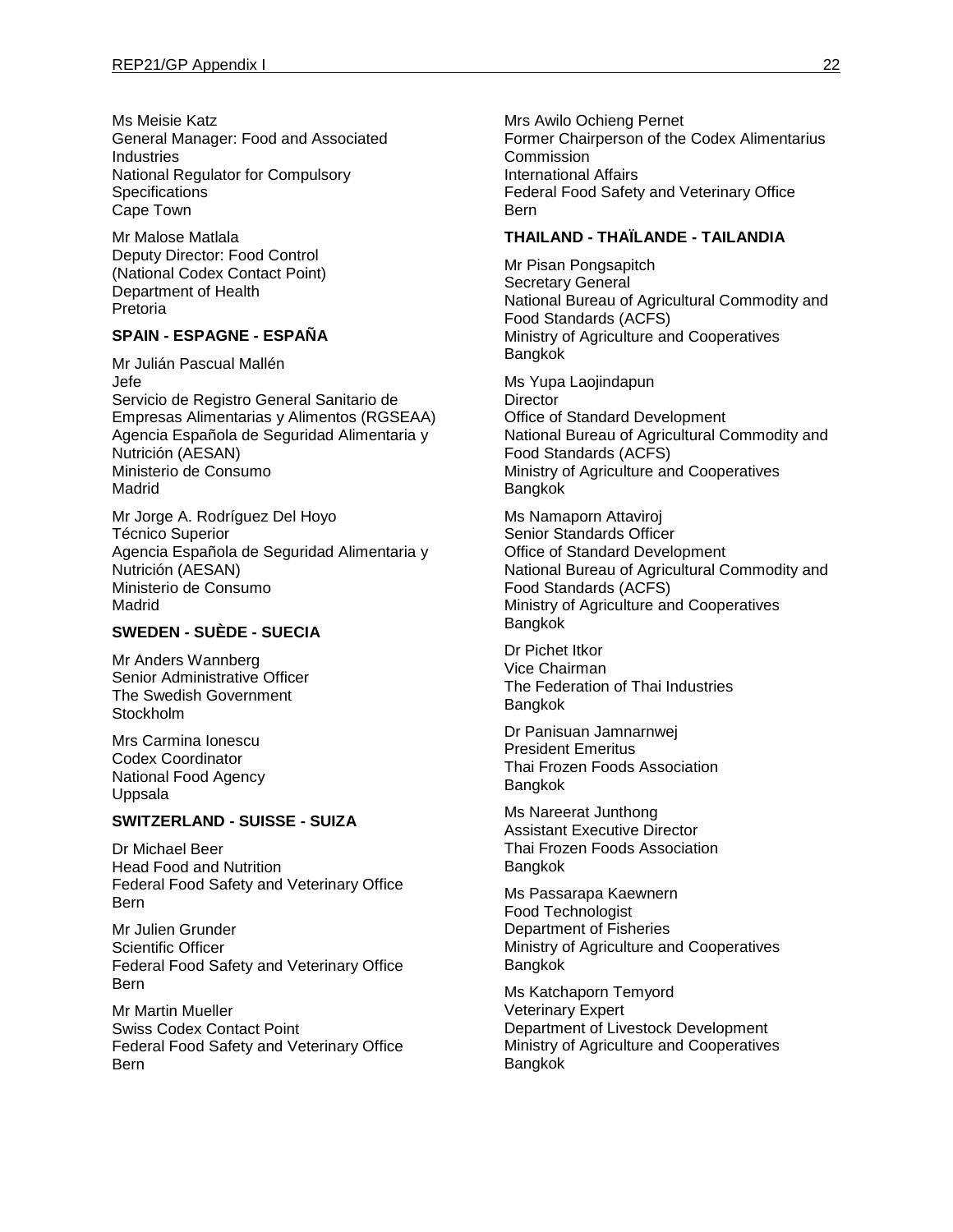### **TUNISIA - TUNISIE - TÚNEZ**

Mrs Narjes Maslah El Hammar Directrice Générale Department of Livestock Development Centre Technique de l'agro-alimentaire Tunis

## **TURKEY - TURQUIE - TURQUÍA**

Mrs Nilüfer Dural Food engineer Ministry of Agriculture and Forestry Ankara

Ms M. Emel Molla Head of department Ministry of Agriculture and Forestry Ankara

### **UGANDA - OUGANDA**

Mr Awath Aburu Standards Officer Uganda National Bureau of Standards Kampala

Mr Edward Kizza Standards Officer Uganda National Bureau of Standards Kampala

Mr Moses Matovu Senior Certification Officer Uganda National Bureau of Standards Kampala

Ms Rehema Meeme Standards Officer Uganda National Bureau of Standards Kampala

Mr Hakim Baligeya Mufumbiro Principal Standards Officer Uganda National Bureau of Standards Kampala

Mr Arthur Mukanga Standards Officer Uganda National Bureau of Standards Kampala

Mrs Irene Mwesigwa Principal Officer - Food Safety National Drug Authority Kampala

### **UKRAINE - UCRANIA**

Ms Olga Semenchuk Deputy Director State Service for Food Safety and Consumer **Protection** Kyiv

#### **UNITED KINGDOM - ROYAUME-UNI – REINO UNIDO**

Dr Iulia Turiac Senior Policy Advisor Department for Environment, Food & Rural Affairs (Defra) London

Mr Mike O'neill Head of EU and International Strategy Food Standards Agency London

Mr Steve Wearne Director of Global Affairs Food Standards Agency London

#### **UNITED REPUBLIC OF TANZANIA - RÉPUBLIQUE-UNIE DE TANZANIE - REPÚBLICA UNIDA DE TANZANÍA**

Ms Lilian Gabriel Standards Officer Tanzania Bureau of Standards Dar Es Salaam

Mr Linus Gedi Council Member Tanzania Honey Council Dar es salaam

Ms Stephanie Kaaya Standards Officer Tanzania Bureau of Standards Dar es Salaam

Mrs Sara Lifa Research Scientist TIRDO Dar es Salaam

#### **UNITED STATES OF AMERICA – ÉTATS-UNIS D'AMÉRIQUE ESTADOS UNIDOS DE AMÉRICA**

Ms Mary Frances Lowe U.S. Manager for Codex Alimentarius U.S. Codex Office U.S. Department of Agriculture Washington, DC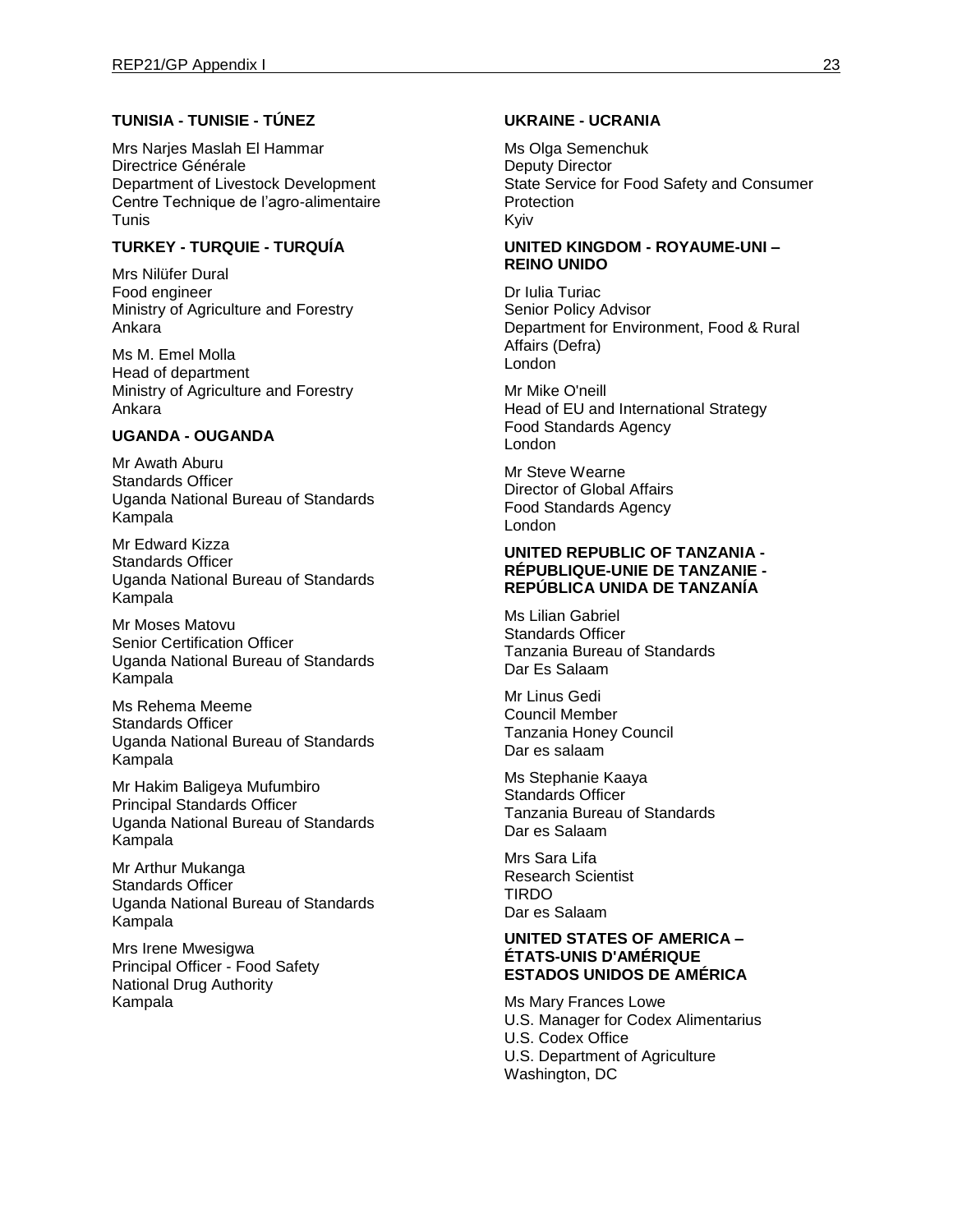Mr Robert Ahern Director, WTO Agricultural Affairs USTR Washington, DC

Ms Susan Berndt Acting Deputy Director International Affairs Staff Center for Food Safety and Applied Nutrition U.S. Food and Drug Administration College Park, MD

Ms Marsha Echols Attorney/Professor of Law Law Office Washington, D.C

Dr Jose Emilio Esteban Chief Scientist Food Safety and Inspection Service U.S. Department of Agriculture Washington, DC

Ms Mallory Gaines Manager, Market Access and Trade Policy American Feed Industry Association Washington DC

Dr Kevin Greenlees Senior Advisor for Science and Science Policy U.S. Food and Drug Administration Rockville, Maryland

Ms Kristen Hendricks International Issues Analyst U.S. Codex Office U.S. Department of **Agriculture** Washington, DC

Mr Kenneth Lowery Senior International Issues Analyst U.S. Codex Office U.S. Department of Agriculture Washington DC

Mr Mark Myers Foreign Agricultural Affairs Officer Foreign Agricultural Service (FAS) U.S. Department of Agriculture Washington, DC

Dr Eric Stevens International Policy Analyst Center for Food Safety and Applied Nutrition U.S. Food and Drug Administration College Park, MD

Mr Vito Su Food Security Advisor U.S. Department of State Washington, DC

Mr Richard White **Consultant** Corn Refiners Association Bradenton, FL

#### **URUGUAY**

Mr Leonardo Veiga Director del Área Comercio Ministerio de Industria, Energía y Minería Montevideo

Mrs Cecilia Aguerre Senior Consultant Laboratorio Tecnológico del Uruguay Montevideo

Eng Pedro Friedrich Punto de Contacto Codex para Uruguay Laboratorio Tecnológico del Uruguay Montevideo

Mrs Ana Tanco Área Comercio Ministerio de Industria, Energía y Minería Montevideo

#### **VENEZUELA (BOLIVARIAN REPUBLIC OF) – VENEZUELA (RÉPUBLIQUE BOLIVARIENNE DU) VENEZUELA (REPÚBLICA BOLIVARIANA DE)**

Ms Roxana Abreu **Directora** SENCAMER Caracas

Ms Joely Celis Analyst SENCAMER Caracas

Ms Alexandra López Professional SENCAMER Caracas

Ms Stephanny Peña Professional SENCAMER San Antonio de los Altos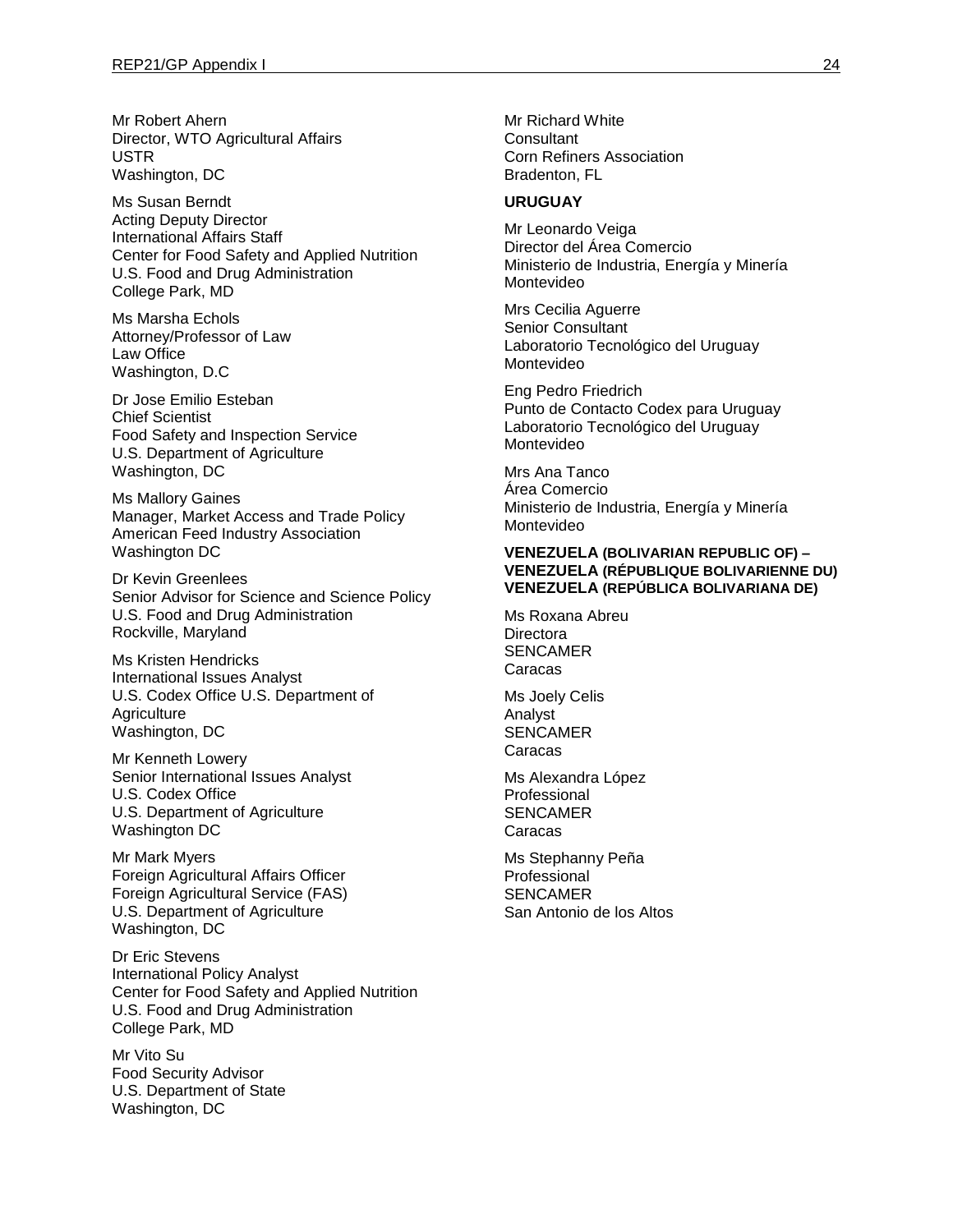#### **INTERGOVERNMENTAL ORGANIZATIONS - ORGANISATIONS INTERGOUVERNEMENTALES-ORGANIZACIONES INTERGUBERNAMENTALES**

#### **AFRICAN UNION (AU)**

Ms Diana Oyena Ogwal Akullo Policy Officer Africa Union Addis Ababa

Mr John Oppong-otoo Food Safety Officer African Union Interafrican Bureau for Animal Resources Nairobi

### **ECONOMIC COMMUNITY OF WEST AFRICAN STATES (ECOWAS)**

Dr Benoit Gnonlonfin Senior SPS Advisor ECOWAS

#### **INTER-AMERICAN INSTITUTE FOR COOPERATION ON AGRICULTURE (IICA)**

Mr Eric Bolanos ESPECIALISTA SAIA IICA Vázquez de Coronado

#### **ORGANISATION MONDIALE DE LA SANTÉ ANIMALE (OIE)**

Dr Karen Bucher Project manager OIE

#### **ORGANISATION INTERNATIONALE DE LA VIGNE ET DU VIN (OIV)**

Mr Pau Roca Director General OIV Paris

Dr Jean-Claude Ruf Scientific Coordinator OIV Paris

### **WORLD TRADE ORGANIZATION (WTO)**

Ms Christiane Wolff Counsellor, Head of SPS Section WTO Geneva

Ms Carmina Baez Young Professional WTO

#### **NON GOVERNMENTAL ORGANIZATIONS - ORGANISATIONS NON GOUVERNEMENTALES - ORGANIZACIONES NO GUBERNAMENTALES**

#### **CROPLIFE INTERNATIONAL (CROPLIFE)**

Mr Craig Dunlop Head of Regulatory Policy **Syngenta** Basel

Dr Ray Mcallister Sr. Director, Regulatory Policy CropLife America Washington DC

Dr Wibke Meyer Regulatory Affairs Manager CropLife International **Brussels** 

Mr Vasant Laxman Patil Director – Science & Regulatory Affairs CropLife Asia Singapore

## **EUROPEAN COCOA ASSOCIATION (ECA)**

Ms Lucia Hortelano Villanueva Officer – Food Safety & Quality European Cocoa Association

#### **EUROPEAN NETWORK OF CHILDBIRTH ASSOCIATIONS (ENCA)**

Mrs Maryse Arendt President **ENCA** Luxembourg

#### **FÉDÉRATION INTERNATIONALE DES VINS ET SPIRITUEUX (FIVS)**

Mrs Elisabetta Romeo-vareille Policy officer at Unione Italiana Vini FIVS

#### **GLOBAL ORGANIZATION FOR EPA AND DHA OMEGA-3S (GOED)**

Dr Harry Rice VP, Regulatory & Scientific Affairs GOED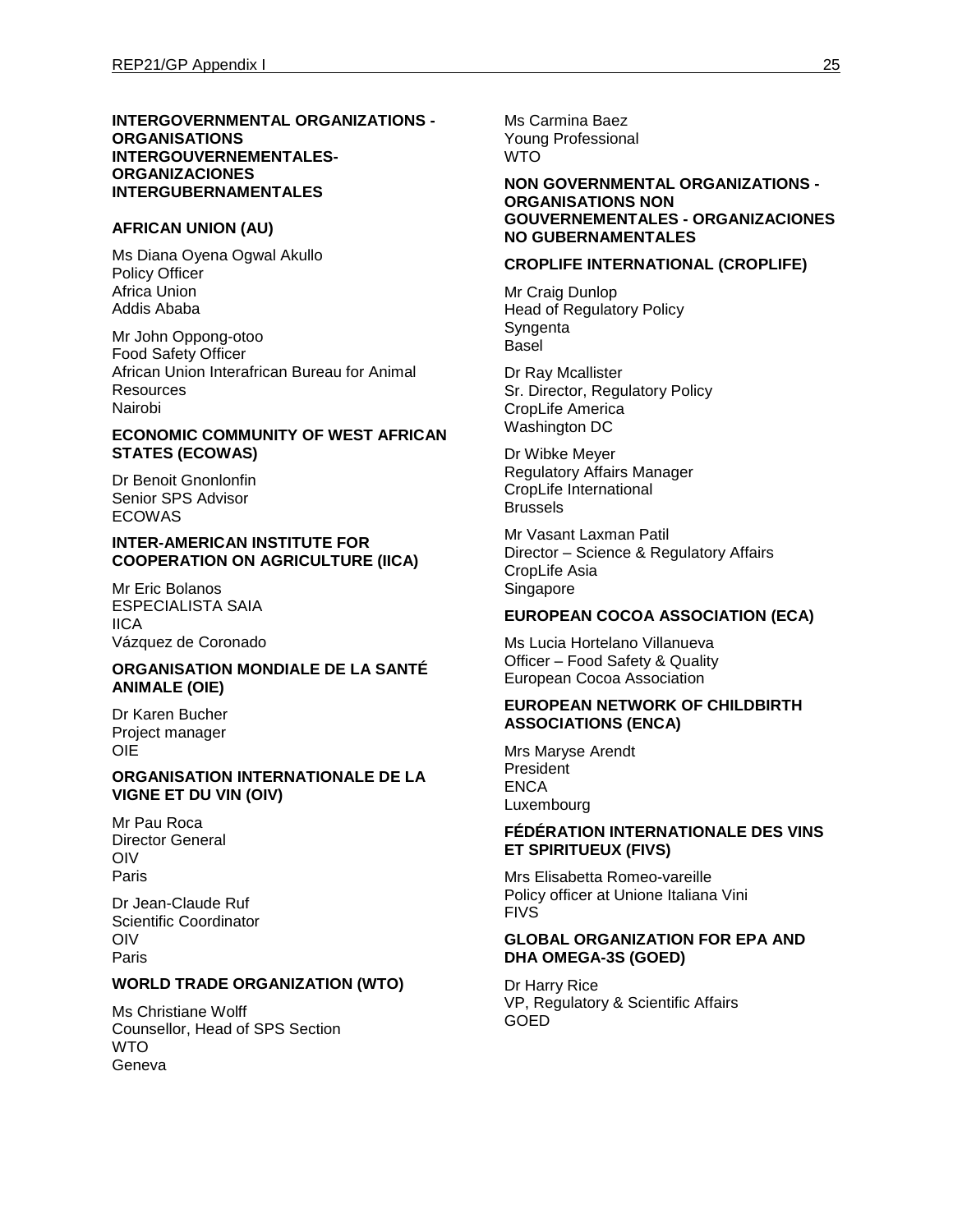### **INTERNATIONAL ALLIANCE OF DIETARY/FOOD SUPPLEMENT ASSOCIATIONS (IADSA)**

Mr Simon Pettman Executive Director International Alliance of Dietary/Food Supplements Associations (IADSA) London

Ms Cynthia Rousselot Dir Technical & Regulatory Affairs International Alliance of Dietary/Food Supplements Associations (IADSA) London

#### **INTERNATIONAL CO-OPERATIVE ALLIANCE (ICA)**

Mr Kazuo Onitake Senior Scientist, Quality Assurance Department International Co-operative Alliance Tokyo

Mr Yuji Gejo **Officer** International Co-oporative Alliance

#### **INTERNATIONAL CONFECTIONERY ASSOCIATION (ICA/IOCCC)**

Dr Debra Miller Senior VP Scientific & Regulatory Affairs National Confectioners Association **Washington** 

Ms Allie Graham Advisor International Confectionery Association

### **INTERNATIONAL COUNCIL OF BEVERAGES ASSOCIATIONS (ICBA)**

Ms Paivi Julkunen ICBA Codex Policy Advisor International Council of Beverages Associations Washington, DC

Mr Sunil Adsule Director, Regulatory The Coca-Cola Company Atlanta

Ms Michelle Detlefsen Regulatory Affairs Latin America PepsiCo Guatemala City

Ms Jacqueline Dillon Manager PepsiCo Chicago, IL

### **INTERNATIONAL DAIRY FEDERATION (IDF/FIL)**

Mr Allen Sayler Senior Director of Food & Cosmetic Consulting **Services** EAS Consulting Group LLC Alexandria, VA

Ms Aurelie Dubois Science and Standards Programme Manager International Dairy Federation

Mr Nick Gardner Director, Codex and International Regulatory **Affairs** USDEC

Mrs Laurence Rycken Science and Standards Program Manager International Dairy Federation Brussels

#### **INTERNATIONAL FRUIT AND VEGETABLE JUICE ASSOCIATION (IFU)**

Mr John Collins Executive Director International Fruit and Vegetable Juice Association Paris

Mr David Hammond Chair Legislation Commission International Fruit and Vegetable Juice Association (IFU) Paris

#### **INTERNATIONAL MEAT SECRETARIAT (IMS)**

Mr Hsin Huang Secretary General International Meat Secretariat Paris

Ms Trachelle Carr International Technical Services Specialist International Meat Secretariat Washington, DC

Mr Francisco De Sales Manzi Director Técnico IMS Cuiabá

Mr Javier Echazarreta Director Técnico de Asistencia Tecnológica IMS Buenos Aires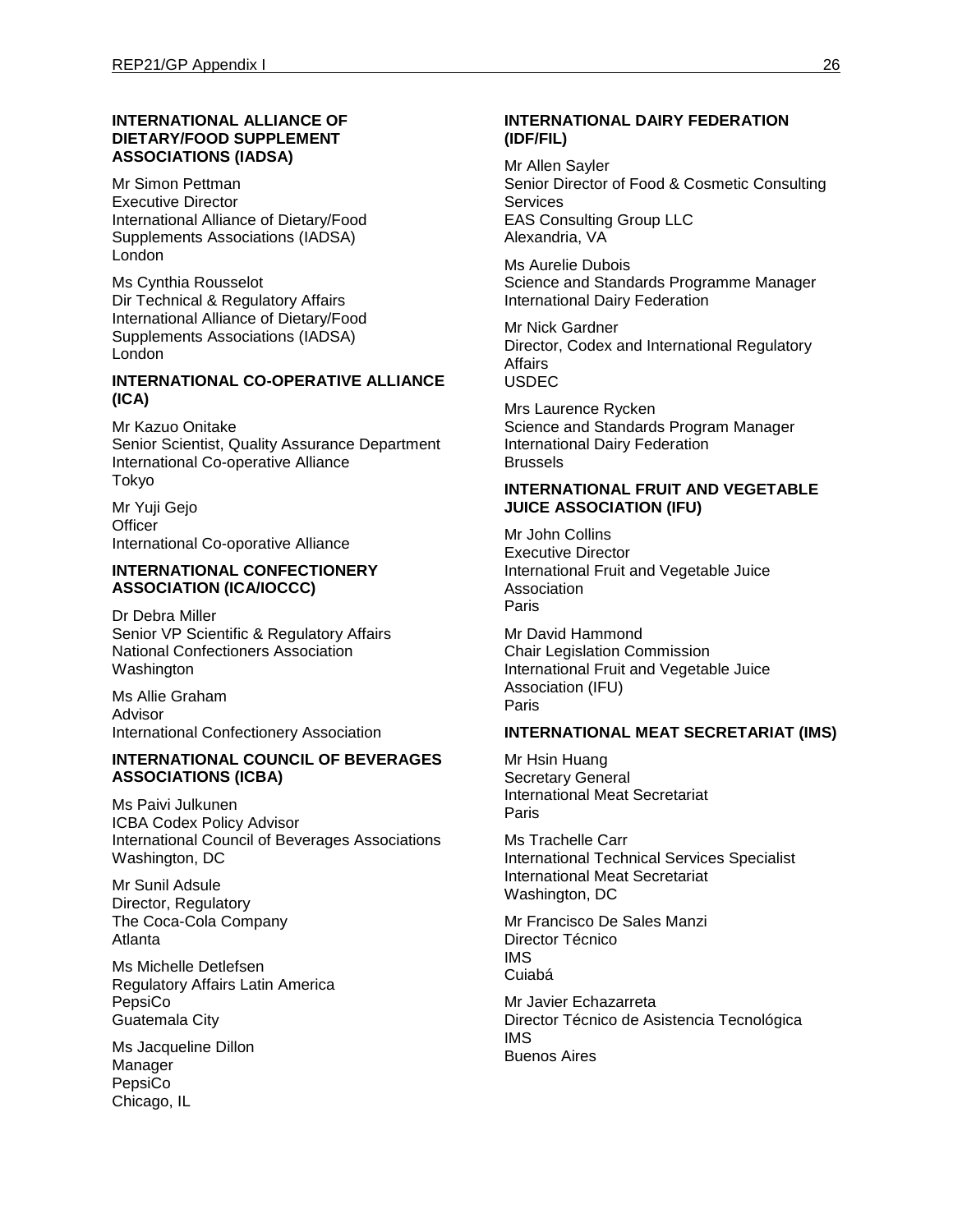Mrs Casey Lynn Gallimore Director, Scientific & Regulatory Affairs IMS Washington, DC

Dr Tiffany Lee Director, Scientific & Regulatory Affairs International Meat Secretariat Washington, DC

#### **INTERNATIONAL ORGANIZATION FOR STANDARDIZATION (ISO)**

Mrs Sandrine Espeillac Secretary of ISO/TC 34 ISO Vernier, Geneva

#### **INTERNATIONAL FOOD POLICY RESEARCH INSTITUTE**

Ms Anne Mackenzie **CCP** IFPRI Mahone Bay

### **SSAFE**

Dr Himanshu Gupta Board Member **SSAFE** 

#### **HEALTH FOR ANIMALS (HEALTHFORANIMALS)**

Mr Carel Du Marchie Sarvaas Executive Director **HealthforAnimals** 

Mrs Gabriella Ippolito Advisor, Government Affairs **HealthforAnimals**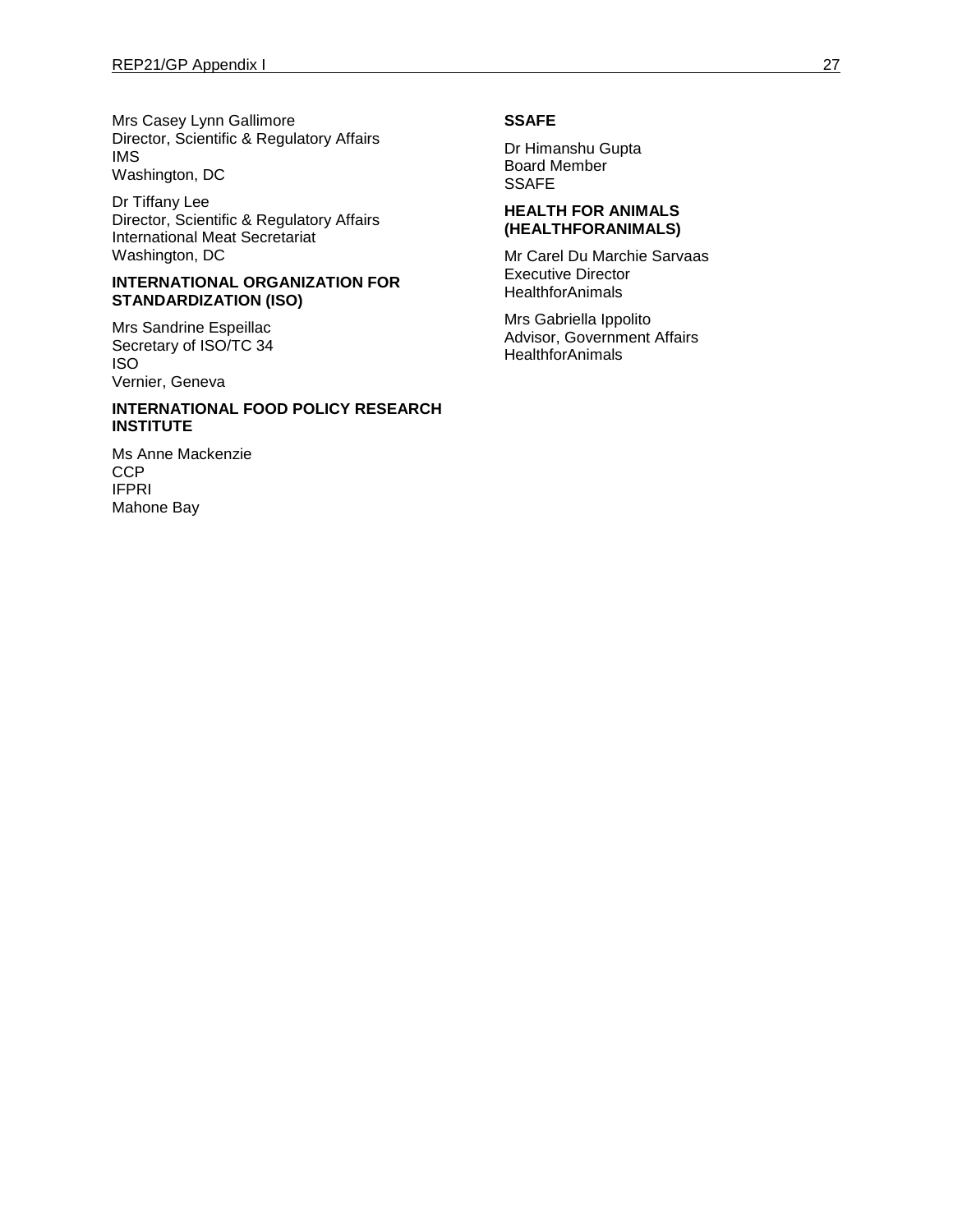## **FAO**

Mr Markus Lipp Senior Food Safety Officer Food and Agriculture Organization of the United Nations (FAO) Rome

## **WHO**

Mr Francesco Branca Director, Department of Nutrition and Food Safety (NFS) World Health Organization (WHO) Geneva

Ms Chizuru Nishida Unit Head Department of Nutrition and Food Safety (NFS) World Health Organization (WHO) Geneva

Mr Soren Madsen Acting Unit Head Department of Nutrition and Food Safety (NFS) World Health Organization (WHO) Geneva

Dr Egle Granziera Senior Legal Officer Office of the Legal Counsel World Health Organization (WHO) Geneva

Mr Michael-Oliver Hinsch Codex Trust Fund Administrator Department of Nutrition and Food Safety (NFS) World Health Organization (WHO) Geneva

Ms Haruka Igarashi Technical Officer Department of Nutrition and Food Safety (NFS) World Health Organization (WHO) Geneva

Mr Robert Lynam Codex Trust Fund Administrator Department of Nutrition and Food Safety (NFS) World Health Organization (WHO) Geneva

Ms Claudia Nannini Legal Officer Office of the Legal Counsel World Health Organization (WHO) Geneva

## **HOST SECRETARIAT**

Mrs Coralie D'Agostino CCGP Secretariat SGAE - Premier Ministre Paris Mrs Franck Da Ros

Point de contact national SGAE Paris

Mrs Andrée Sontot Point de contact national SGAE Paris

## **CODEX SECRETARIAT**

Mr Tom Heilandt Secretary, Codex Alimentarius Commission, Food and Agriculture Organization of the United Nations (FAO) Rome

Mrs Sarah Cahill Senior Food Standards Officer Food and Agriculture Organization of the United Nations (FAO) Rome

Dr Hilde Kruse Senior Food Standards Officer Food and Agriculture Organization of the United Nations (FAO) Rome

Mr David Massey Special Advisor Food and Agriculture Organization of the United Nations (FAO) Rome

Mr Sekitoleko Patrick Food Standards Officer Food and Agriculture Organization of the United Nations (FAO) Rome

Ms Lingping Zhang Food Standards Officer Food and Agriculture Organization of the United Nations (FAO) Rome

Mr Farid El Haffar Technical Officer Food and Agriculture Organization of the United Nations (FAO) Rome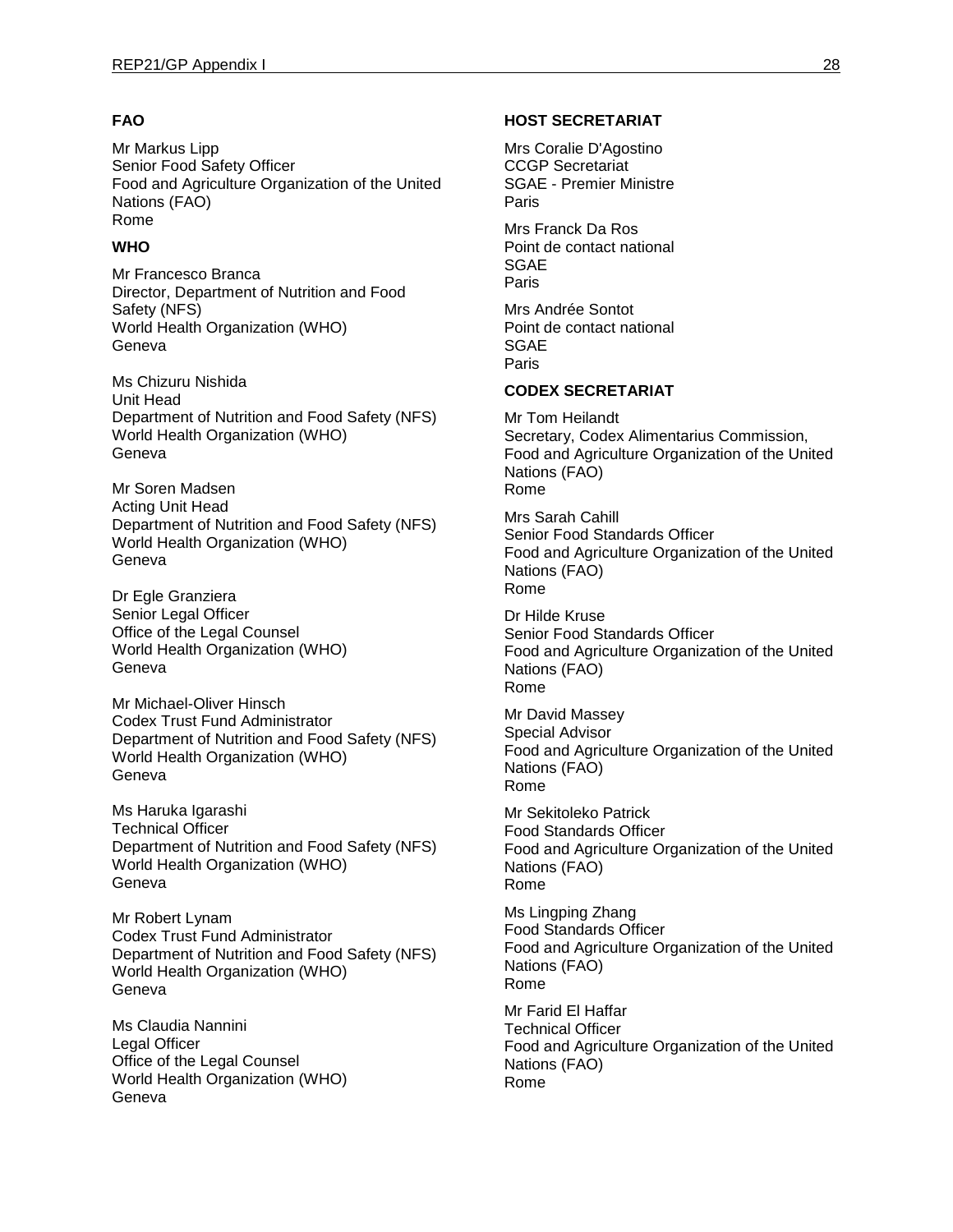Mr Roberto Sciotti **Consultant** Food and Agriculture Organization of the United Nations (FAO) Rome

Mr Giuseppe Di Chiera Programme Specialist Consultant Food and Agriculture Organization of the United Nations (FAO) Rome

Ms Jocelyne Farruggia Administrative Assistant Food and Agriculture Organization of the United Nations (FAO) Rome

Ms Ilaria Tarquinio Programme Assistant Food and Agriculture Organization of the United Nations (FAO) Rome

Mrs Florence Martin de Martino Clerk Food and Agriculture Organization of the United Nations (FAO) Rome Mr Peter Di Tommaso Office Assistant Food and Agriculture Organization of the United Nations (FAO) Rome Ms Elaine Raher Office Assistant Food and Agriculture Organization of the United Nations (FAO) Rome Mr Robert Damiano

IT Clerk Food and Agriculture Organization of the United Nations (FAO) Rome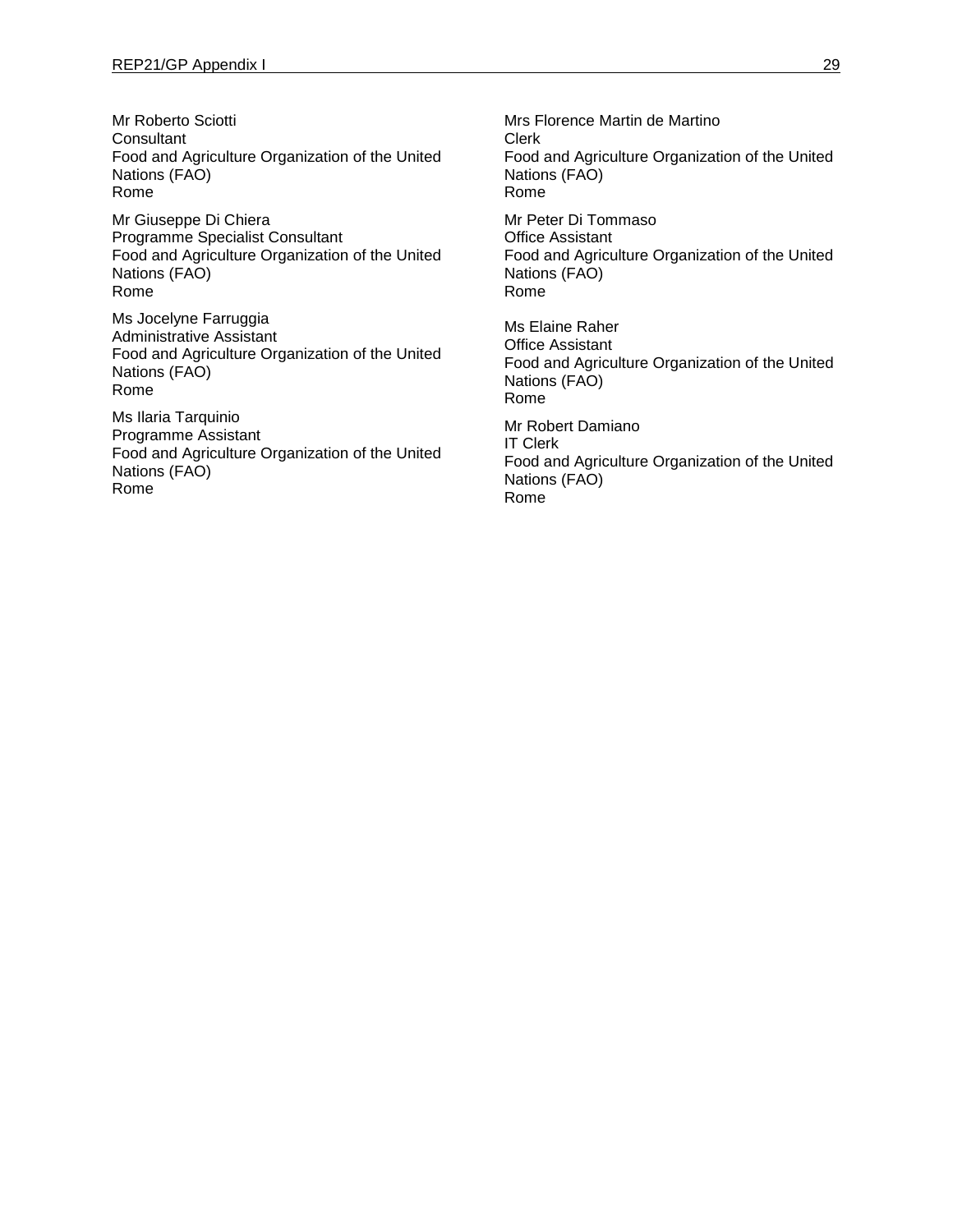## **Appendix II**

## **CRITERIA AND PROCEDURAL GUIDELINES FOR CODEX COMMITTEES AND AD HOC INTERGOVERNMENTAL TASK FORCES WORKING BY CORRESPONDENCE**

#### **1. Introduction**

The criteria and procedural guidelines set out herein are intended to guide the work and conduct of sessions of Codex Committees and ad hoc Intergovernmental Task Forces working by correspondence (CWBC). The Rules of Procedure of the Commission apply *mutatis mutandis* to CWBC.

#### *1.1 Definition*

Working by correspondence describes a working modality which can be assigned by the Codex Alimentarius Commission to a Codex Committee or Task Force which will not hold sessions that require the simultaneous presence of all those attending it. Committees or Task Forces working in this modality engage in formal consultations with members by correspondence over a period of time between the session of the Commission that approved the work and the session to which it reports. Committees and Task Forces that are assigned to operate under this modality are defined as "Committees working by correspondence" (CWBC) in the remainder of this document.

### *1.2 Codex values*

An overarching consideration and guiding principle in relation to CWBC is the need to respect and adhere to the Commission's core values of collaboration, inclusiveness, consensus building, and transparency.

### **2. Decision to assign work by correspondence**

In deciding whether an approved new work be undertaken by a CWBC, the Executive Committee and the Commission's assessment will take into account the following criteria.

| <b>Criteria</b>                                                                                                                                                                                                                                  | <b>Reference</b>                       |
|--------------------------------------------------------------------------------------------------------------------------------------------------------------------------------------------------------------------------------------------------|----------------------------------------|
| i. Scope, objective and content                                                                                                                                                                                                                  | <b>Project Document</b>                |
| ii. Nature and complexity of the work and its previous and recent history in Codex (for<br>example, this may include, inter alia, the timeframe to develop the work)                                                                             | Meeting reports                        |
|                                                                                                                                                                                                                                                  | <b>Project Document</b>                |
| iii. Urgency and importance                                                                                                                                                                                                                      | <b>Project Document</b>                |
| iv. Availability of adequate scientific information and/or other supporting information,<br>including any support from expert bodies                                                                                                             | <b>Project Document</b>                |
| v. Potential for assigning the work to an existing committee, with relevant expertise, that is<br>meeting physically. This should take into consideration whether the work can reasonably<br>be expected to be completed within a set timeframe. | ToR of existing<br>Codex<br>committees |

#### **3. Verification of membership and credentials for participation**

The provisions that apply to physical meetings of committees and working groups shall also apply to membership<sup>1</sup> and representation<sup>2</sup> in CWBC.

Codex procedural rules require all official communications to Codex, including those relating to membership and participation in meetings of committees and working groups, be notified through the designated Codex Contact Point (CCP)<sup>3</sup>. Members and observer organizations are required to nominate, through their CCPs, a single representative/head of delegation. This does not prevent the head of delegation being supported by an alternate representative who can respond where the head of delegation authorises (as occurs in the physical setting).

<sup>1</sup> <sup>1</sup> See Section I: Basic texts and definitions, Rules of Procedure of the Codex Alimentarius Commission, Rule I, Membership.

<sup>&</sup>lt;sup>2</sup> See Section I: Basic texts and definitions, Rules of Procedure of the Codex Alimentarius Commission, Rule VI, Sessions. <sup>3</sup> See Section VI: Membership, Core Functions of Codex Contact Points.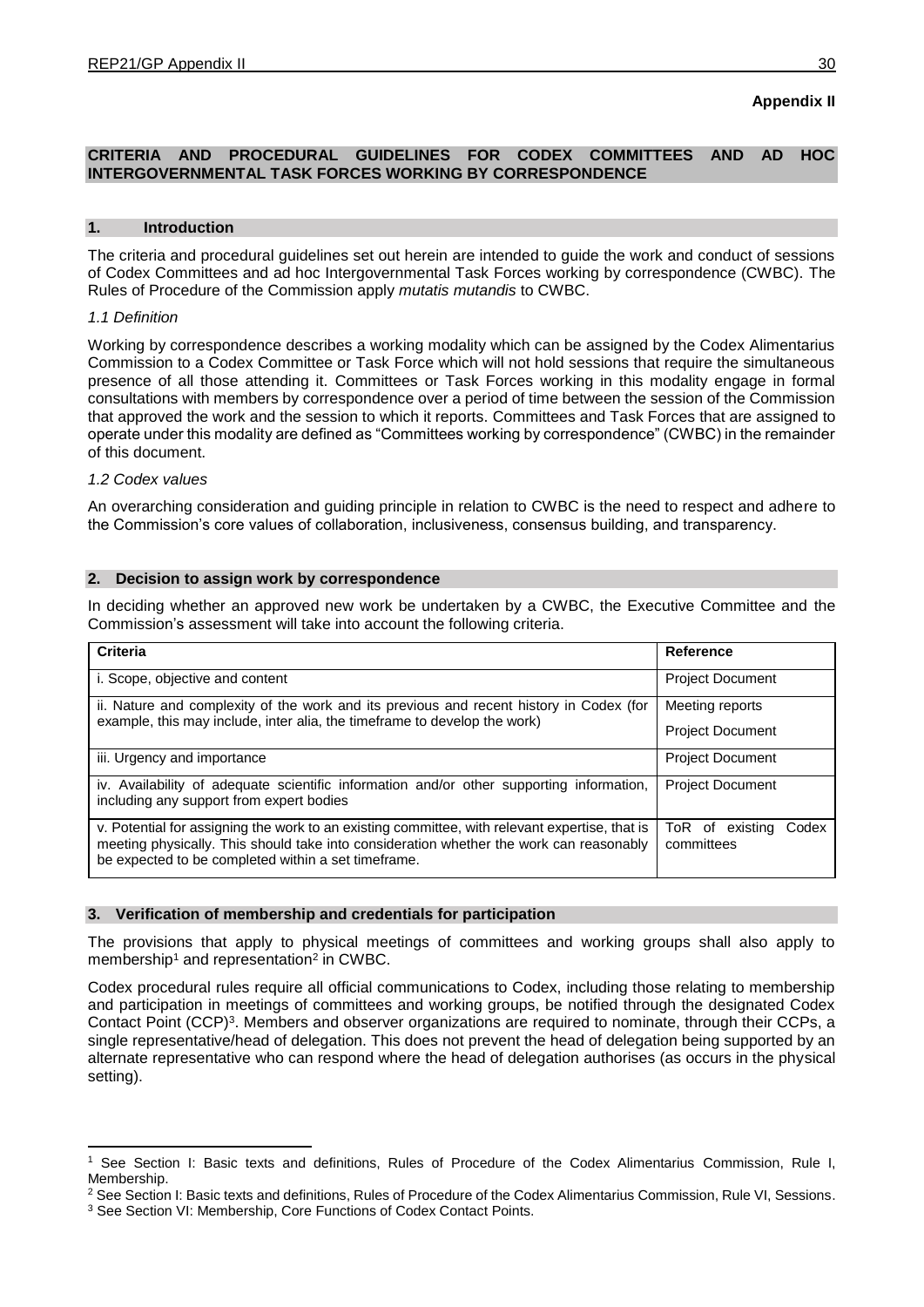The status and credentials of participants in Codex committees are subject to scrutiny and verification by the Codex Secretariat, according to official information provided by CCPs.

After new work is assigned to a CWBC, and before work commences, there shall be a defined period for registration with a clear commencement and closure date during which members and observers may register.

#### **4. Sessions**

To ensure comparability of sessions of committees meeting physically and those meeting by correspondence, sessions of CWBC are those occasions when the committee engages in formal consultations with members by correspondence, over a period of time between the session of the Commission that approved the work and the session to which the CWBC reports.

The working languages, the timeframes for implementing the work plan, and tasks for the session of the CWBC shall be clearly documented and shall be agreed to among members at the outset of the session. This includes the timeframes for preparation of working documents<sup>4</sup>.

Committee agenda, working documents and reports are published on the Codex website.

The work and outputs of the committee are subject to critical review by the Executive Committee prior to submission to the Commission.

Each session of the CWBC shall be concluded within the timeframe to facilitate the critical review requirements of the Executive Committee.

#### **5. Languages**

Use of languages for CWBC shall be as for other subsidiary bodies of the Commission in line with Rule XIV of the *Rules of Procedure of the Codex Alimentarius Commission[5](#page-34-0)* .

It is the responsibility of the host government to ensure adequate funding for translation of working documents and the report.

#### **6. Determining a quorum (before a CWBC session can begin, and make decisions)**

<span id="page-34-0"></span>The quorum shall be calculated on the basis of Rule VI, article 7 of the *Rules of Procedure of the Codex Alimentarius Commission<sup>5</sup>* , as is the case for physical meetings, however, for the purpose of CWBC, registering for the session would mean "attending the session".

In the interest of clarity and transparency, the time period for registration (the closing date for registration and period for which the registration is valid) shall be stipulated.

The absence of a quorum shall be reported to the Commission for further guidance.

#### **7. Roles of the Chairperson and the Codex Secretariat**

### **The role of the Chairperson**

The *Guidelines to Chairpersons of Codex Committees and ad hoc Intergovernmental Task Forces<sup>6</sup>* apply *mutatis mutandis* to Chairpersons of CWBC.

In particular, Chairpersons of CWBC should ensure that:

- All communications are open to all registered members and observers and are carried out in an open and transparent manner and in accordance with any guidelines or protocols that may be established by the Commission;
- All specific matters raised are fully considered by the CWBC;
- There is enough time and opportunity for members to respond or build on comments made by other members, much like a plenary conversation in real time;

1

<sup>&</sup>lt;sup>4</sup> See Section III: Guidelines for Subsidiary Bodies, Guidelines to host governments of Codex committees and ad hoc Intergovernmental Task Forces.

<sup>5</sup> See Section I: Basic Texts and Definitions.

<sup>&</sup>lt;sup>6</sup> See Section III: Guidelines for Subsidiary Bodies.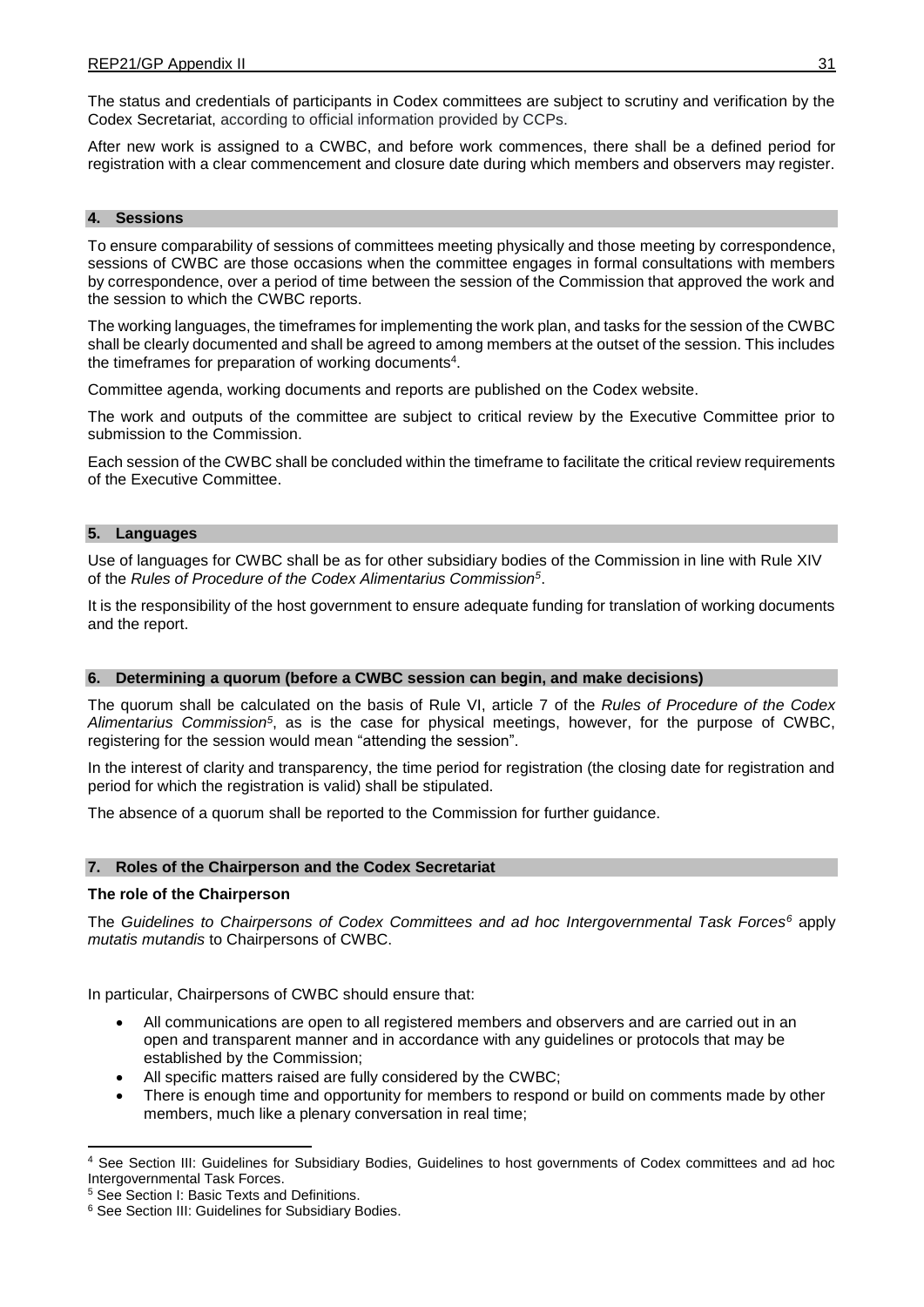- The reports of the committee clearly document where there are significant points of difference either in relation to the content of the work or with respect to the advancement of a standard through the step process; and
- The rules/procedures specified in the Codex *Procedural Manual* are adhered to in the CWBC setting.

The Chairperson of CWBC may be supported by one or more co-chairpersons.

### **The role of the Codex Secretariat**

The Codex Secretariat shall perform all of the usual functions it does in support of the efficient operation of the CWBC, including verification of credentials of participants, preparing and circulating Committee reports and providing guidance and support to the Chairperson on procedural and other matters relating to the work of the CWBC.

### **Consensus**

Chairpersons of CWBC should make every effort to promote consensus-based decision making, which may include informal discussions by using virtual technologies, and should also consider implementing measures as described in the *Guidelines to Chairpersons of Codex Committees and ad hoc Intergovernmental Task Forces<sup>7</sup>* on measures to facilitate consensus building in the elaboration of standards at the Committee stage.

### **Interpretation of silence**

Means of communication to signal support or objection shall be explicitly clarified in advance of sessions. Specifically, this means that silence, the absence of specific contrary views or objections, will be taken to mean tacit agreement or no objection to proceed. This point should be clearly communicated to all members of the committee to avoid any misunderstanding when seeking comment on specific matters under discussion including proposed conclusions on progression of a standard through the step process. Chairpersons should allow sufficient time for response to assure that silence is not the result of temporary technical problems.

### **8. Advancement of standards and related texts**

In determining the level of consensus when progressing through the step process, Committee chairpersons typically propose a conclusion for consideration by members, which may be modified and presented as revised to achieve consensus. The same practice should be followed by CWBCs. For example, a chairperson could propose a conclusion to advance a standard by asking a specific question, such as, "*Are there objections to advancing the draft standard to Step X?''*

CWBCs may use a similar approach (or suitable variation) when determining the level of consensus on more detailed points of discussion, such as text changes.

For the avoidance of doubt in the correspondence setting, a reservation is making a statement of position, which will be recorded in the meeting report upon request<sup>8</sup>.

## **Options when a CWBC is not able to progress work**

When a CWBC is not able to progress work, it may recommend to the Executive Committee/the Commission switching from working by correspondence to an alternative, for example, but not limited to:

- i. Convening a session that requires the simultaneous presence of all those attending it;
- ii. Referring the work to a committee (other than the original committee) that has relevant expertise on the topic under consideration and is meeting physically; or
- iii. Discontinuing the work.

In addition, the Chairperson has the opportunity, as part of the Critical Review process, to report on the status of work and prospects for advancement to the Executive Committee/the Commission for consideration.

## **Voting**

While the rules of procedure of the Commission provide for voting in situations when all efforts to achieve consensus have failed, CWBC shall not resort to voting to resolve differences.

Instead, the option of alternative mechanisms (as described above) to resolve differences and advance work shall be submitted to the Commission for its consideration.

<sup>1</sup> <sup>7</sup> See Section III: Guidelines for Subsidiary Bodies.

<sup>8</sup> See Section III: Guidelines for Subsidiary Bodies, Guidelines on the Conduct of Meetings of Codex Committees and ad hoc Intergovernmental Task Forces.